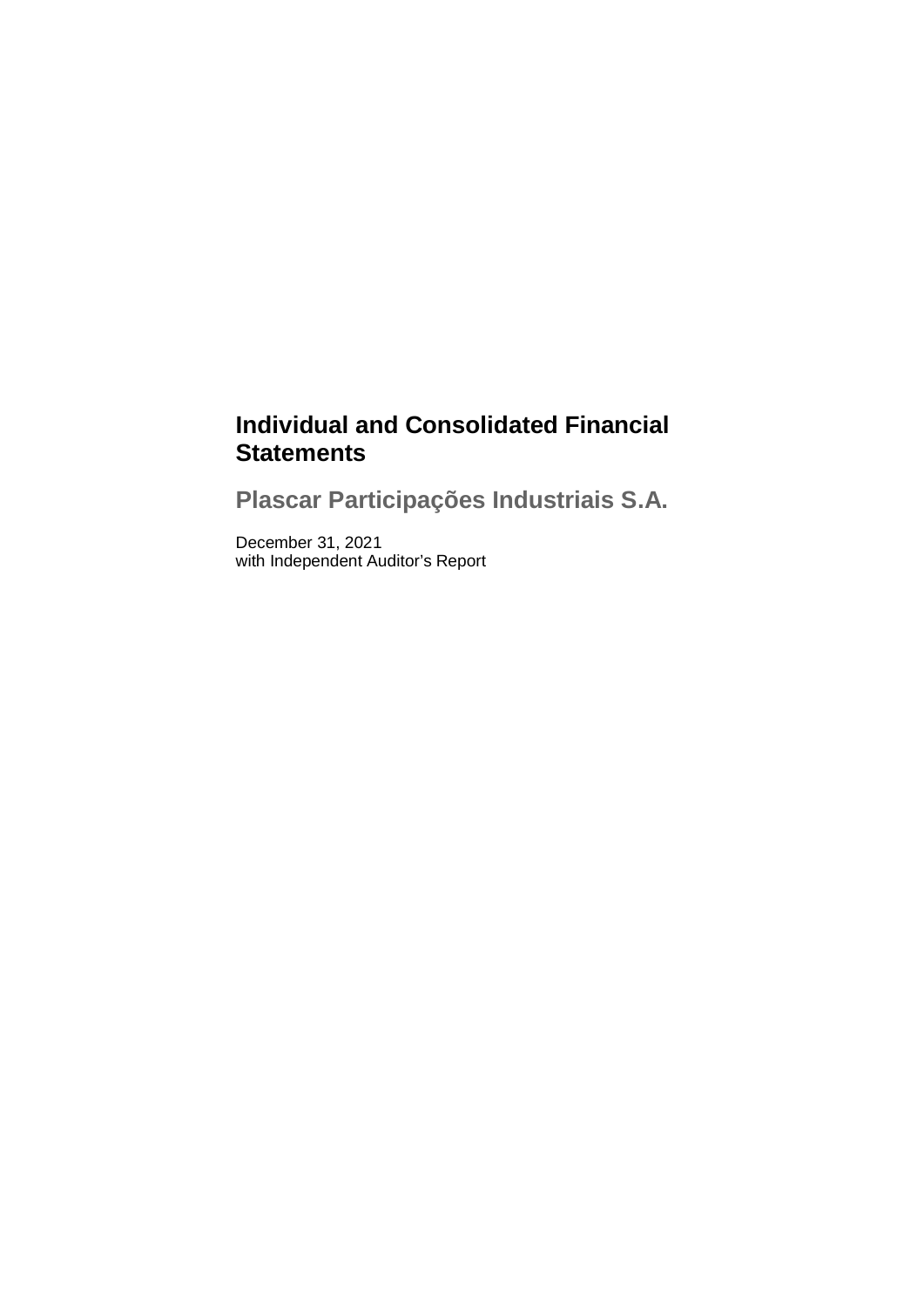### **Management Report**

#### Profile

### Plascar S.A.

Plascar Participações Industriais S.A. (Bovespa: PLAS3), through its subsidiary Plascar Ltda., operates in the automotive sector and its operational activity is the industrialization and sale of parts and parts related to the internal and external finishing of automotive vehicles, in the original and replacement markets for automakers in Brazil.

### **Economic and Financial Performance**

| (In thousand of R\$)      | 2021       | AH%      | 2020       |
|---------------------------|------------|----------|------------|
| Net Revenue               | 612.684    | 66%      | 369,188    |
| <b>Gross Result</b>       | 46.297     | 1.086.7% | (4,692)    |
| <b>Financial Expenses</b> | (81, 282)  | 148.9%   | (32,663)   |
| Net Loss                  | (122, 230) | 4.5%     | (117, 013) |
| <b>EBITDA</b>             | 17.415     | 178.2%   | (22, 277)  |
| Net Debt $(2)$            | 126.506    | 21.0%    | 104.556    |

(1) Gross debt is represented by the sum of loans, financing and derivatives (current and non-current), debentures (current and non-current) and lease liabilities (current and non-current). Net Debt corresponds to Gross Debt less cash and cash equivalents, restricted cash and related securities. Gross Debt and Net Debt are not measures of financial performance, liquidity or indebtedness recognized by accounting practices adopted in Brazil, nor by International Financial Reporting Standards (IFRS), issued by the International Accounting Standard Board (IASB) and have no standard meaning. Other companies may calculate Gross Debt and Net Debt differently than the Company calculates. Below we present the reconciliation of Gross Debt and Net Debt with the Company's consolidated financial statements.:

| (In thousands of R\$)                      | 2021      | AH%      | 2020     |
|--------------------------------------------|-----------|----------|----------|
| Loans, financing (current and non-current) | 138.993   | 0.5%     | 138.237  |
| (=) Gross Debt                             | 138.993   | 0.5%     | 138,237  |
| (-) cash and cash equivalent               | (12, 487) | (62.9) % | (33,681) |
| Net Debt (2)                               | 126.506   | 21.0%    | 104,556  |

The year 2021 was marked by a challenging scenario for the entire automotive sector, with a shortage of particularly semiconductor components and significant increases in raw material prices, resulting from the crisis generated by COVID-19 and its consequences throughout the global supply chain, notably the price imbalance between finished products and raw materials and their components in the automotive sector.

The stoppages of the automakers due to the lack of electronic components, demanded that the Company spend a great effort to adapt the production capacity and production planning. The period also brought challenges related to increases in raw material costs and the current inflationary environment. This situation has been fought by the company through an intense process of rebalancing prices to customers, engineering developments and the search for operational efficiency in order to mitigate the impact of such factors.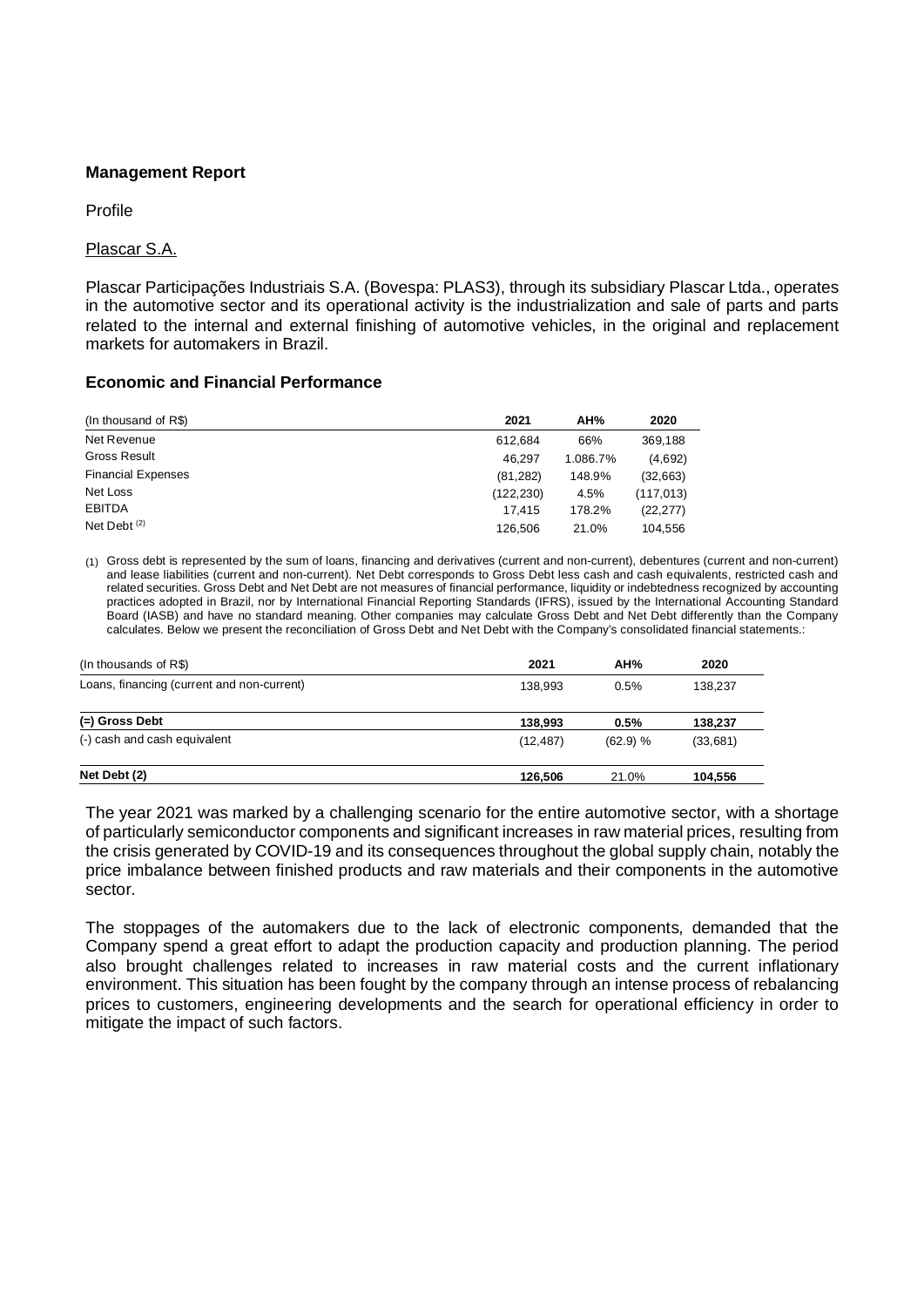Despite this challenging scenario, Plascar presented a significant increase in volume and, consequently, in its net revenue, which reached R\$ 612,684 in 2021, an increase of 66% compared to 2020 (R\$ 369,188) and 50.3% in compared to 2019 (R\$ 407,550), mainly driven by the entry into production of new projects. Another factor that impacted the growth in volumes compared to 2020 was the resumption of production by the Company's customers after the stoppages resulting from COVID-19.

In comparison with 3Q21, 4Q21 maintained its growth pace and presented an improvement of 1.8% in its billing in the compared quarters.

The Company's net income, in turn, added up to a loss of R\$ 122,230 in 2021. Excluding the nonrecurring items recorded in the year, i) R\$ 20,629 – Impairment on tax credits and ii) R\$ 25,137 – provision for charges, tax debts within the scope of the Attorney's Office, which are under negotiation installments), the adjusted loss in 2021 totals R\$ 76,464, while in the year ended December 31, 2020 there was a loss of R\$ 117,013. This result is still below the Management's expectations, since the reversal of this situation will be due to the increase in EBITDA, in future periods, through the growth of the Company's revenue arising from the start of production of new projects, which should be sufficient to offset the volumes of current depreciation and financial expenses. It is also worth noting that such non-recurring events were recorded in the financial result accounts, leading to an even worse impact than the one presented in 2020 under this heading.

| (In thousands R\$)                       | 2021       | 2020                     |
|------------------------------------------|------------|--------------------------|
| Net debt                                 | (122, 230) | (117, 013)               |
| Elimination of non-recurring items       |            |                          |
| (+) Impairment on tax credits            | 20,629     | $\overline{\phantom{a}}$ |
| (+) Provision of charges Debits Attorney | 25.137     | $\overline{\phantom{a}}$ |
| (=) Adjusted net loss                    | (76.464)   | (117, 013)               |

Below is a reconciliation of the loss for the year to EBITDA with the Company's financial statements:

| (In thousands of R\$)              | 2021      | 2020       |
|------------------------------------|-----------|------------|
| <b>Period loss</b>                 | (122.230) | (117, 013) |
| Financial result                   | 81.282    | 32,663     |
| Income tax and social contribution | 92        | 703        |
| Depreciation and amortization      | 58.271    | 61,370     |
| EBITDA (1)                         | 17.415    | (22,277)   |

(1) EBITDA (Earnings Before Interest, Taxes, Depreciation and Amortization) or EBITDA (Earnings Before Interest, Taxes, Depreciation and Amortization) is a non-accounting measure disclosed by the Company, reconciled with its consolidated financial statements, in accordance with the Instruction CVM No. 527/12, of October 4, 2012 ("CVM 527"), and consists of the net income (loss) for the year adjusted by the net financial result, current and deferred income tax and social contribution, and depreciation and amortization . The EBITDA is not a measure defined by the accounting practices adopted in Brazil, nor by the International Financial Reporting Standards - International Financial Reporting Standards (IFRS), issued by the International Accounting Standard Board (IASB), it does not represent the cash flow for the years presented and it should not be considered as a substitute for net income (loss), as an indicator of operating performance, as a substitute for cash flow, as an indicator of liquidity or as a basis for the distribution of dividends. Although EBITDA has a standard meaning, pursuant to article 3, item I, of ICVM 527, the Company cannot guarantee that other companies, including closely held companies, will adopt the same meaning.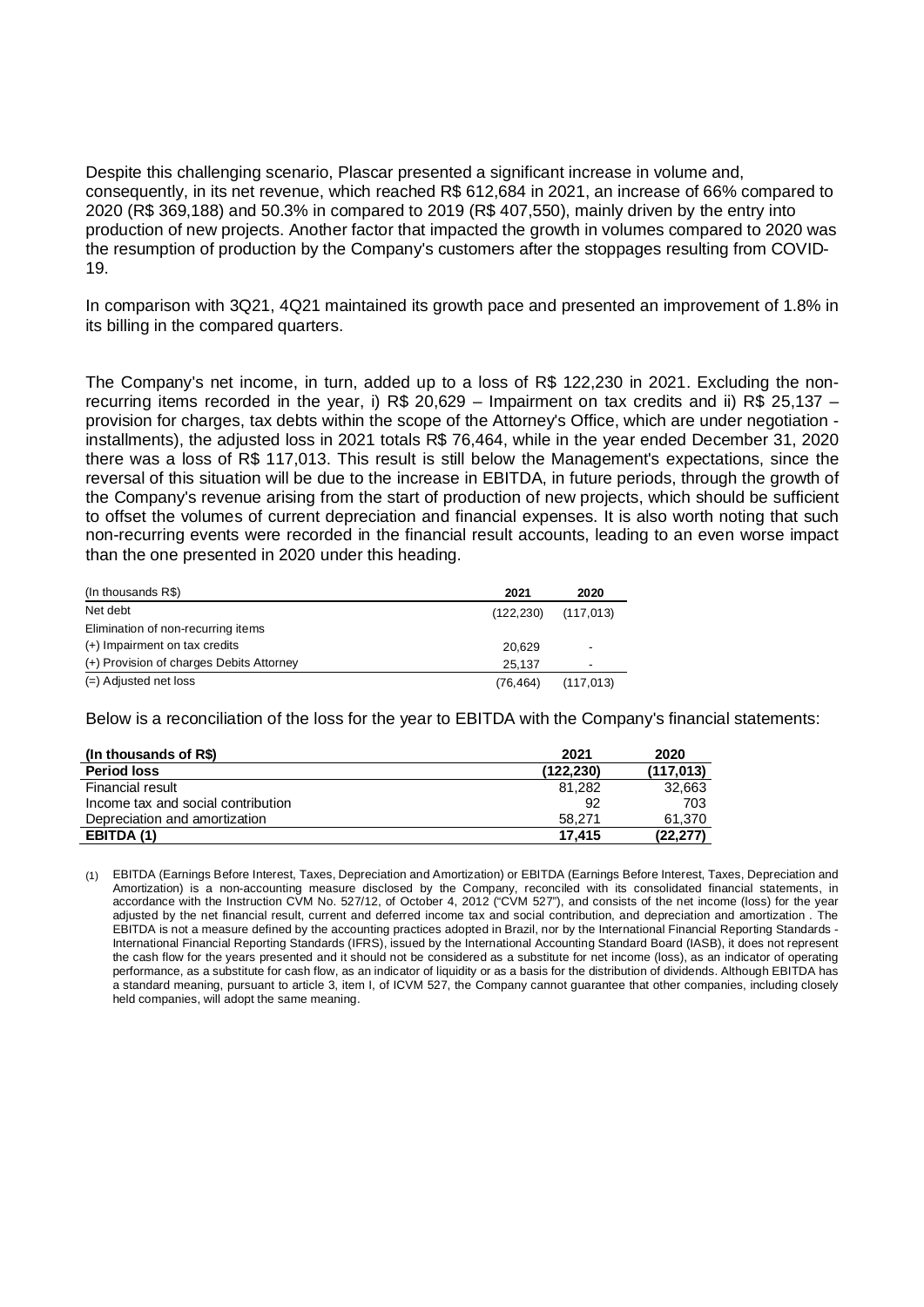Regarding profitability, Plascar showed an improvement in EBITDA. In 2021, EBITDA was 2.8% or R\$ 17,415, against a negative EBITDA of 6.0% or negative R\$ 22,277. In comparison with 4Q21, EBITDA went from 2.3% or R\$ 3,135 in 4Q20 to 3.0% or R\$ 4,884 in 4Q21. This improvement in profitability is mainly explained by the effect of the increase in the Company's volumes and billing, and the consequent greater absorption of fixed costs. In comparison with 3Q21, Plascar's EBITDA had a substantial recovery of 3.8 p.p. or BRL 6,132.

The year 2022 will also be marked by the challenges of Plascar's recovery, with the continued maintenance of production volume, start of production of new projects, recovery of margins and strengthening of cash generation. In this scenario, it is worth noting that, since the beginning of the pandemic, the Company has made it a priority to protect the health and safety of its employees and their families, through the implementation of strict safety protocols. Such protocols were implemented upon the return of production in 2020 and have been strictly maintained to ensure safety and health for its employees, with consequences such as loss of production efficiency, in addition to increased costs and expenses.

### **Automotive Market**

According to data from ANFAVEA, vehicle production in 2021 increased by 11.6% over the same period in 2020, totaling 2.248 million units in the country:

| <b>Automotive Scenario</b> | <b>SOURCE: ANFÁVEA - BRAZIL</b> |       |               |  |
|----------------------------|---------------------------------|-------|---------------|--|
|                            | 2020                            | 2021  | <b>VAR. %</b> |  |
| <b>VEHICLE PRODUCTION</b>  | 12.014                          | 2.248 | 11.6%         |  |
| VEHICLE SALES              | I 2.058                         | 2.120 | 3.0%          |  |

Despite the result below expectations, which was 25%, the volume presented is seen by ANFAVEA as a scenario consistent with other markets such as the United States, for example, although there is a concern about the supply of components, whose imbalance that persists in chain has affected the lines of many automakers, which have started to stop production on a regular basis.

The Company has been recording a significant improvement in terms of liquidity and capital structure, mainly due to the successful renegotiation of certain liabilities and improved results.

### **Investments**

The year 2021 was also highlighted by large investments by Plascar, the development of new projects and their respective molds caused an increase in inventories, in addition to "CAPEX" investments 1 for equipment maintenance and the construction of a new manufacturing unit in Caçapava-SP.

Such investments were necessary to meet current production and new projects, seeking to improve productivity and reduce costs, totaling "CAPEX" 1 in 2021 of R\$ 63 million (R\$ 7 million in 2020).

(1) Capital Expenditure – consists of capital expenditures, such as investment in fixed assets such as machinery, equipment and other improvements to the Company's facilities.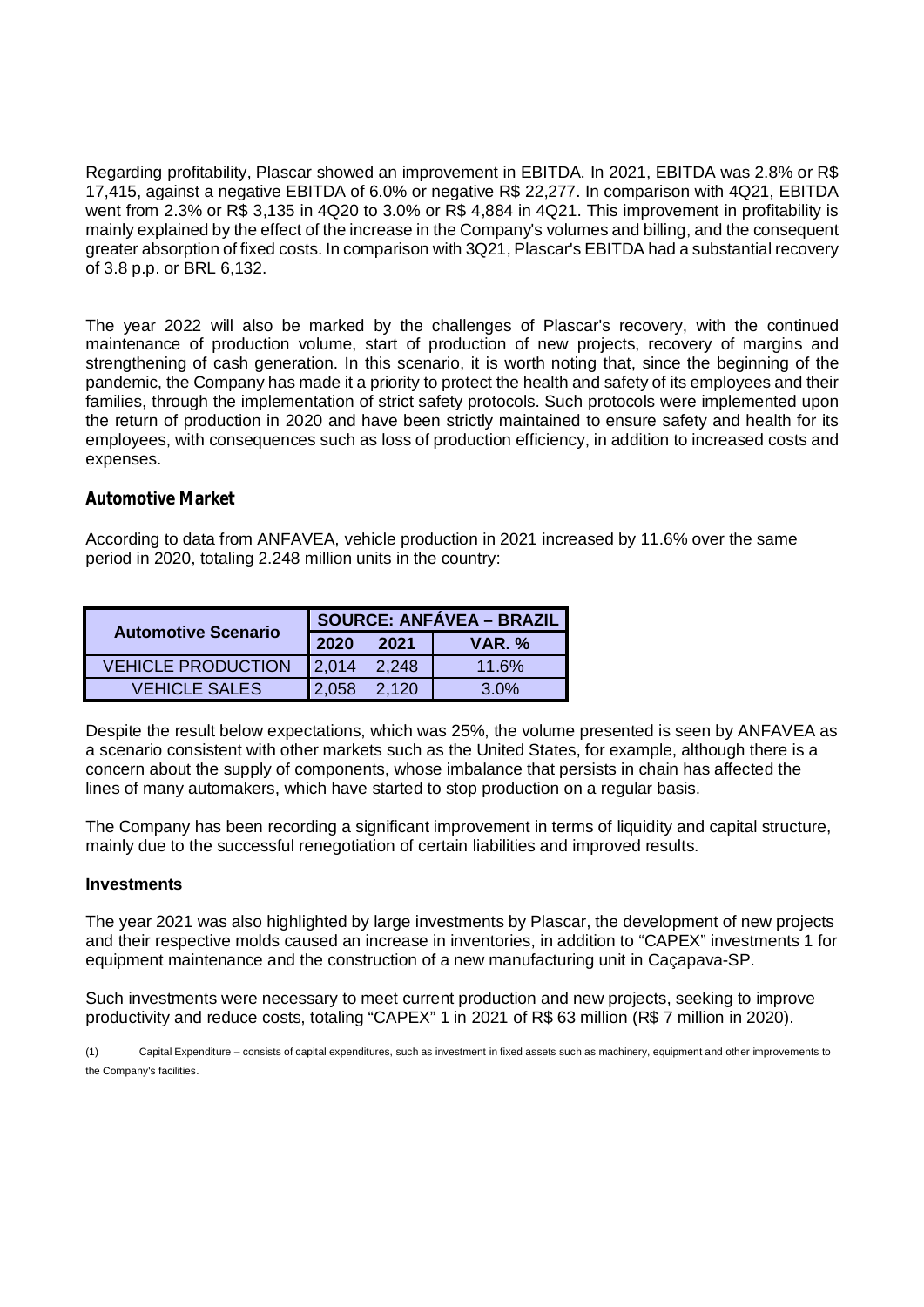### **Human Resources**

Despite the economic adversities in the country, the Company continues to invest in the professional development of its employees, with approximately 30.81 hours of teaching and training per employee (in the last 12 months), focused on learning from SENAI, internships, in addition to training with technical and operational development.

The Company ended 2021 with a workforce of 1,872 employees (1,728 in 2020).

### **Relationship with independent auditors**

In accordance with CVM Instruction 381/03, we inform that the Company adopts as a formal procedure when hiring independent auditors, to ensure that the provision of other services does not affect its independence and objectivity necessary for the performance of services independent audit. The audit work of the financial statements prepared in accordance with accounting practices adopted in Brazil and with international financial reporting standards (IFRS) issued by the International Accounting Standards Board (IASB) were performed by ERNST & YOUNG Auditores Independentes S.S.

We inform that in 2021, the Company contracted, with its auditors, a service not related to the external audit in the amount of R\$ 22 (R\$ 22 in 2020), not exceeding 5% of the remuneration for the external audit services. The policy of the Company and its subsidiary in contracting services not related to the external audit with the independent auditors is based on the principles that preserve the independence of the independent auditor, which are: auditors must not audit their own work; the auditor should not exercise a management role for his client and the auditor should not advocate for his client.

### **Acknowledgments**

Once again, we would like to thank all those who were present and supported us during the 2021 financial year, including our Employees, Customers, Suppliers, Shareholders, Financial Institutions, Members of the Board of Directors and the Company's Supervisory Board.

Jundiaí, March 14, 2022.

The Management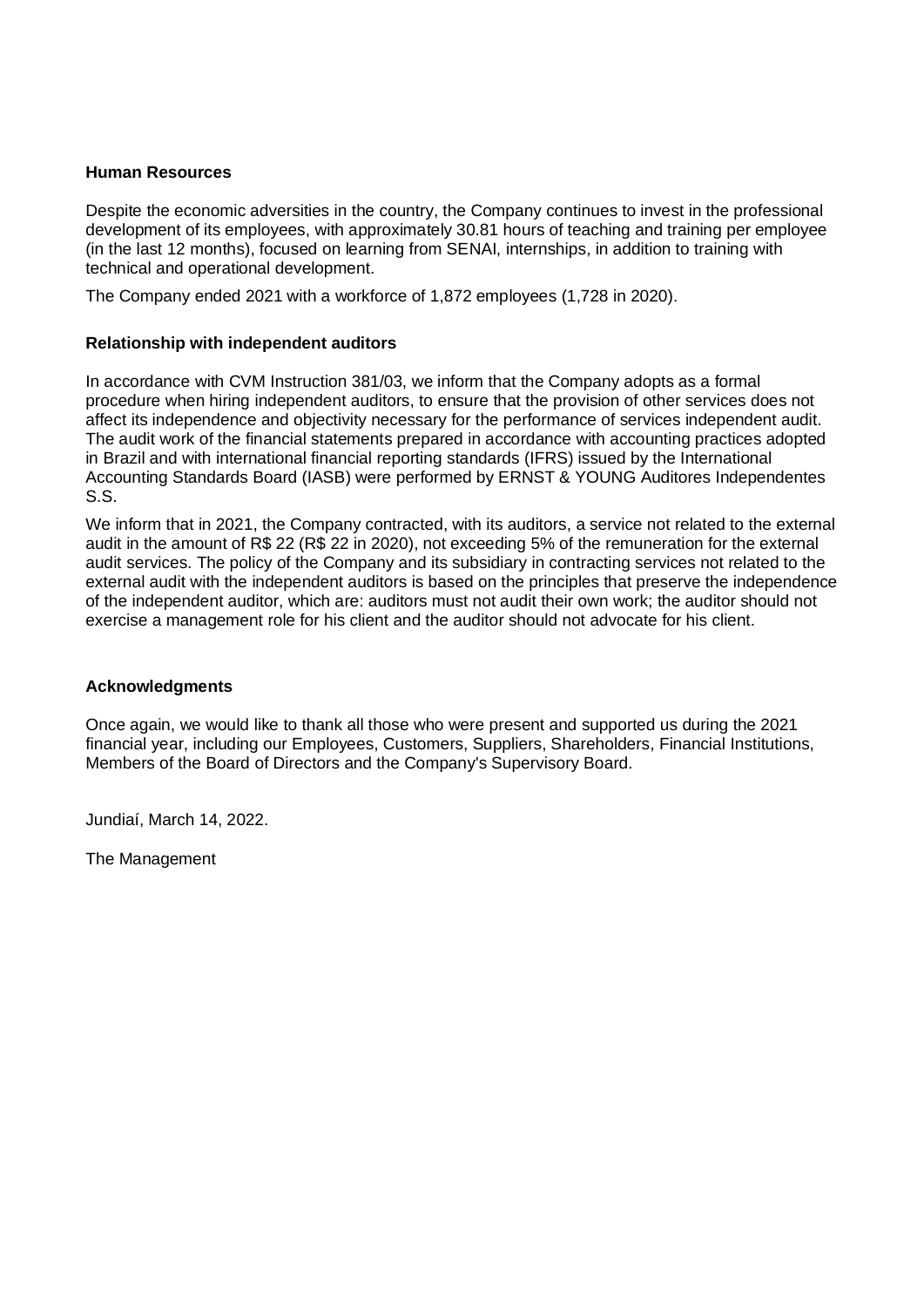Individual and consolidated financial statements.

December 31, 2021 e 2020

**Contents** 

Independent auditor's report on individual and consolidated financial statements..............................1

Audited individual and consolidated financial statements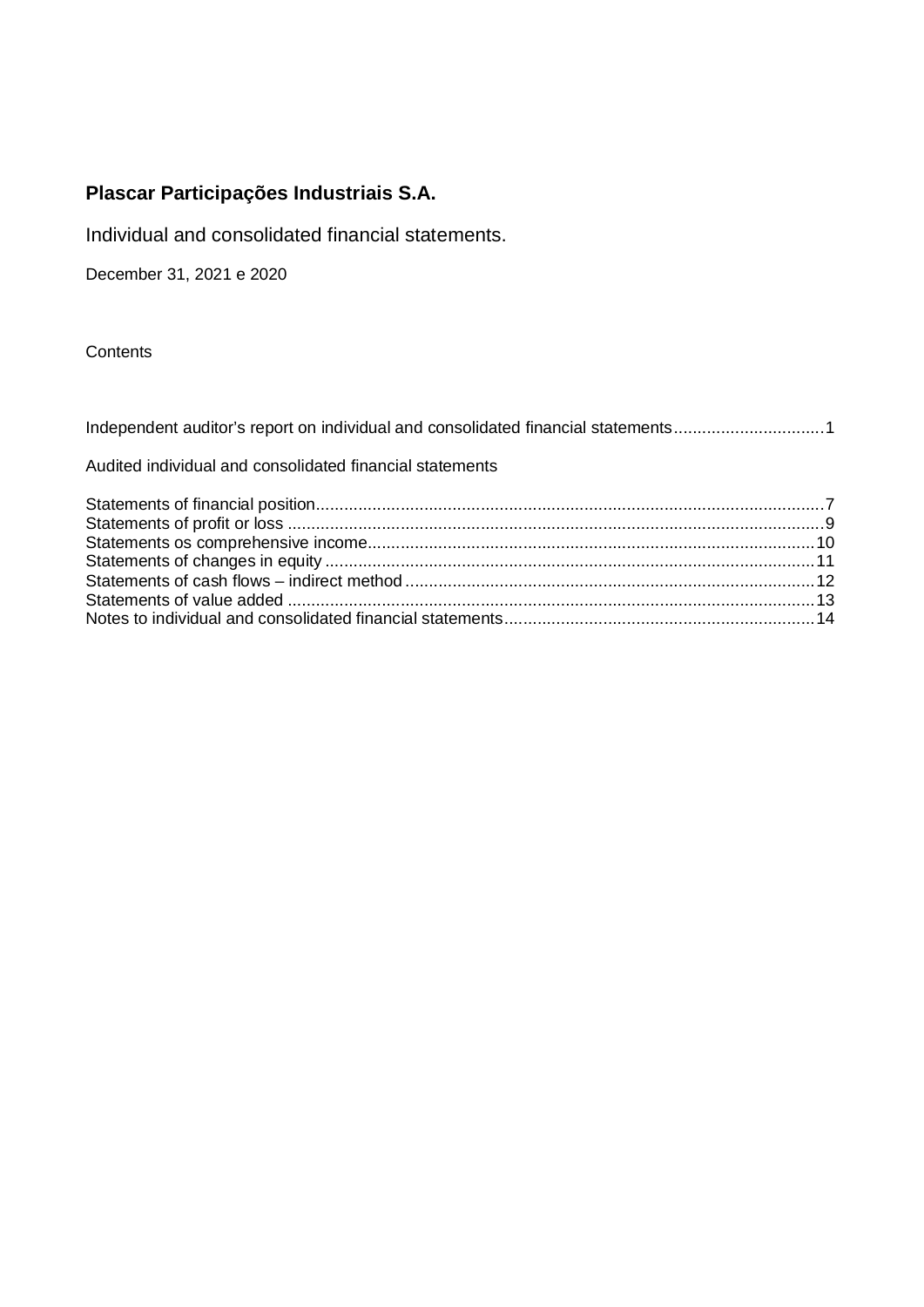

**Edifício Trade Tower** Av. José de Souza Campos, 900 1º andar - Nova Campinas 13092-123 - Campinas - SP - Brasil Tel: +55 19 3322-0500 Fax:+55 19 3322-0559 ey.com.br

# **Independent auditor's report on the individual and consolidated financial statements**

The Shareholders, Board of Directors and Officers **Plascar Participações Industriais S.A.** Jundiaí - SP

### **Opinion**

We have audited the individual and consolidated financial statements of Plascar Participações Industriais S.A. (the "Company"), identified as Individual and Consolidated, respectively, which comprise the statement of financial position as of December 31, 2021 and the statements of profit or loss, of comprehensive income, of changes in equity and of cash flows for the year then ended, and notes to the financial statements, including a summary of significant accounting policies.

In our opinion, the accompanying financial statements present fairly, in all material respects, the Company's individual and consolidated financial position as of December 31, 2021, and its individual and consolidated financial performance and cash flows for the year then ended, in accordance with the accounting practices adopted in Brazil and with the International Financial Reporting Standards (IFRS) issued by the International Accounting Standards Board (IASB).

### **Basis for opinion**

We conducted our audit in accordance with Brazilian and International Standards on Auditing. Our responsibilities under those standards are further described in the "Auditor's responsibilities for the audit of the individual and consolidated financial statements" section of our report. We are independent of the Company and its subsidiaries in accordance with the relevant ethical principles set forth in the Code of Professional Ethics for Accountants, the professional standards issued by Brazil's National Association of State Boards of Accountancy (CFC), and we have fulfilled our other ethical responsibilities in accordance with these requirements. We believe that the audit evidence we have obtained is sufficient and appropriate to provide a basis for our opinion.

### **Material uncertainty about the Company's and its subsidiary's ability to continue as a going concern**

We draw attention to Note 1 to the individual and consolidated financial statements, which describes that the Company, through its subsidiary, has recorded recurring losses in its operations, and accumulated losses in equity, in the amount of R\$ 1,243,222 thousand (individual and consolidated) and excessive current liabilities in relation to current assets at the end of the period ended December 31, 2021, in the amount of R\$ 257,498 thousand in Consolidated. As presented in Note 1, these events or conditions, together with other matters described in the same Note, indicate that there is a material uncertainty that could raise significant doubt as to the Company's ability to continue as a going concern. We did not express any qualified opinion with respect to this matter.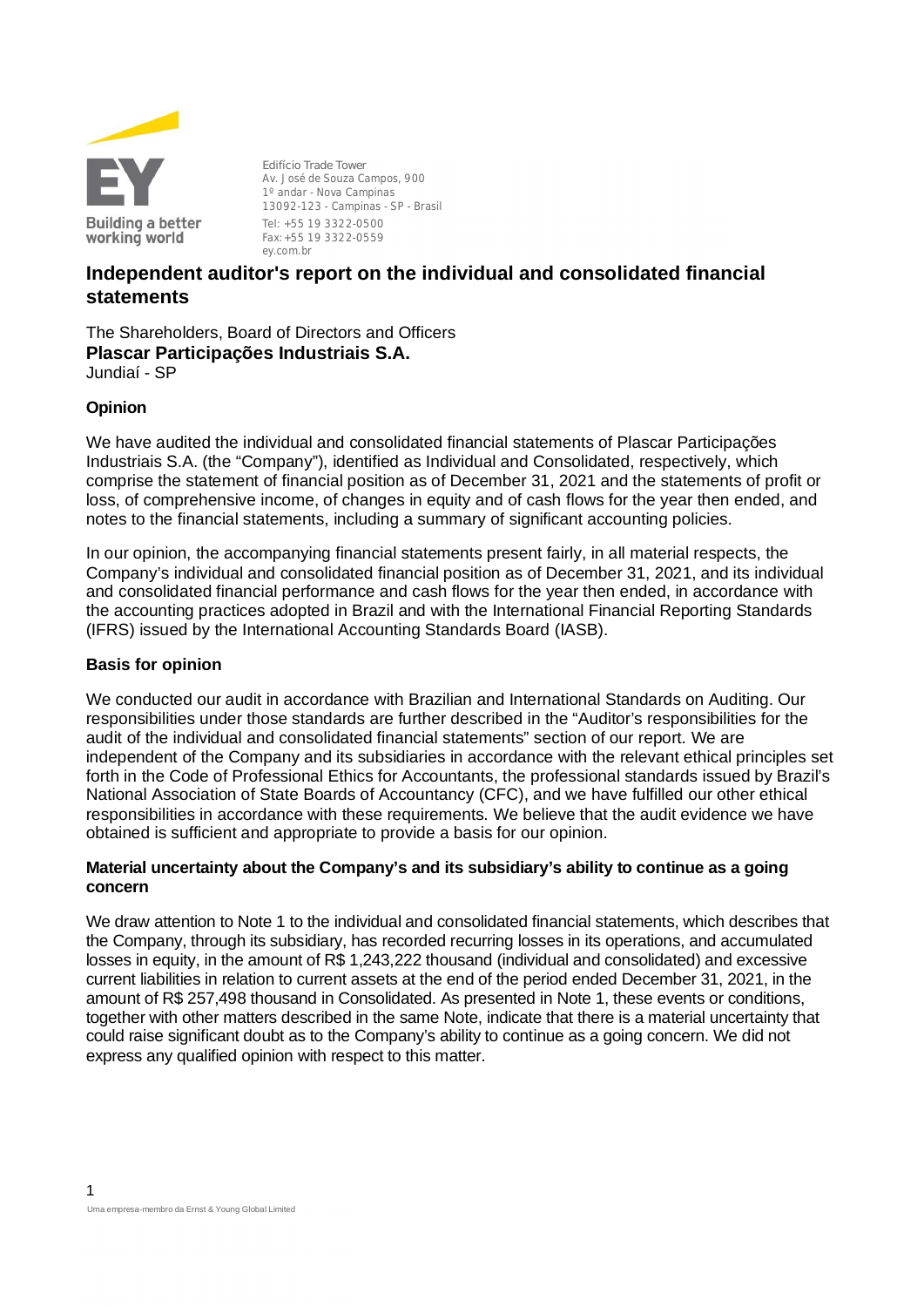

#### **Key audit matters**

A primary audit matter is that which, in our professional judgment, was the most significant in our current year audit. This matter was addressed in the context of our audit of the individual and consolidated financial statements as a whole and in forming our opinion on these individual and consolidated financial statements and, therefore, we do not express a separate opinion on this matter. In addition to the matter described in the "Material uncertainty relating to going concern" section, we determined that the matter described below is the primary audit matter to be communicated in our report. For the matter below, a description of how our audit addressed the matter, including any comments on the results of our procedures are presented in the context of the financial statements taken as a whole.

We have discharged the responsibilities described in the section entitled "Auditor's Responsibilities for the Audit of the Individual and Consolidated Financial Statements", including those relating to these key audit matters. Accordingly, our audit included conducting planned procedures to respond to our assessment of the risks of material misstatements in the financial statements. The results of our procedures, including those performed to address the matters below, provide the basis for our audit opinion on the Company's financial statements.

#### Analysis of recoverability of tax credits

As described in Note 9, the Company has recorded R\$ 119,005 thousand of ICMS exclusion credits based on PIS and COFINS calculations under the heading of recoverable taxes in the Consolidated, corresponding to 19% of the total consolidated assets. At least once a year, the Company tests the recoverable amount of these credits based on sales projections based on the business plans and annual budget, adopted by the Executive Board and approved by the Board of Directors. The methodology and modeling used to determine the recoverable value of these assets were based on the projections of the result of its subsidiary, estimates for which subjective assumptions were used, which involve a reasonable degree of judgment, information and economic and market conditions, among others. indicators.

The monitoring of this matter was considered significant for our audit due to the relevance of the amounts involved in relation to the total assets and the potential risks to the result for the year in the event of identification of losses to the recoverable value of these credits, in addition to the uncertainties inherent in the determination of the estimate of the expected recovery values, given the use of market information and a high degree of judgment exercised by the Executive Board, in determining the assumptions for its calculation. A change in any of these assumptions could have a significant impact on the Company's individual and consolidated financial statements.

How our audit handled this matter:

Our audit procedures included, among others, the analysis and review of the methodologies and models used by the Executive Board, in the evaluation of the assumptions that supported the projections that determined the business plan, budget and analysis of the recoverable amount of the ICMS deduction credit. Our procedures also included the assessment of the reasonableness and consistency of the data and assumptions used in the preparation of these documents, including projections of results, among others, as provided by the Company's Executive Board, and we also analyzed the accuracy of the arithmetic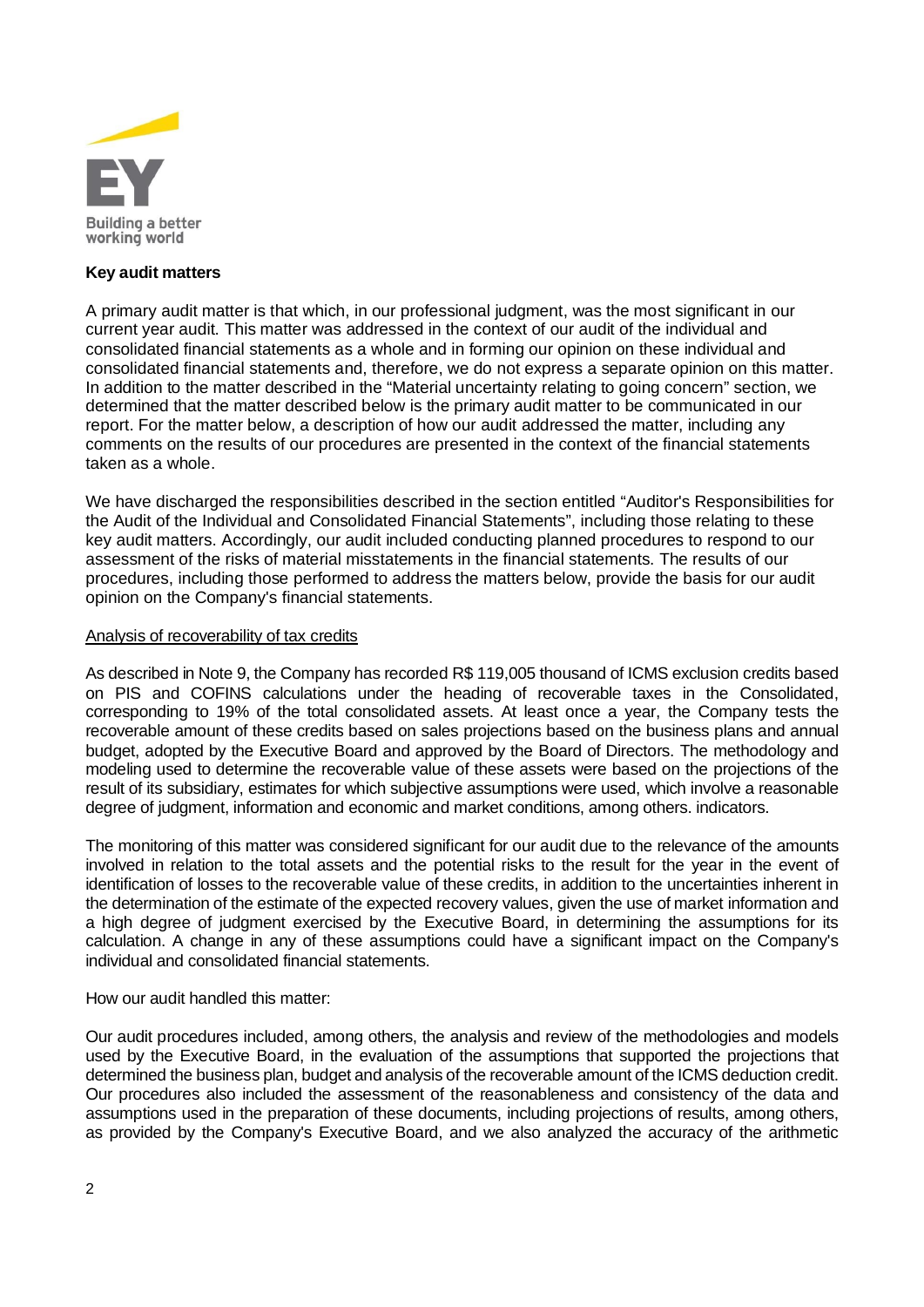

calculations. We analyzed information that could contradict the most significant assumptions and selected methodologies.

Additionally, we compared the recoverable amount determined by the Company's Executive Board with the book value of the recorded credit, as well as evaluating the adequacy of the disclosures in Note 9 to the individual and consolidated financial statements of December 31, 2021.

Based on the result of the audit procedures carried out on the test of the recoverable amount of ICMS exclusion credits from the PIS and COFINS calculation bases, we concluded that the Executive Board's assessment is consistent with our procedures, as well as the respective disclosures in explanatory note 9, are acceptable, in the context of the individual and consolidated financial statements taken as a whole.

### **Other matters**

### *Statements of added value*

The individual and consolidated statements of value added (DVA) for the year ended December 31, 2021, prepared under the responsibility of the Company's management, and presented as supplementary information for IFRS purposes, were submitted to audit procedures performed together with the audit of the Company's financial statements. In orde lr to form our opinion, we evaluated whether these statements are reconciled with the financial statements and accounting records, as applicable, and whether their form and content are in accordance with the criteria defined in Technical Pronouncement NBC TG 09 - Statement of Added Value. In our opinion, these statements of added value have been properly prepared, in all material respects, in accordance with the criteria defined in this Technical Pronouncement and are consistent with the individual and consolidated financial statements taken as a whole.

### **Other information accompanying the individual and consolidated financial statements and the auditor's report**

The Company's management is responsible for this other information that comprises the Management Report.

Our opinion on the individual and consolidated financial statements does not cover the Management Report and we do not express any form of audit conclusion on this report.

In connection with the audit of the individual and consolidated financial statements, our responsibility is to read the Management Report and, in doing so, consider whether that report is materially inconsistent with the financial statements or with our knowledge obtained in the audit or otherwise appears to be materially misstated. If, based on the work performed, we conclude that there is a material misstatement in the Management Report, we are required to communicate this fact. We have nothing to report in this regard.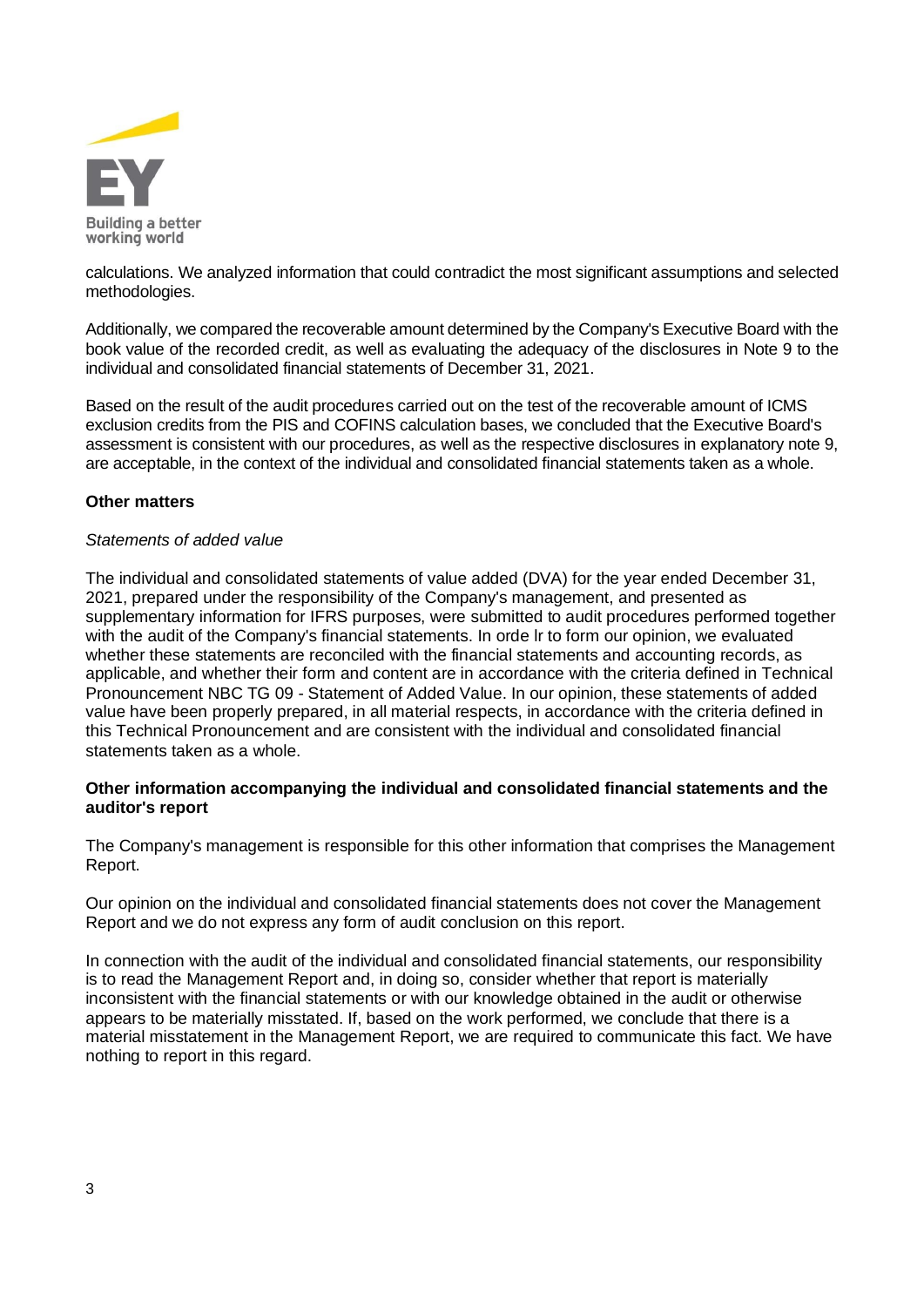

### **Responsibilities of management and those charged with governance for the Individual and consolidated financial statements**

The executive board is responsible for the preparation and adequate presentation of the individual and consolidated financial statements in accordance with accounting practices adopted in Brazil and with international financial reporting standards (IFRS), issued by the International Accounting Standards Board (IASB), and internal controls that it has determined to be necessary to enable the preparation of financial statements free from material misstatement, whether caused by fraud or error.

In preparing the individual and consolidated financial statements, the executive board is responsible for evaluating the Company's ability to continue operating, disclosing, when applicable, matters related to its going concern and the use of this accounting basis in the preparation of the financial statements, unless the management intends to liquidate the Company or cease its operations, or has no realistic alternative to avoid the closure of operations.

Those responsible for the governance of the Company and its subsidiaries are those responsible for supervising the process of preparing the financial statements.

### **Auditor's responsibilities for auditing individual and consolidated financial statements**

Our objectives are to obtain reasonable assurance that the individual and consolidated financial statements, taken as a whole, are free from material misstatement, whether caused by fraud or error, and to issue an audit report containing our opinion. Reasonable assurance is a high level of assurance, but not a guarantee that the audit performed in accordance with Brazilian and international auditing standards always detects any material misstatements that exist. Misstatements may result from fraud or error and are considered material when, individually or in the aggregate, they may influence, within a reasonable perspective, the economic decisions of users taken based on the aforementioned financial statements.

As part of the audit performed in accordance with Brazilian and international auditing standards, we exercise professional judgment and maintain professional skepticism throughout the audit. Furthermore:

- Identified and evaluated the risks of material misstatement in the individual and consolidated financial statements, whether caused by fraud or error, planned, and performed audit procedures in response to such risks, and obtained sufficient appropriate audit evidence on which to base our opinion. The risk of not detecting material misstatement resulting from fraud is greater than that arising from error, as fraud may involve the act of circumventing internal controls, collusion, falsification, omission, or intentional misrepresentation.
- Obtained an understanding of the internal controls relevant to the audit in order to design audit procedures appropriate to the circumstances, but not for the purpose of expressing an opinion on the effectiveness of the internal controls of the Company and its subsidiaries.
- Evaluated the adequacy of the accounting policies used and the reasonableness of the accounting estimates and respective disclosures made by the executive board.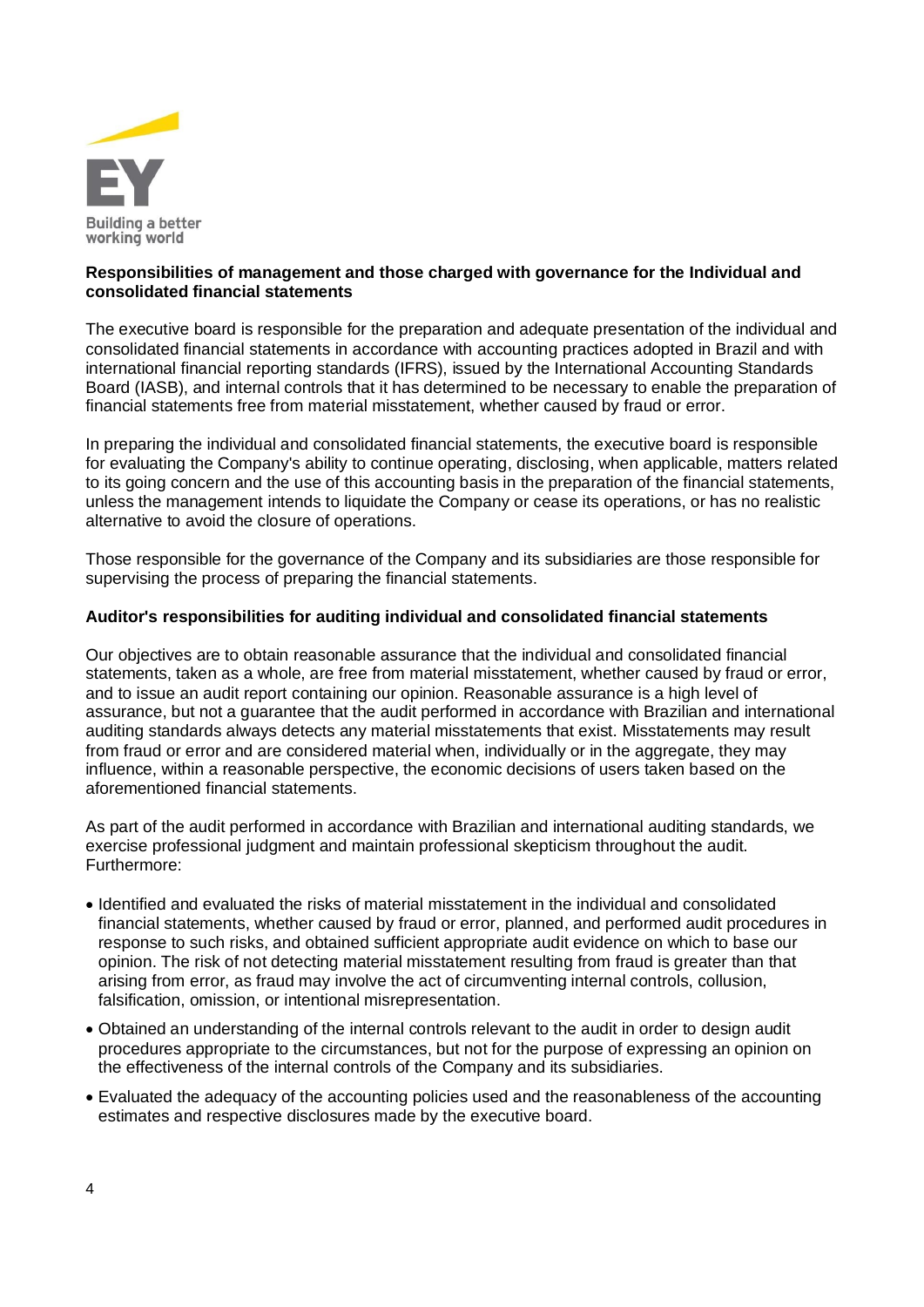

- Conclude on the appropriateness of the management's use of the going concern basis of accounting and, based on the audit evidence obtained, whether there is material uncertainty regarding events or conditions that may raise significant doubt regarding the company's ability to continue as a going concern. Company. If we conclude that material uncertainty exists, we must draw attention in our audit report to the related disclosures in the individual and consolidated financial statements or include a modification of our opinion if the disclosures are inadequate. Our conclusions are based on the audit evidence obtained up to the date of our report. However, future events or conditions may cause the Company to cease to continue as a going concern.
- Evaluated the overall presentation, structure, and content of the financial statements, including the disclosures, and whether the individual and consolidated financial statements represent the corresponding transactions and events in a manner consistent with the objective of fair presentation.

We communicate with those charged with governance regarding, among other things, the scope and timing of planned audit engagements and significant audit findings, including significant deficiencies in internal controls that may have been identified during our engagements.

We also provide those charged with governance with a statement that we have complied with relevant ethical requirements, including applicable independence requirements, and communicate all possible relationships or matters that could materially affect our independence, including, where applicable, related safeguards.

Of the matters that were the subject of communication with those charged with governance, we determined those that were considered to be most significant in the audit of the individual and consolidated financial statements for the current year and which, therefore, constitute the main audit matters. We describe these matters in our audit report unless law or regulation prohibits public disclosure of the matter, or when, in extremely rare circumstances, we determine that the matter should not be communicated in our report because the adverse consequences of such communication could, within a reasonable perspective, outweigh the benefits of communication for the public interest.

Campinas, March 14, 2022.

ERNST & YOUNG Auditores Independentes S.S. CRC-2SP034519/O-6

Cristiane Cléria S. Hilario Sócia-Contadora CRC-1SP243766/O-8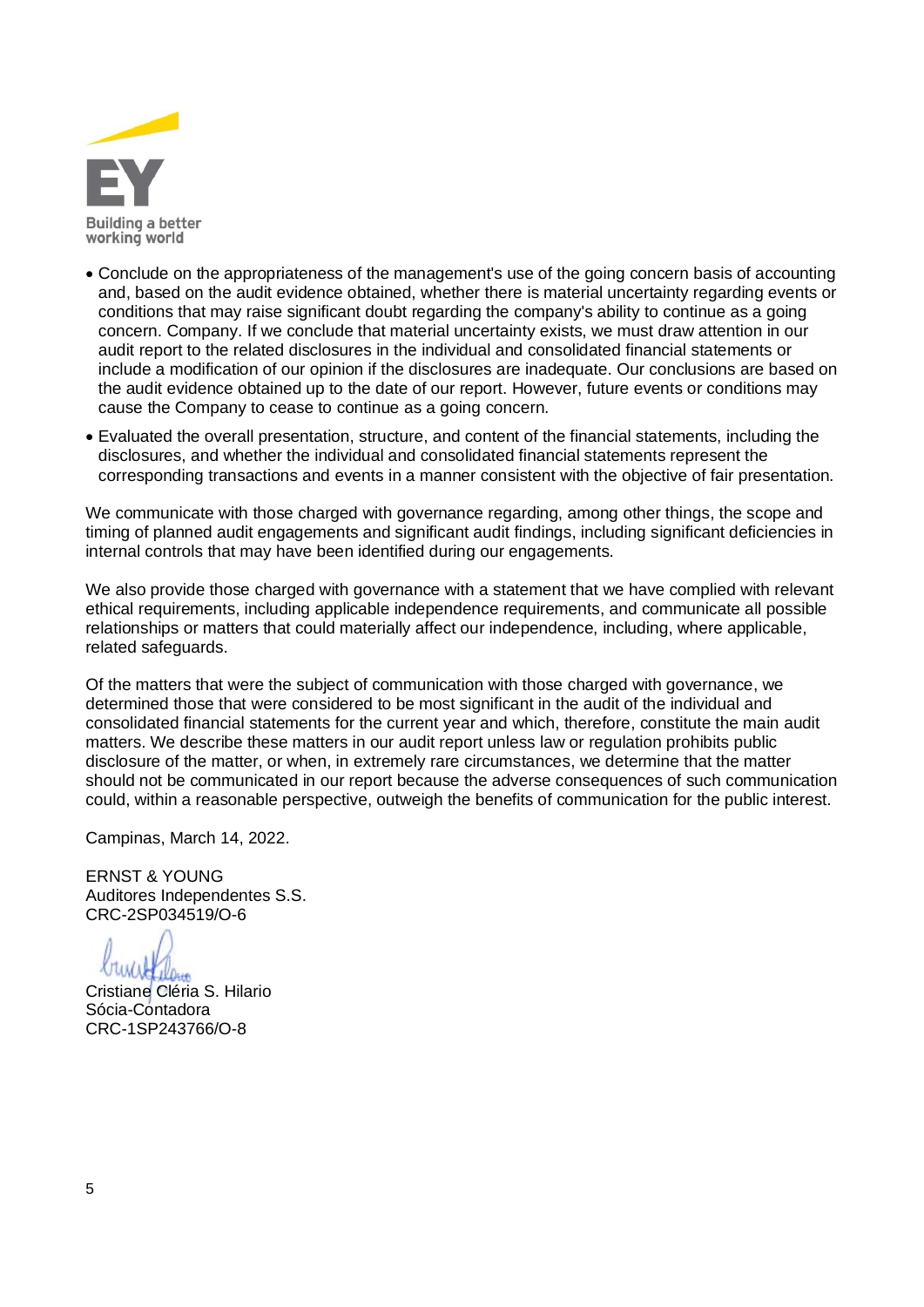Statements of financial position December 31, 2021 e 2020 (In thousands of reais)

|                                         | <b>Individual</b> |        | <b>Consolidated</b> |         |
|-----------------------------------------|-------------------|--------|---------------------|---------|
|                                         | 2021              | 2020   | 2021                | 2020    |
| Assets                                  |                   |        |                     |         |
| Current assets                          |                   |        |                     |         |
| Cash and cash equivalents (Note 6)      | 7,384             | 31,444 | 12,487              | 33,681  |
| Trade accounts receivables (Note 7)     |                   |        | 31,509              | 58,774  |
| Inventories (Note 8)                    | $\blacksquare$    |        | 118,357             | 43,008  |
| Taxes recoverable (Note 9)              |                   |        | 34,746              | 30,406  |
| Other assets                            | 17                | 17     | 2,836               | 2,414   |
|                                         | 7,401             | 31,461 | 199,935             | 168,283 |
| Noncurrent assets                       |                   |        |                     |         |
| Taxes recoverable (Note 9)              |                   |        | 88,959              | 126,601 |
| Judicial deposits                       |                   |        | 2.317               | 4,103   |
| Other assets                            |                   |        | 150                 | 158     |
| Investment property                     |                   |        | 8,362               | 8,452   |
| Property, plant and equipment (Note 13) | 7                 | 7      | 303,338             | 275,848 |
| Right-of-use assets (Note 14)           |                   |        | 15,604              | 21,672  |
|                                         |                   | 7      | 418,730             | 436,834 |

Total assets **7,408** 31,468 **618,665** 605,117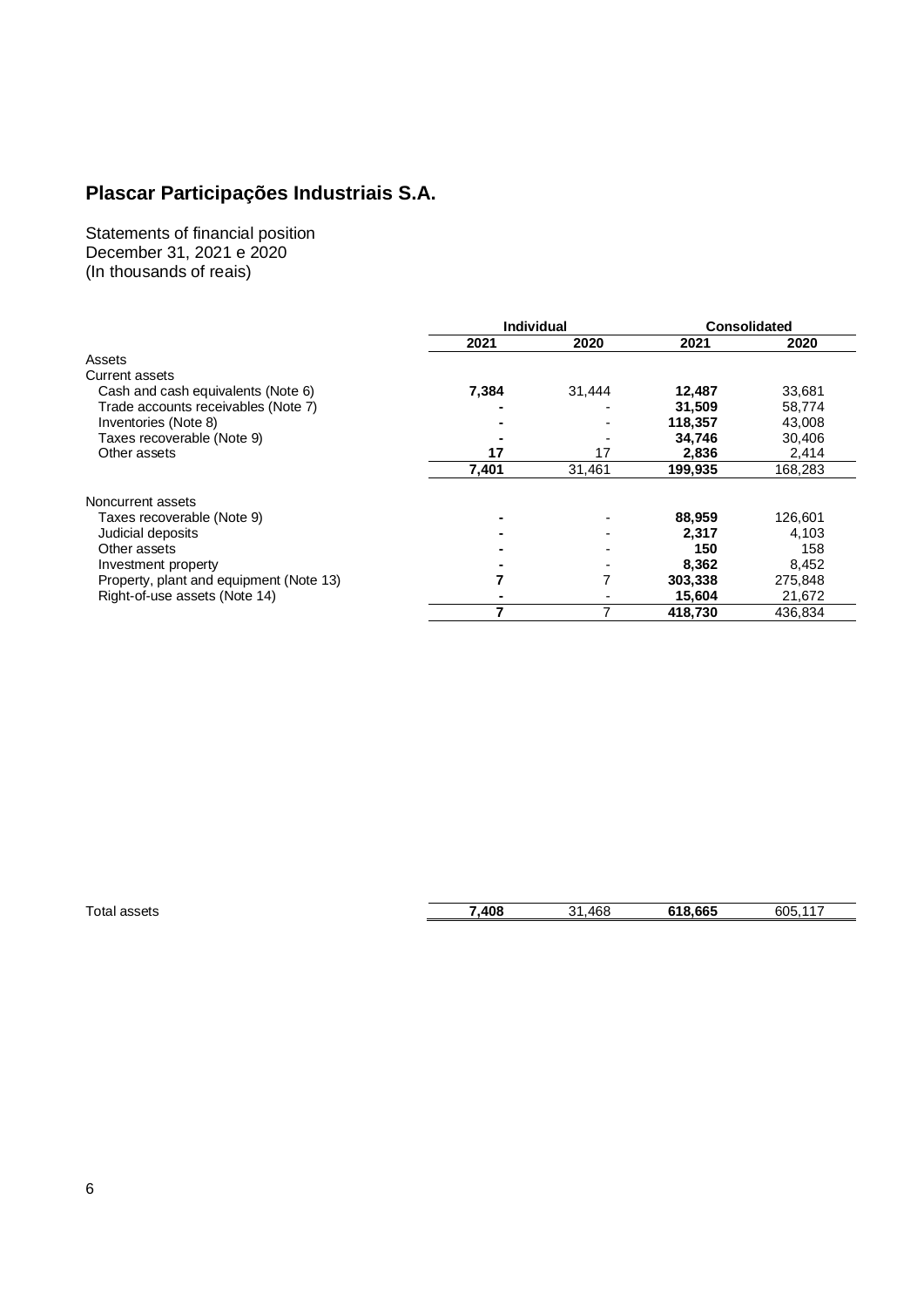|                                                     | Individual  |               |               | <b>Consolidated</b> |  |
|-----------------------------------------------------|-------------|---------------|---------------|---------------------|--|
|                                                     | 2021        | 2020          | 2021          | 2020                |  |
| Liabilities and Equity                              |             |               |               |                     |  |
| <b>Current liabilities</b>                          |             |               |               |                     |  |
| Loans and financing (Note 15)                       |             |               | 51,531        | 19,864              |  |
| Lease liabilities (Note 14)                         |             |               | 1,546         | 23,175              |  |
| Trade account payable (Note 16)                     |             |               | 72,830        | 36,886              |  |
| Taxes payable (Note 26)                             | 27          | 32            | 78,896        | 46,848              |  |
| Payroll, vacations pay and related charges payable  |             |               |               |                     |  |
| (Note 17)                                           |             |               | 160,757       | 101,168             |  |
| Advance from customers (Note 18)                    |             |               | 51,608        | 15,184              |  |
| Other liabilities (Note 20)                         |             |               | 40,265        | 30,919              |  |
|                                                     | 27          | 32            | 457,433       | 274,044             |  |
| Noncurrent                                          |             |               |               |                     |  |
| Loans and financing (Note 15)                       |             |               | 87,462        | 118,373             |  |
| Lease liabilities (Note 14)                         |             |               | 53,988        | 22,377              |  |
| Related parties (Note 11.b)                         | 22,148      | 44,460        | 8,132         | 7,450               |  |
| Payroll, vacations pay and related charges payable  |             |               |               |                     |  |
| (Notes 17 and 26).                                  |             |               | 9,265         | 10,366              |  |
| Taxes payable (Note 26).                            |             |               | 94,333        | 110,592             |  |
| Deferred income and social contribution taxes (Note |             |               |               |                     |  |
| $10.a$ .                                            |             |               | 19,297        | 19,205              |  |
| Provision for contingencies (Note 19.c)             |             |               | 6,502         | 11,550              |  |
| Provision for losses on investment in subsidiary    |             |               |               |                     |  |
| (Note 12)                                           | 296,679     | 176,192       |               |                     |  |
| Other liabilities (Note 20)                         |             |               | 193,699       | 220,376             |  |
|                                                     | 318,827     | 220,652       | 472,678       | 520,289             |  |
| <b>Total liabilities</b>                            | 318,854     | 220,684       | 930,111       | 794,333             |  |
|                                                     |             |               |               |                     |  |
| Equity (Note 21)                                    |             |               |               |                     |  |
| Capital                                             | 931,455     | 931,455       | 931,455       | 931,455             |  |
| Equity adjustments                                  | 321         | 335           | 321           | 335                 |  |
| <b>Accumulated losses</b>                           | (1,243,222) | (1, 121, 006) | (1, 243, 222) | (1, 121, 006)       |  |
|                                                     | (311, 446)  | (189, 216)    | (311, 446)    | (189, 216)          |  |
| <b>Total Equity</b>                                 | (311, 446)  | (189, 216)    | (311, 446)    | (189, 216)          |  |
|                                                     |             |               |               |                     |  |
| Total liabilities and equity                        | 7,408       | 31,468        | 618,665       | 605,117             |  |
|                                                     |             |               |               |                     |  |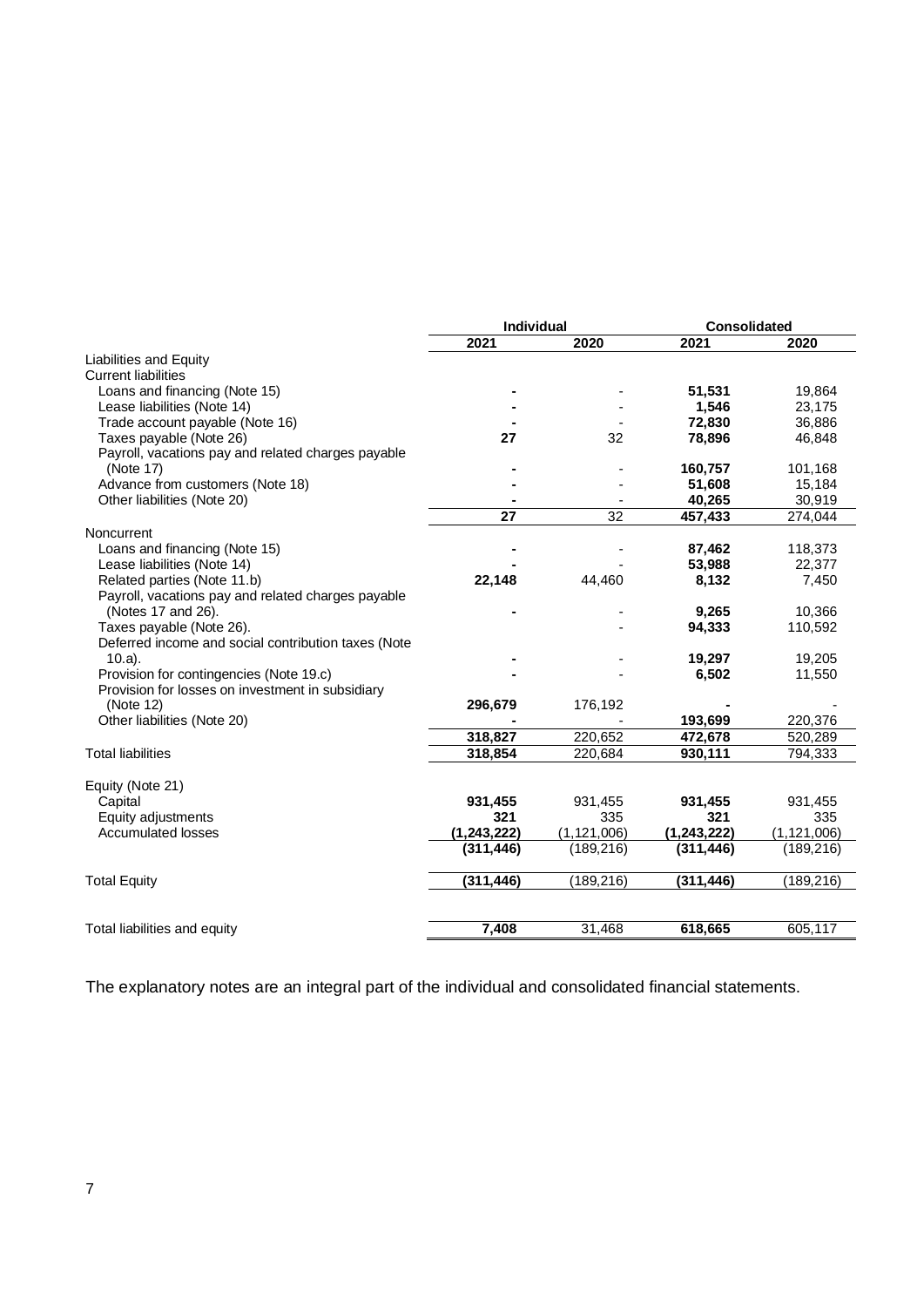Statements of profit or loss Years ended December 31, 2021 e 2020 (In thouands of reais, except earnings per share)

|                                                                                                                       | <b>Individual</b> |            | Consolidated       |                    |
|-----------------------------------------------------------------------------------------------------------------------|-------------------|------------|--------------------|--------------------|
|                                                                                                                       | 2021              | 2020       | 2021               | 2020               |
| Net operating revenue (Note 23)                                                                                       |                   |            | 612,684            | 369,188            |
| Cost of products sold (Note 24)                                                                                       |                   |            | (566, 387)         | (373, 880)         |
| Gross profit (loss)                                                                                                   |                   |            | 46,297             | (4,692)            |
| Operating income (expenses)                                                                                           |                   |            |                    |                    |
| Selling expenses (Note 24)                                                                                            |                   |            | (28, 887)          | (22,603)           |
| General and administrative expenses (Note 24)                                                                         | (1,808)           | (1, 549)   | (55, 883)          | (52, 411)          |
| Equity pickup (Note 12)                                                                                               | (120, 487)        | (115, 525) |                    |                    |
| Other operating income (expenses), net (Note 24)                                                                      |                   |            | (2, 383)           | (3,941)            |
|                                                                                                                       | (122, 295)        | (117, 074) | (87, 153)          | (78, 955)          |
| Operating income before finance income (expenses)                                                                     | (122, 295)        | (117, 074) | (40, 856)          | (83, 647)          |
| Financial income (expenses)                                                                                           |                   |            |                    |                    |
| Financial costs (Note 25)                                                                                             | (22)              | (22)       | (95, 893)          | (53,065)           |
| Financial income (Note 25)                                                                                            | 87                | 83         | 14,611             | 20,402             |
|                                                                                                                       | 65                | 61         | (81,282)           | (32,663)           |
| Loss before income and social contribution taxes                                                                      | (122, 230)        | (117, 013) | (122, 138)         | (116, 310)         |
| Deferred income and social contribution taxes (Note                                                                   |                   |            |                    |                    |
| 10.c                                                                                                                  |                   |            | (92)               | (703)              |
|                                                                                                                       |                   |            | (92)               | (703)              |
| Loss for the period                                                                                                   | (122,230)         | (117, 013) | (122, 230)         | (117, 013)         |
| Loss per share from operations attributable to<br>Company's shareholders for the year (in R\$ per<br>thousand shares) |                   |            |                    |                    |
| Basic loss per share (Note 22)<br>Diluted loss per share (Note 22)                                                    |                   |            | (9, 84)<br>(6, 15) | (9, 42)<br>(5, 89) |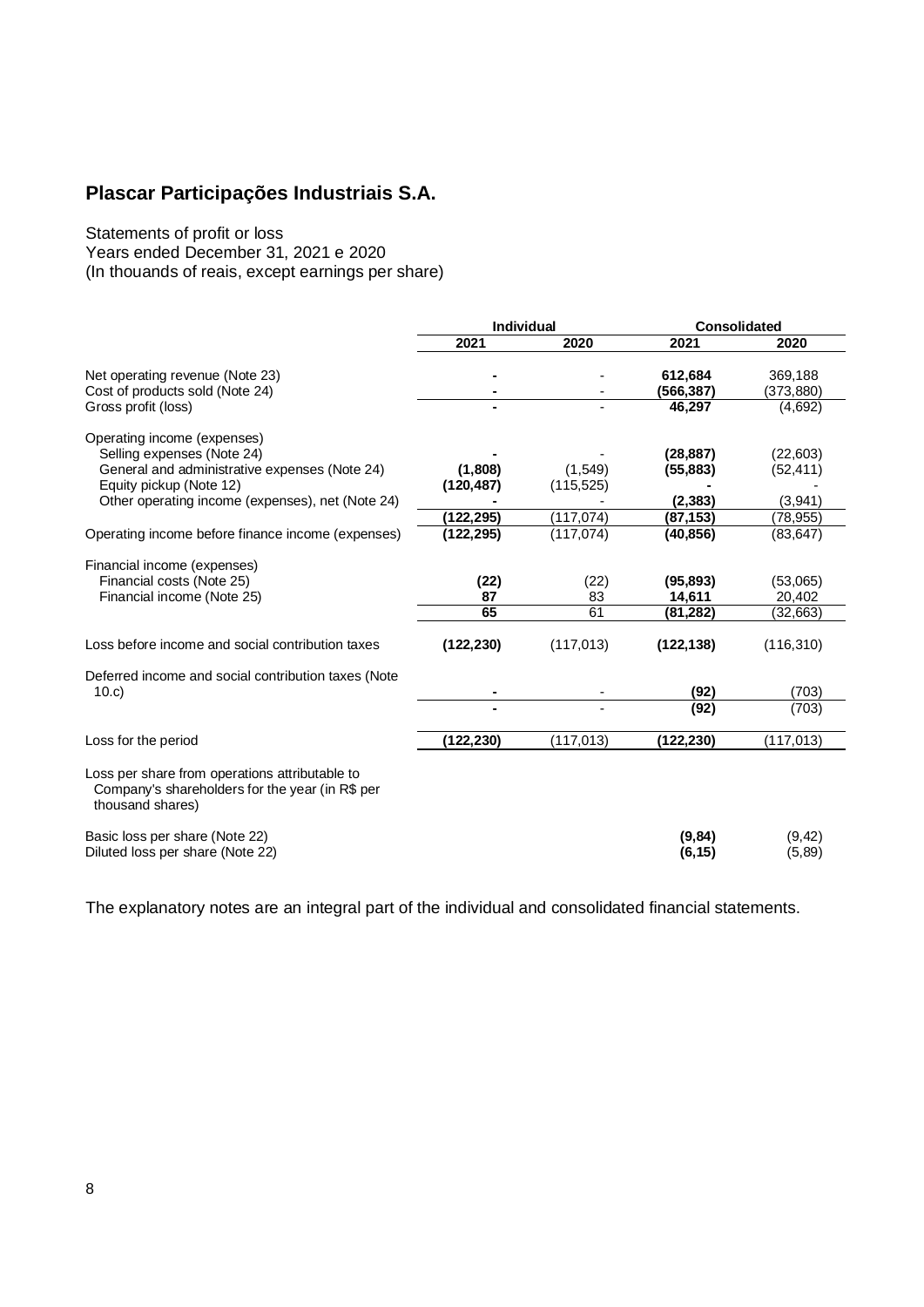Statements of comprehensive income Years ended December 31, 2021 and 2020 (In thousands of reais)

|                                         | Individual and consolidated |            |  |
|-----------------------------------------|-----------------------------|------------|--|
|                                         | 2021<br>2020                |            |  |
| Loss for the year                       | (122, 230)                  | (117, 013) |  |
| Total comprehensive income for the year | (122,230)                   | (117, 013) |  |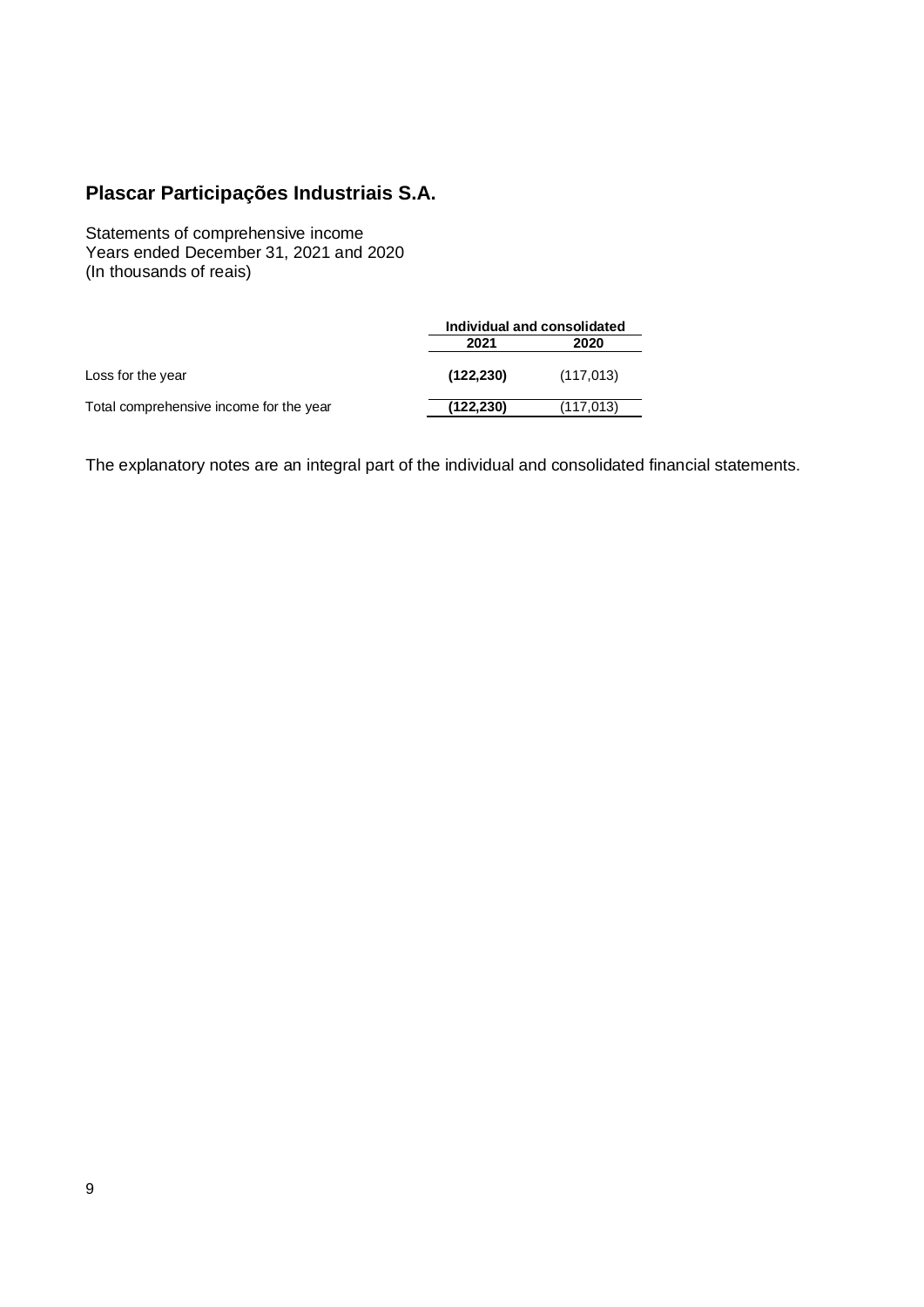Statements of changes in equity Years ended December 31, 2021 and 2020 (In thousands of reais)

|                                                                                                                           | <b>Accumulated</b>       |                          |               |            |  |
|---------------------------------------------------------------------------------------------------------------------------|--------------------------|--------------------------|---------------|------------|--|
|                                                                                                                           | Capital                  | <b>Equity adjustment</b> | <b>losses</b> | Total      |  |
| Balances at December 31, 2019                                                                                             | 931.455                  | 405                      | (1,004,063)   | (72, 203)  |  |
| Realization of property, plant and equipment deemed cost<br>Deferred taxes on realization of property, plant and          |                          | (106)                    | 106           |            |  |
| equipment deemed cost                                                                                                     | $\overline{\phantom{a}}$ | 36                       | (36)          |            |  |
| Loss for the year                                                                                                         | $\overline{\phantom{a}}$ |                          | (117, 013)    | (117, 013) |  |
| Balances at December 31, 2020                                                                                             | 931,455                  | 335                      | (1, 121, 006) | (189,216)  |  |
| Realization of property, plant and equipment deemed cost<br>Deferred taxes on realization of cost attributed to property, | $\blacksquare$           | (21)                     | 21            |            |  |
| plant and equipment deemed cost                                                                                           | ж.                       |                          | (7)           |            |  |
| Loss for the year                                                                                                         | $\blacksquare$           |                          | (122, 230)    | (122, 230) |  |
| Balances at December 31, 2021                                                                                             | 931,455                  | 321                      | (1, 243, 222) | (311,446)  |  |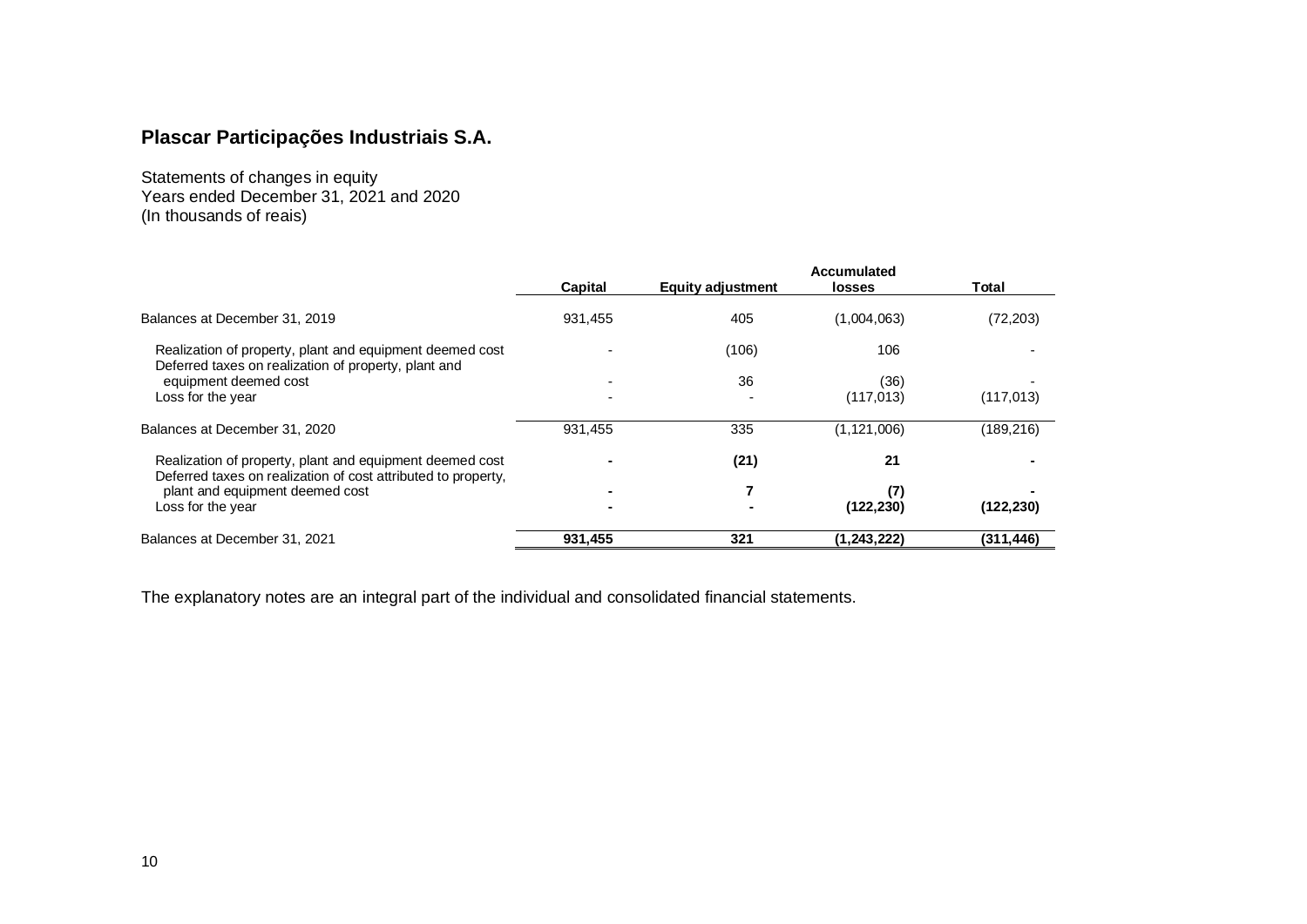Statements of cash flows - indirect method Years ended December 31, 2021 and 2020 (In thousands of reais)

|                                                              | Individual |            | Consolidated |            |
|--------------------------------------------------------------|------------|------------|--------------|------------|
|                                                              | 2021       | 2020       | 2021         | 2020       |
| Cash flows from operating activities                         |            |            |              |            |
| Loss for the year before taxes                               | (122, 230) | (117, 013) | (122, 138)   | (116, 310) |
| Adjustments to reconcile loss to cash from (used in)         |            |            |              |            |
| operational activities:                                      |            |            |              |            |
| Depreciation (Note 13)                                       |            |            | 34,983       | 37,774     |
| Amortization (Note 14)                                       |            |            | 23,122       | 23,443     |
| Loss on disposal of property, plant and equipment            |            |            | 182          | 160        |
| Interest and monetary variation, net                         |            |            | 89,149       | 45,346     |
| Provision for contingencies (Note 19.b)                      |            |            | 6,061        | 11,052     |
| Equity pickup (Note 12)                                      | 120,487    | 115,525    |              |            |
| Set-up (reversal) of provision for market value adjustamment |            |            |              |            |
| and inventory obsolescence (Note 8 and 24)                   |            |            | 23           | 47         |
| Set-up (decrease in) allowance for doubtful accounts (Notes  |            |            |              |            |
| 7 and 24)                                                    |            |            | 984          | 1,747      |
|                                                              | (1,743)    | (1, 488)   | 32,366       | 3,259      |
| (Increase) decrease in asset:                                |            |            |              |            |
| Trade accounts receivable                                    |            |            | 26,281       | (34, 461)  |
| Inventories                                                  |            |            | (75, 372)    | 1,384      |
| Taxes recoverable                                            |            |            | 12,673       | 27,794     |
| Judicial deposits                                            |            |            | 1,786        | 689        |
| Other asset, net                                             |            |            | (325)        | 25         |
| Increase (decrease) in liability:                            |            |            |              |            |
| Trade account payable                                        |            |            | 35,779       | 14.044     |
| Payroll, vacation pay and social charges payable             |            |            | 47,218       | 31,589     |
| Advances from customers                                      |            |            | 30,521       | (8, 456)   |
| Taxes and social contributions payable                       | (5)        | (3)        | (6, 136)     | (17,082)   |
| Provision for contingencies (payments)                       |            |            |              |            |
| (Note 19.b)                                                  |            |            | (11, 109)    | (6,897)    |
| Other liability accounts, net                                |            |            | (24, 196)    | 23,957     |
| Interest paid                                                |            |            | (17, 352)    | (12,028)   |
| Net cash used in operating activities                        | (1,748)    | (1, 491)   | 52,134       | 23,817     |
| Cash flows from investing activities                         |            |            |              |            |
| Acquisition of property, plant and equipment (Note 13.b)     |            |            | (62, 655)    | (6, 589)   |
| Net cash used in investing activities                        |            |            | (62, 655)    | (6,589)    |
| Cash flows from financing activities                         |            |            |              |            |
| Loans raised (Note 15)                                       |            |            | 19,699       | 21,547     |
| Payment of loans and financing (principal) (Note 14 and 15)  |            |            | (31, 054)    | (23, 767)  |
| Net increase in loans receivable from related parties        | (22, 312)  | 32,906     | 682          | 1,290      |
| Net cash generated by (applied in) financing activities      | (22, 312)  | 32,906     | (10, 673)    | (930)      |
| Net increase in cash and cash equivalents                    | (24,060)   | 31,415     | (21, 194)    | 16,298     |
| Cash and cash equivalents at beginning of year               | 31,444     | 29         | 33,681       | 17,383     |
| Cash and cash equivalents at end of year                     | 7,384      | 31.444     | 12.487       | 33,681     |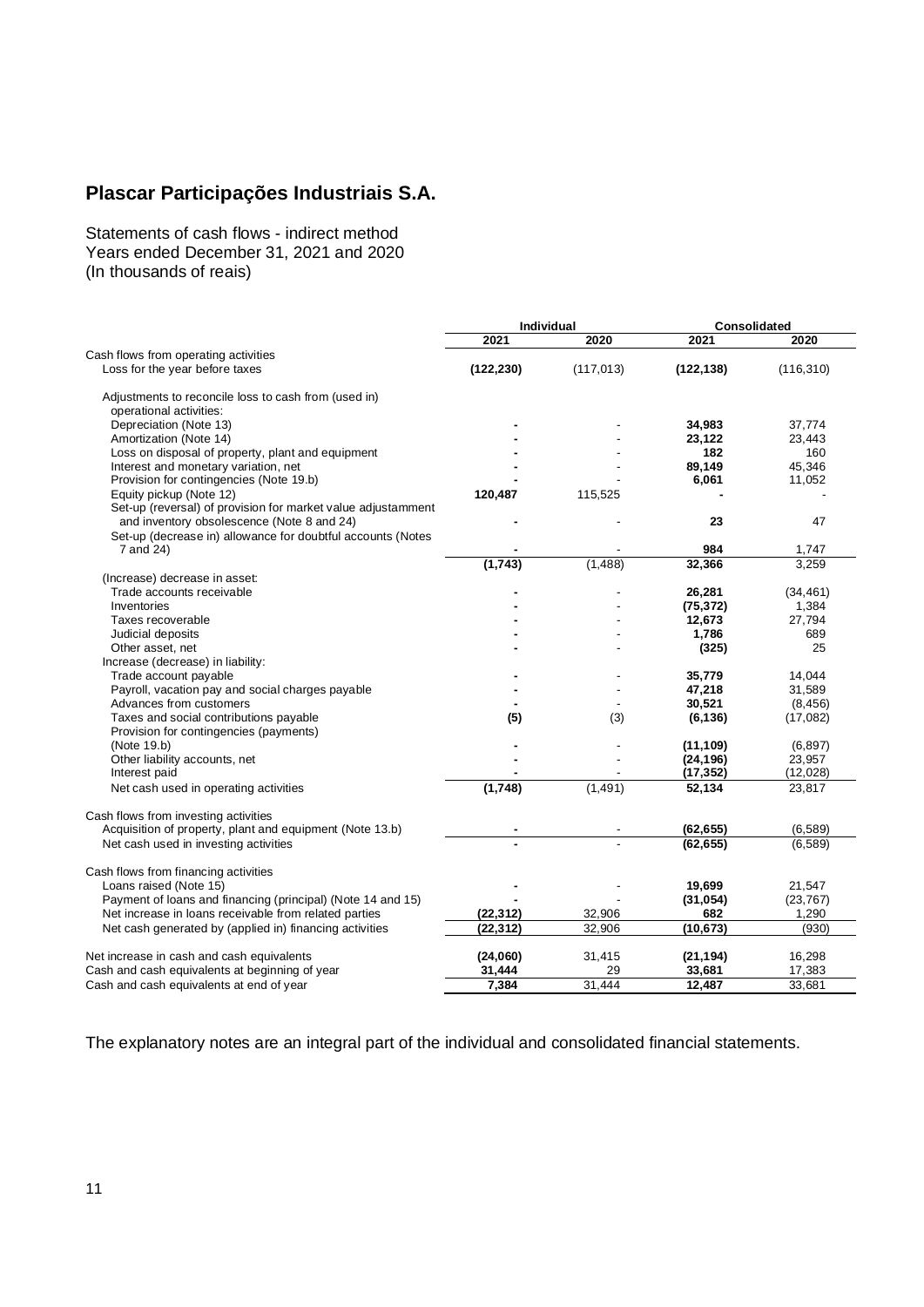Statements of added value Years ended December 31, 2021 and 2020 (In thousands of reais)

|                                                    | <b>Individual</b> |            | <b>Consolidated</b> |            |
|----------------------------------------------------|-------------------|------------|---------------------|------------|
|                                                    | 2021              | 2020       | 2021                | 2020       |
| Revenue                                            |                   |            |                     |            |
| Gross operating revenue, less returns and rebates  |                   |            | 742,539             | 447,910    |
| Other revenues                                     |                   |            |                     | 19         |
| Allowance for doubtful debts                       | $\blacksquare$    |            |                     |            |
|                                                    |                   |            | 742,539             | 447,929    |
| Bought-in inputs                                   |                   |            |                     |            |
| Raw materials consumed                             |                   |            | (283, 047)          | (169, 554) |
| Bought-in materials, energy, services and others   | (756)             | (709)      | (121, 683)          | (64,906)   |
| Provision for inventory adjustment to market value |                   |            |                     |            |
| and obsolescence (Note 8)                          |                   |            | (23)                | (47)       |
|                                                    | (756)             | (709)      | (404, 753)          | (234, 507) |
| Gross value added                                  | (756)             | (709)      | 337,786             | 213,422    |
| Depreciation and amortization (Note 24)            |                   |            | (58, 105)           | (61, 217)  |
| Net value added generated by the Company           | (756)             | (709)      | 279,681             | 152,205    |
|                                                    |                   |            |                     |            |
| Value added received in transfer                   |                   |            |                     |            |
| Equity pickup (Note 12)                            | (120, 487)        | (115, 525) |                     |            |
| Finance income                                     | 87                | 83         | 14,611              | 20,402     |
| Other income                                       |                   |            | 91                  | 937        |
|                                                    | (120, 400)        | (115, 442) | 14,702              | 21,339     |
| Total added value to be distributed                | (121, 156)        | (116, 151) | 294,383             | 173,544    |
| Payment of value added                             |                   |            |                     |            |
| Personnel                                          |                   |            |                     |            |
| Salaries and wages                                 | 618               | 475        | 148,361             | 124,722    |
| Social charges                                     | 174               | 141        | 40.721              | 32,321     |
| Taxes, charges and contributions                   |                   |            |                     |            |
| Federal                                            |                   |            | 58,534              | 38,028     |
| <b>State</b>                                       |                   |            | 71,275              | 41,407     |
| Local                                              | 260               | 223        | 1,829               | 1,014      |
| Debt remuneration                                  |                   |            |                     |            |
| Finance costs                                      | 22                | 23         | 95,893              | 53,065     |
| Equity remuneration                                |                   |            |                     |            |
| Loss for the year attributable to controlling      |                   |            |                     |            |
| shareholders                                       | (122, 230)        | (117, 013) | (122, 230)          | (117, 013) |
| Total distributed                                  | (121, 156)        | (116, 151) | 294,383             | 173,544    |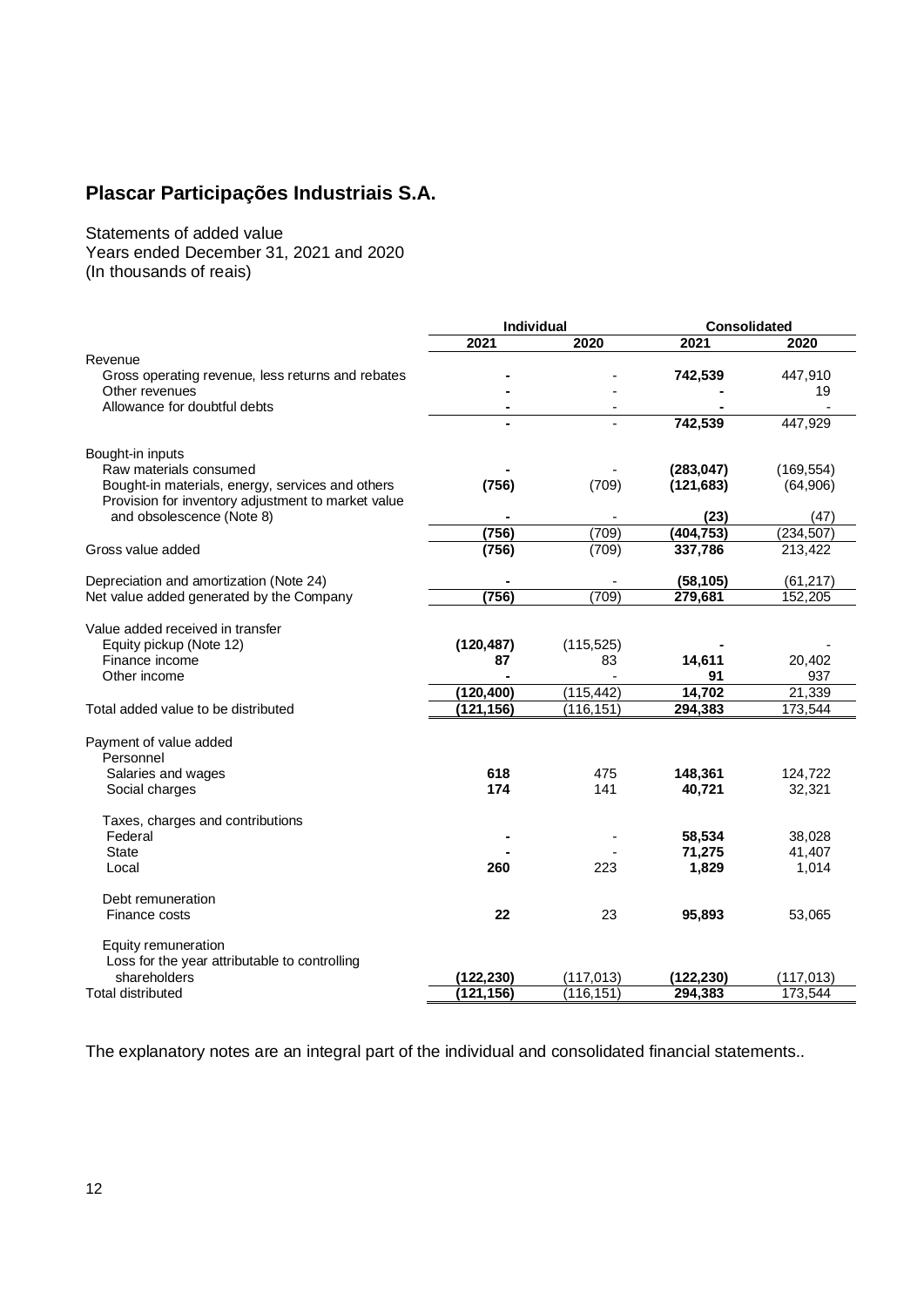Explanatory notes to the individual and consolidated financial statements December 31, 2021 (In thousands of reais, unless otherwise stated)

### **1. Operations**

Plascar Participações Industriais S.A. ("Plascar S.A." or "Company"), headquartered in the city of Jundiaí, in the State of São Paulo, is a publicly traded corporation whose shares are traded on the BM&FBOVESPA (PLAS3). The Company's activity is represented by its interest in the subsidiary Plascar Indústria de Componentes Plásticos Ltda. ("Plascar Ltda." or "Plascar"), which operates in the automotive sector and is engaged in the industrialization and sale of parts and components related to the internal and external finishing of motor vehicles.

Plascar Ltd. has industrial plants located in the cities of Jundiaí/SP, Varginha/MG and Betim/MG.

On September 24, 2021, the Company informed the market about the installation of a new industrial unit in the city of Caçapava/SP. The start of activities is scheduled for the 3rd quarter of 2022 and, at first, the new unit will serve automakers installed in the Vale do Paraíba region.

The plants operate mainly in the automotive sector, focusing on serving vehicle manufacturers, supplying bumpers, instrument panels, air diffusers, cup holders, door sides, package holders, among other components. Plascar also operates in the industrialization of non-automotive products, such as injection and assembly of supermarket trolleys, multipurpose boxes, pallets and ecological furniture, an activity that represents less than 7% of total assets, net revenue and consolidated net income in the Company.

After the conclusion of the financial restructuring of the Company and its subsidiary on January 31, 2019, the shareholding control of Plascar S.A. became the property of Pádua IV Participações SA, with a 59.99% interest in its capital, which is also composed of Permali do Brasil Indústria e Comércio Ltda., with 18.44%, by Postalis Instituto de Seguridade Social dos Correios e Telégrafos with 7.12% and by other individual shareholders who jointly own 14.45%, Note 21.

 The issue of these individual and consolidated Financial Statements was authorized by the Board of Directors on March 14, 2022.

### Financial situation

.

As of December 31, 2021, the Company has an excess of current liabilities over current assets in the amount of R\$ 257,498 (R\$ 105,761 in 2020) in the consolidated and negative shareholders' equity in the parent company and consolidated the amount of R\$ 311,446 (R\$ 189,216 in 2020).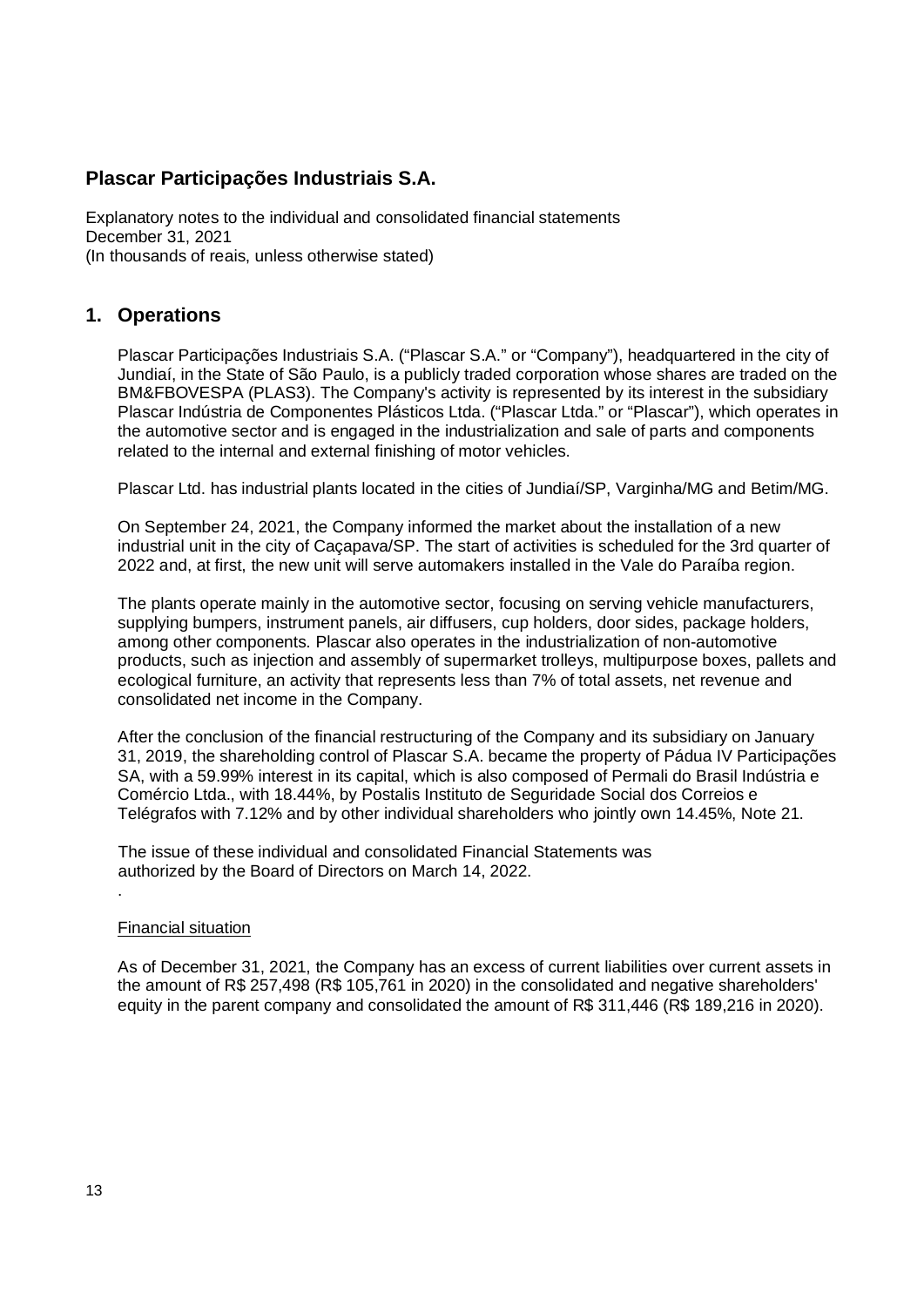Notes to the individual and consolidated financial statements—Continued December 31, 2021 (In thousands of reais, unless otherwise stated)

### **1. General Information**—Continued

### Financial situation--Continued

Additionally, the Company presented a loss in the current and comparative year, as well as maintaining an accumulated loss of R\$ 1,243,222, in the parent company and consolidated (R\$ 1,121,006 in 2020).

Financial expenses amount to R\$ 95,893 in 2021 (R\$ 53,065 in 2020). Management is taking measures to reduce the impact of these expenses on the Company's results, mainly through management, with plans to improve efficiency and renegotiate its tax and banking liabilities. Such measures are necessary for the Company, since the impacts caused by Covid, with a drop in margins and consequent decrease in cash availability, continued to impact the day to day of management during 2021.

In 2021, there was an increase in vehicle production by 11.6%, when compared to 2020, according to ANFAVEA data. The Company's net revenue, in turn, in 2021, showed an increase of 66% when compared to the previous year, thus showing the maintenance of a gradual and consistent recovery in volumes.

The Company continues to adopt measures to increase the revenue obtained from new projects, reduce its internal operating costs and improve the margin, also promoting constant price negotiations with customers to pass on the increases in costs (labor, raw material etc.), continuing the Company's restructuring process, as well as facing the crisis that began in March 2020 resulting from the COVID-19 pandemic.

According to official data from ANFAVEA, vehicle production in 2022 points to an increase of 9.4%.

The Company's Management is in the process of reviewing the projections, considering new projects and volume fluctuation in view of the current scenario (COVID-19).

### Impacts of COVID-19 (Coronavirus) on the Company's business

On March 11, 2020, the World Health Organization (WHO) declared the outbreak of the COVID-19 Coronavirus as a global-scale pandemic. The outbreak triggered significant decisions by governments and private sector entities, which added to the potential impact of the outbreak, increased the degree of uncertainty for economic agents and generated impacts on financial statements. The main economies of the world and the main economic blocks implemented significant economic stimulus packages to overcome the potential economic recession that these measures to mitigate the spread of COVID -19 effectively caused.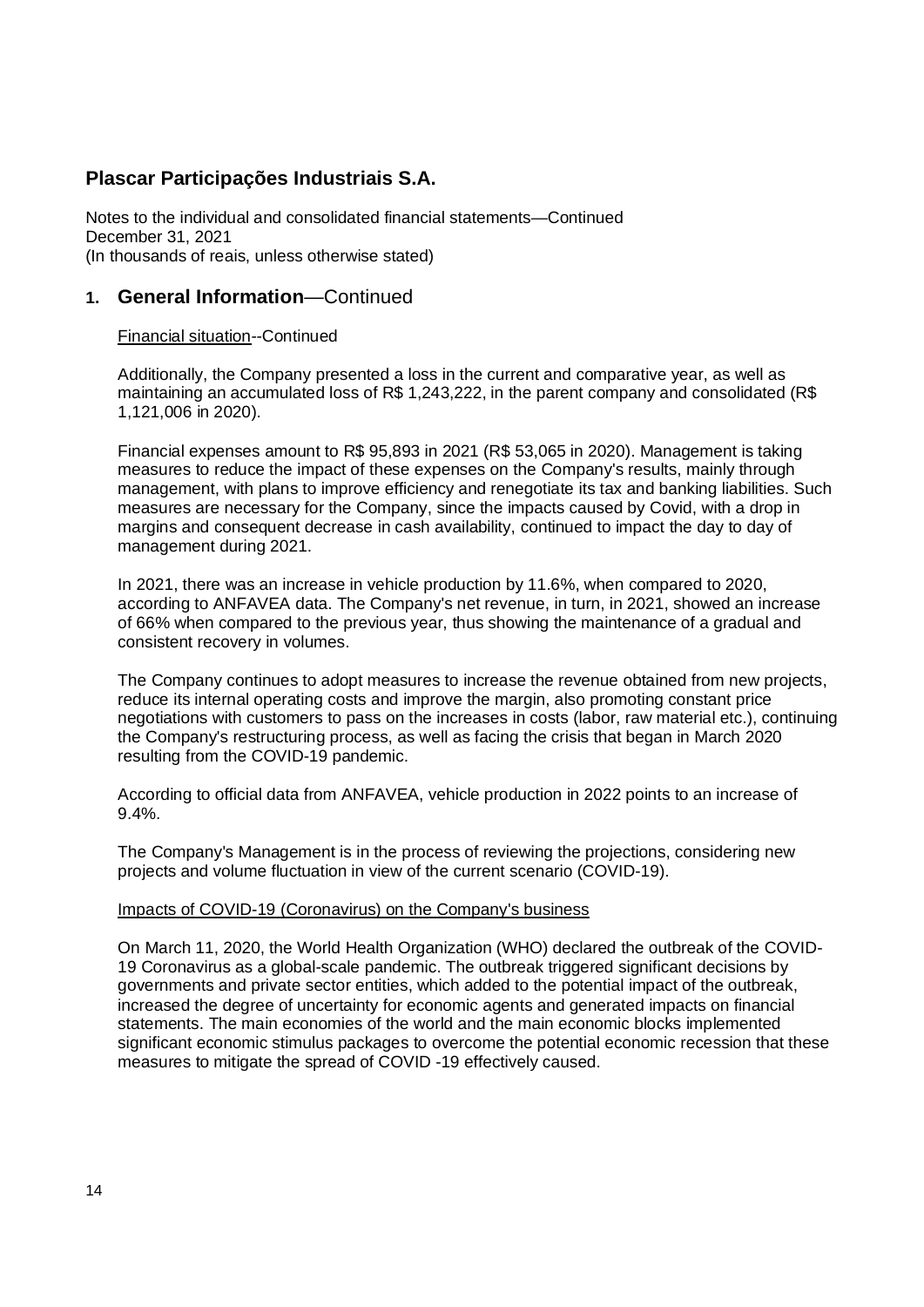Notes to the individual and consolidated financial statements—Continued December 31, 2021 (In thousands of reais, unless otherwise stated)

# **1. Operation**--Continued

### Impacts of COVID-19 (Coronavirus) on the Company's Business--Continued

In Brazil, the Executive and Legislative Powers of the Union published several normative acts to prevent and contain the pandemic, as well as to mitigate the respective impacts on the economy, with emphasis on Legislative Decree nº 6, published on March 20, 2020, which declared the state of public calamity. State and municipal governments also published several normative acts seeking to restrict the free movement of people and commercial and service activities, in addition to enabling emergency investments in the health area. The suspensions of automotive production affected almost the entire sector in the country, with 123,000 workers stopped in 63 factories located in 40 cities in 10 states.

During the crisis, Management constantly evaluated the impact of the outbreak on the operations and on the equity and financial position of the Company and its subsidiary, with the objective of implementing appropriate measures to mitigate the impacts on operations. Management immediately activated its Crisis Committee to ensure the safety of its employees, service providers and clients served.

The Company implemented the following measures to combat the crisis:

- Implementation of a Crisis Management Committee;
- Restrictions on the movement and agglomeration of people on its premises, as a way of preventing the spread of the virus;
- Suspension of travel, face-to-face training and participation in events for all employees;
- Guidance on a home office regime for employees whose role allows this type of work and isolation of all employees classified as at greater risk (over 60 years and with chronic diseases, as directed by public entities);
- Intensification of internal communications on preventive measures, availability of 24-hour medical assistance channels to support employees and their families and availability of internal communication channels for employees, focused on assistance related to the pandemic; and
- Optimization of the use of technology to ensure virtual service to its customers, impacting as little as possible their administrative and operational activities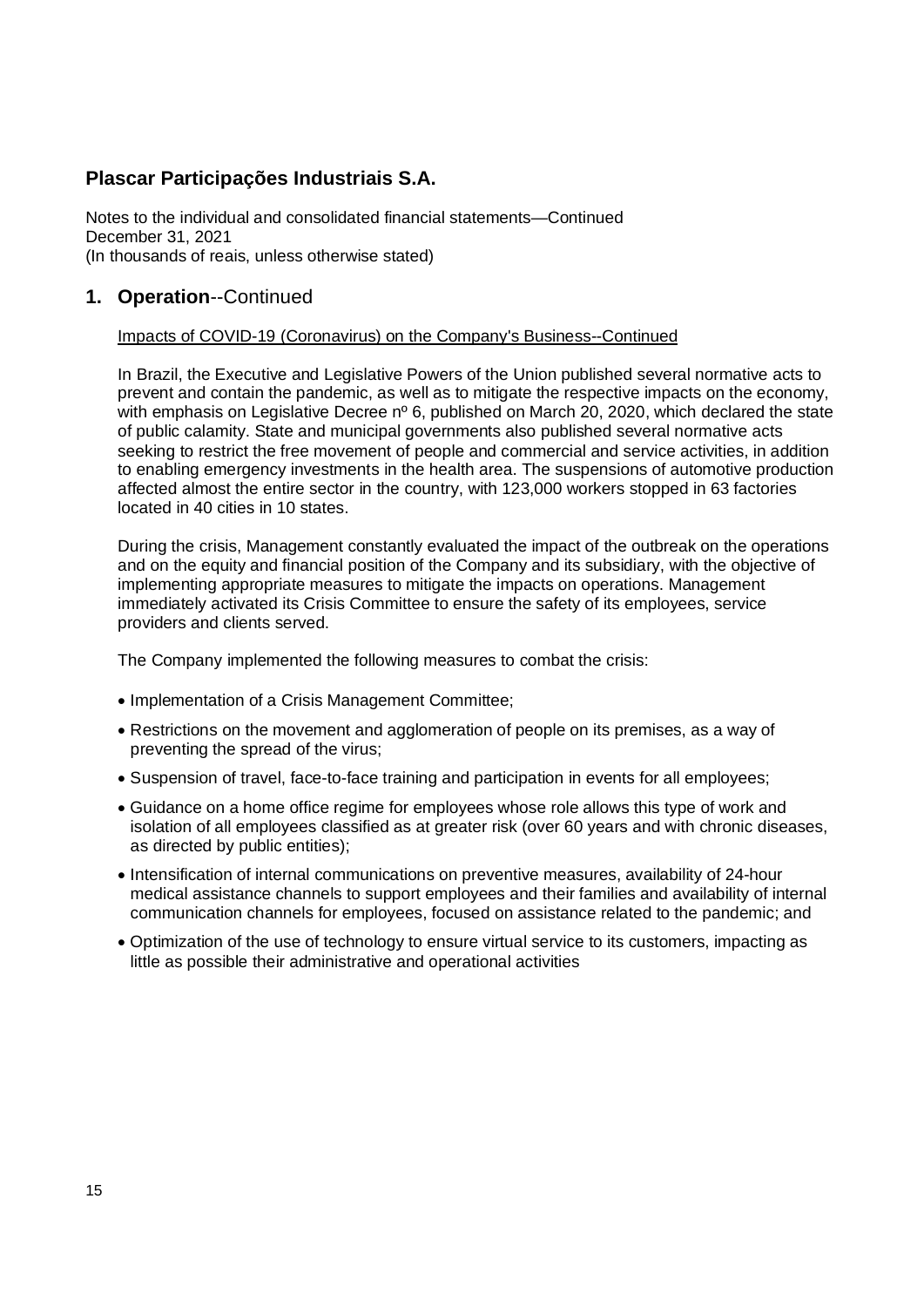Notes to the individual and consolidated financial statements—Continued December 31, 2021 (In thousands of reais, unless otherwise stated)

# **1. Operation**--Continued

Impacts of COVID-19 (Coronavirus) on the Company's Business--Continued

In order to reduce the financial impacts, Management also adopted the following measures:

- Anticipation of collective vacations for its employees and on April 1, 2020, in line with the union responsible for the category, it implemented a 50% reduced working day for all employees, a measure that was gradually reversed in the third quarter;
- Renegotiation of terms of certain liabilities with banks, suppliers and other accounts payable;
- Expansion of stock controls to keep them at the minimum necessary level; and
- Benchmarking with other auto parts and automakers to exchange information and measures for application in the Company.

Despite the total shutdown of the automakers, which took place in different periods between March and July 2020, the three plants continued to operate. However, the pace of work was greatly reduced, focusing on specific projects and preventive maintenance activities. The costs related to the idle capacity of the plants during this period and for the entire year were measured by Management and recorded directly in the income statement for the respective years, according to CVM guidance opinion 24/92.

Due to this potential recovery in the market, the Company has already adopted some measures of flexibility and resumption of its production capacity, in which the following stand out::

- Resumption of full-time work;
- Flexibility of the home office regime;
- Resumption of third-party visits to the Company's facilities, upon prior appointment and following security protocols;
- Intensification of hygiene and health protocols to ensure the health of all employees, customers and partners of the Company.

Despite the demobilization of the Crisis Committee implemented at the beginning of the pandemic, the committee can be activated immediately, if necessary. The Company continues to monitor the situation, always ready to intervene in the event of a worsening of the pandemic situation. It is important to highlight that all these measures adopted by Management had an impact on a loss of efficiency and an increase in costs, which has been fought daily with a view to maintaining margins for the Company.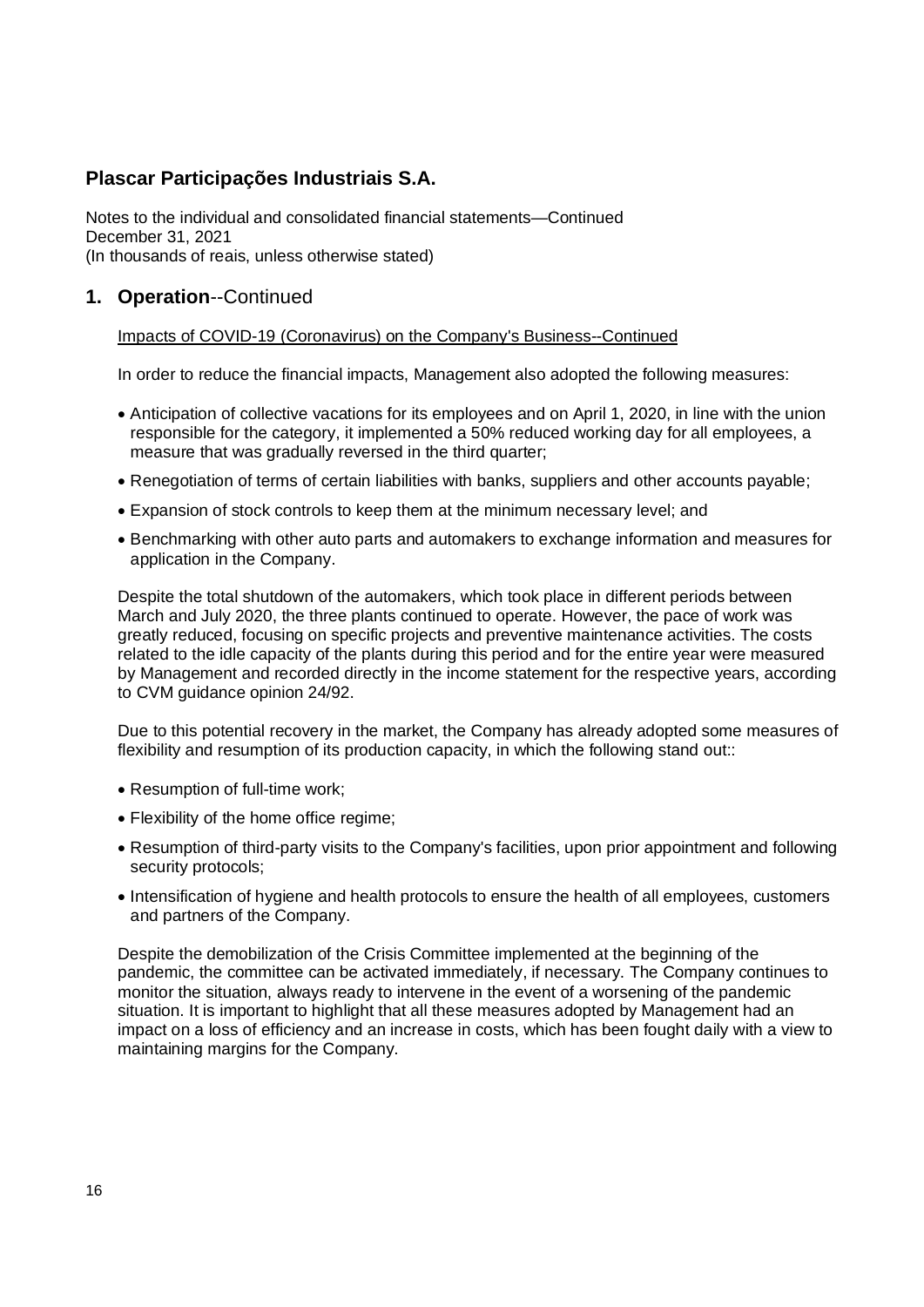Notes to the individual and consolidated financial statements—Continued December 31, 2021 (In thousands of reais, unless otherwise stated)

# **1. Operation**--Continued

### Corporate and financial restructuring

At the Extraordinary General Meeting held on December 13, 2018, the final plan for restructuring the Company's debt was unanimously approved, which, in general terms, involves the assignment of approximately 90% of the Company's existing debt. Plascar by the Company's main creditors for the current parent company "Pádua IV Participações SA".

On January 31, 2019, as per the Notice to Shareholders and Material Fact disclosed to the market, the Company's capital stock was increased with payment through the use of credits held against Plascar Ltda., by private subscription, in the amount of R\$ 449,483, through the issuance of 7,455,251 common shares at the unit issue price of R\$ 60.29 per common share. After the execution of the Capital Increase, the Company's capital stock, previously in the amount of R\$ 481,972, divided into 4,970,167 common shares, became R\$ 931,455, divided into 12,425,418 common shares.

With the conclusion of the Company's financial restructuring on January 31, 2019, the Company's shareholders' equity and current liabilities were positively impacted by R\$ 449,483, resulting from a capital increase.

Below is the Corporate Structure:

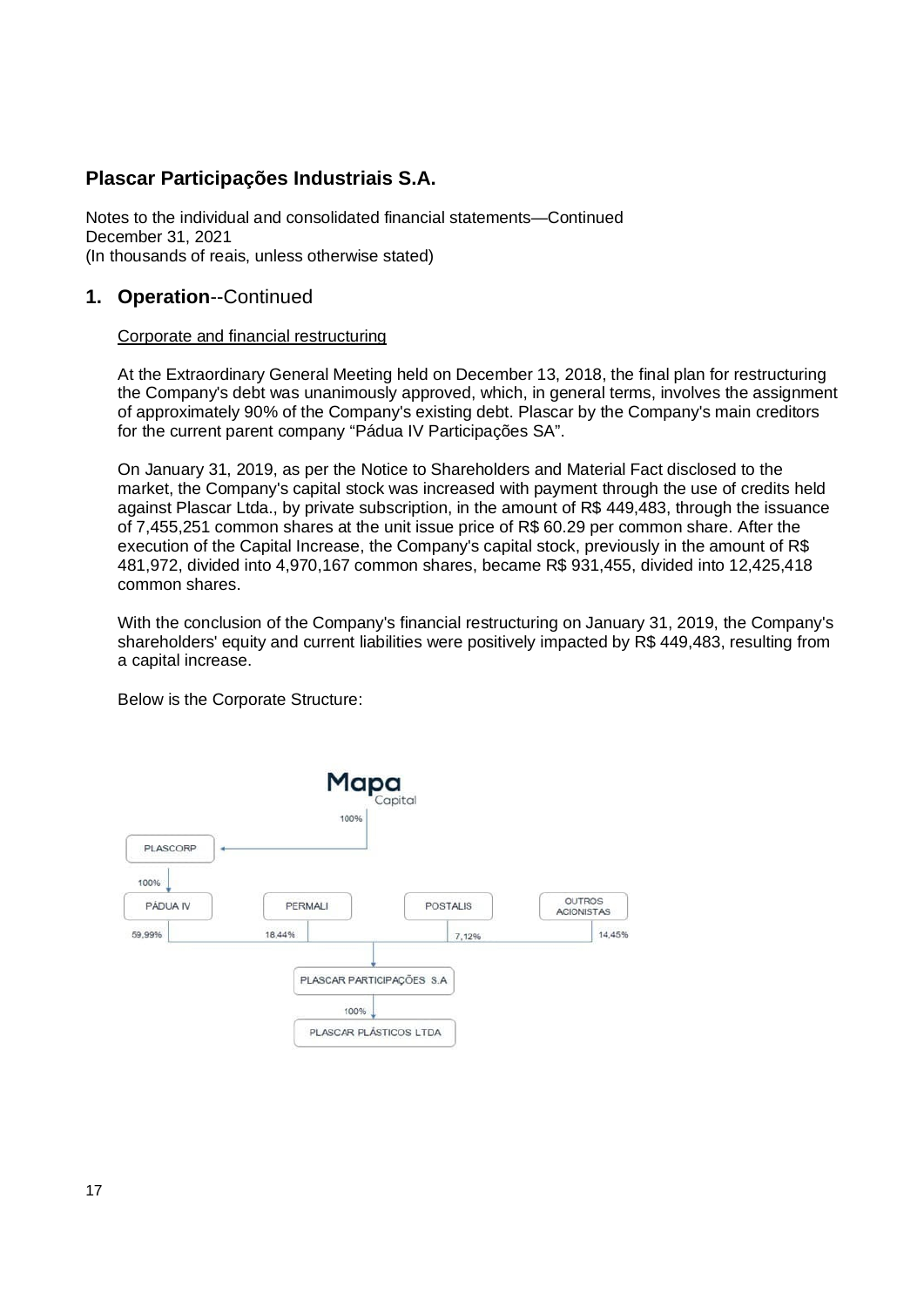Notes to the individual and consolidated financial statements—Continued December 31, 2021 (In thousands of reais, unless otherwise stated)

# **2. Summary of significant accounting policies**

### **2.1. Basis of preparation**

The Company's individual and consolidated financial statements were prepared in accordance with accounting practices adopted in Brazil, including the pronouncements issued by the Accounting Pronouncements Committee (CPC) and the International Financial Reporting Standards (IFRS), issued by the International Accounting Standards Board (IASB)), and interpretations issued by the International Financial Reporting Interpretations Committee ("IFRIC"), implemented in Brazil through the Accounting Pronouncements Committee ("CPC") and its technical interpretations ("ICPC") and guidelines ("OCPC "), approved by the Brazilian Securities and Exchange Commission ("CVM").

The individual financial statements of the Company, herein referred to as the parent company, are being disclosed together with the consolidated financial statements and presented side-by-side in a single set of financial statements.

All relevant information pertaining to the financial statements, and only these, are being evidenced and correspond to those used by Management in its management of the Company's activities, according to Technical Guideline OCPC 07 - Evidence in the Disclosure of General Purpose Accounting and Financial Reports.

The presentation of the Statement of Added Value (SAV), individual and consolidated, is required by Brazilian corporate law and accounting practices adopted in Brazil applicable to publicly held companies. IFRS do not require the presentation of this statement. As a result, under IFRS, this statement is presented as supplementary information, without prejudice to the set of financial statements.

The main accounting policies applied in the preparation of these financial statements are set out below. These policies have been applied consistently in the years presented, unless otherwise stated.

The financial statements were prepared considering the historical cost as the basis of value and adjusted to reflect the deemed cost of land and buildings on the date of transition to IFRS/CPC. Historical cost is generally based on the fair value of consideration paid in exchange for goods and services.

The preparation of financial statements requires the use of certain critical accounting estimates and also the exercise of judgment by the Company's management in the process of applying the Company's accounting policies, Note 3.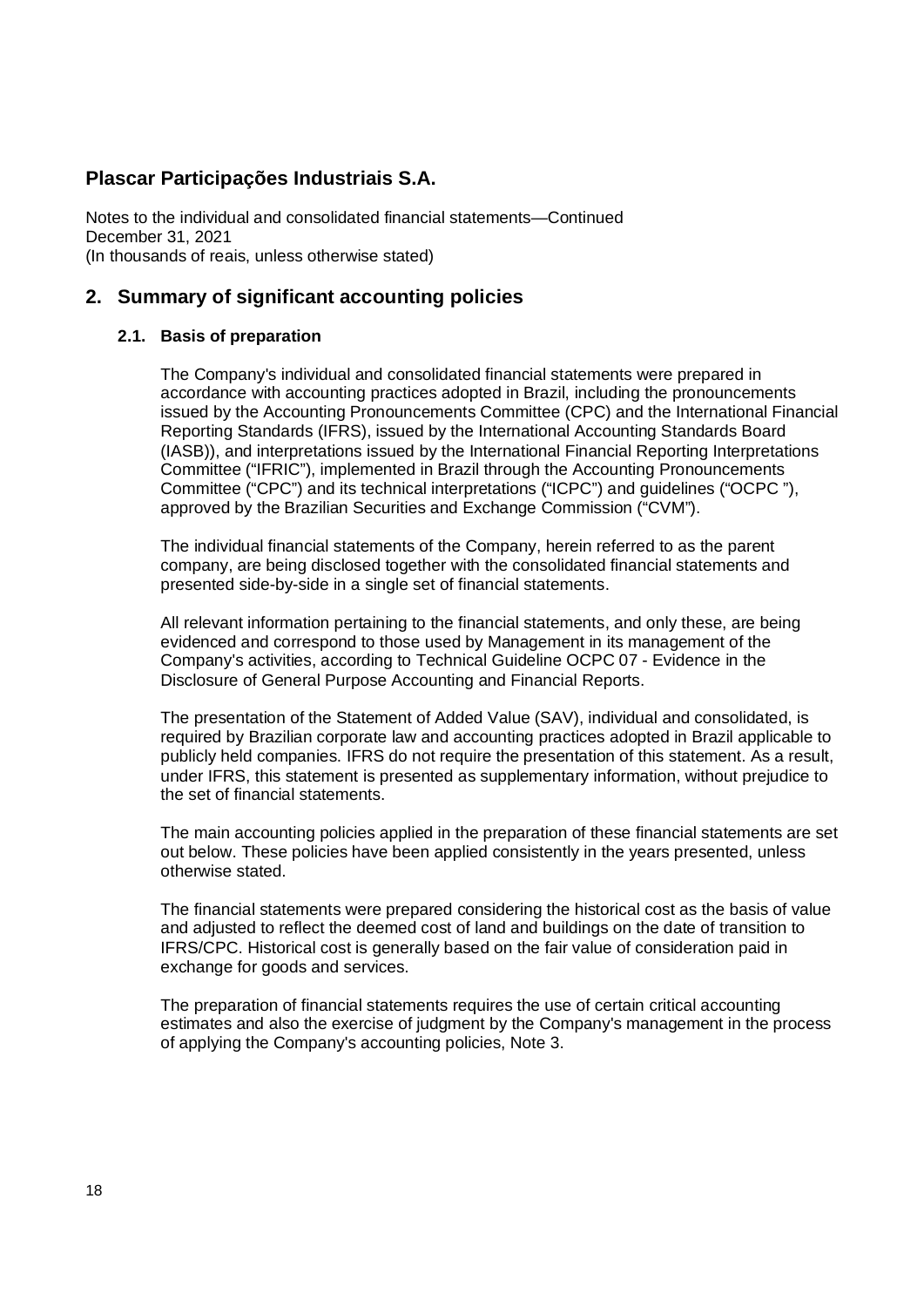Notes to the individual and consolidated financial statements—Continued December 31, 2021 (In thousands of reais, unless otherwise stated)

# **2. Summary of significant accounting policies** --Continued

### **2.2. Consolidation basis**

The Company consolidates the entity over which it has control, that is, when it is exposed or has rights to variable returns from its involvement with the investee and has the ability to direct the relevant activities of the investee.

The consolidated financial statements comprise the financial statements of the Company and its subsidiary as of December 31, 2021, whose accounting policies are the same as those of the Company, as well as the end of its fiscal year. Control obtained when the Company is exposed or entitled to variable returns based on its involvement with the investee and has the ability to affect those returns through the power exercised in relation to the investee.

Specifically, the Company controls an investee if, and only if, it has:

- Power in relation to the investee (ie, existing rights that grant it the current ability to direct the relevant activities of the investee);
- Exposure or right to variable returns arising from its involvement with the investee; and
- The ability to use its power in relation to the investee to affect the value of its returns.

There is generally a presumption that a majority of voting rights results in control. To support this presumption and when the Company has less than a majority of the voting rights of an investee, the Company considers all relevant facts and circumstances when assessing whether it has power over an investee:

- The contractual agreement between the investor and other holders of voting rights;
- Rights arising from other contractual agreements; and
- The Company's voting rights and potential voting rights (investor).

The Company assesses whether or not it exercises control over an investee if facts and circumstances indicate that there are changes in one or more of the three previously mentioned control elements. The consolidation of a subsidiary begins when the Company obtains control over the subsidiary and ends when the Company ceases to exercise said control. Assets, liabilities and results of a subsidiary acquired or disposed of during the year are included in the consolidated financial statements from the date on which the Company obtains control until the date on which the Company ceases to exercise control over the subsidiary.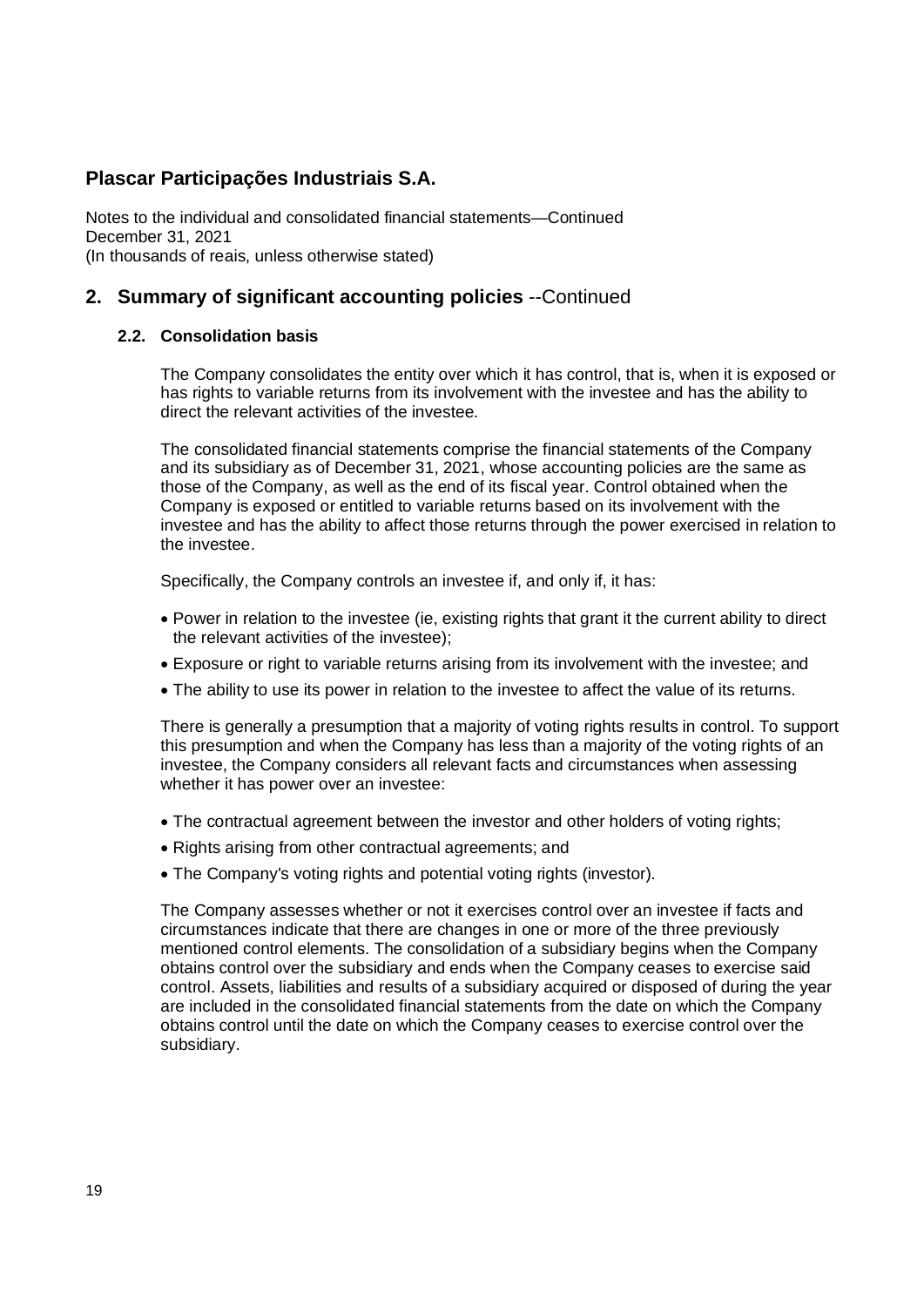Notes to the individual and consolidated financial statements—Continued December 31, 2021 (In thousands of reais, unless otherwise stated)

# **2. Summary of significant accounting policies** --Continued

### **2.2. Basis of consolidation**--Continued

The result and each component of other comprehensive income are attributed to the controlling and non-controlling shareholders of the Company, even if this results in a loss to the non-controlling shareholders. All assets and liabilities, results, income, expenses and cash flows of the same Company, related to transactions between members of the Company, are fully eliminated in the consolidation. Unrealized losses are also eliminated unless the transaction provides evidence of an impairment of the transferred asset.

The change in the subsidiary's equity interest, without loss of control, is accounted for as an equity transaction.

If the Company loses control over a subsidiary, the corresponding assets (including any goodwill) and liabilities of the subsidiary are written off at their book value on the date on which control is lost and the book value of any interests in non-controlling interests at the date on which control is lost (including any components of other comprehensive income attributed to them). Any resulting difference as a gain or loss is recognized in profit or loss. Any retained investment is recognized at its fair value on the date on which control is lost.

In the individual financial statements, the Company's investments in its subsidiaries are accounted for using the equity method. For negative investment amounts, the Company records under "Provision for losses on investment in subsidiary" in non-current liabilities.

The Company's consolidated financial statements include the financial statements of Plascar Indústria de Componentes Plásticos Ltda. "Plascar Ltd." which has a 100% interest on December 31, 2021 and 2020.

a) Transactions with non-controlling interests

The Company does not have non-controlling interests as of December 31, 2021 and 2020.

### b) Loss of control in subsidiaries

When the Company ceases to have control, any retained interest in the entity is remeasured to its fair value, with the change in carrying amount recognized in profit or loss. Amounts previously recognized in other comprehensive income are reclassified to income.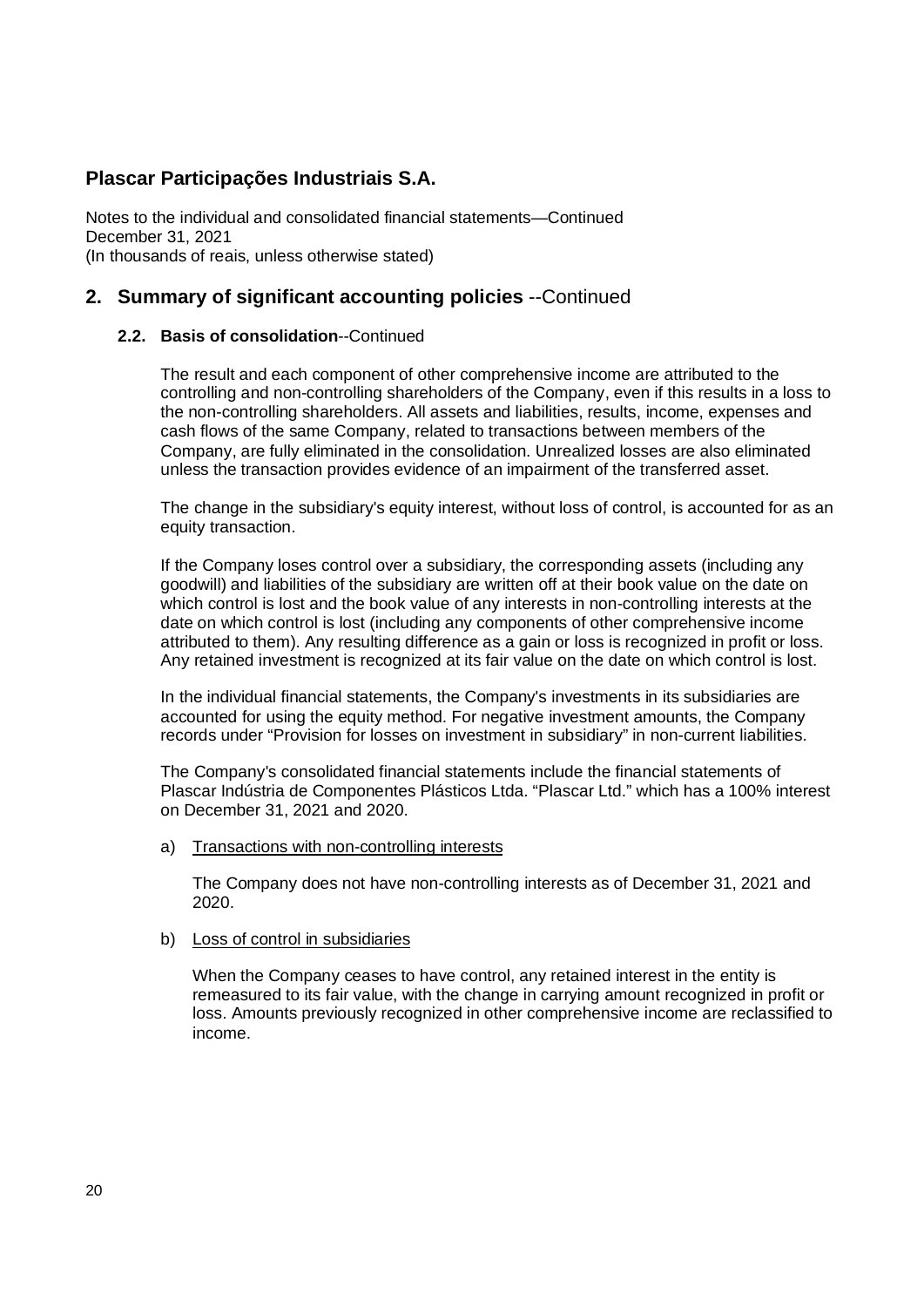Notes to the individual and consolidated financial statements—Continued December 31, 2021 (In thousands of reais, unless otherwise stated)

# **2. Summary of Significant Accounting Policies**--Continued

### **2.3. Operating segments**

Information by operating segments is presented in a manner consistent with the internal report provided to the main operating decision maker. The main operating decision maker, responsible for allocating resources and evaluating the performance of operating segments, is the Executive Board, also responsible for making the Company's strategic decisions. The Company concluded that it has only one reportable segment, which is the auto parts sector (automotive).

### **2.4. Foreign currency translation**

### a) Functional and presentation currency

These financial statements are presented in Brazilian reais, which is the functional and presentation currency of the Company and its subsidiaries. All financial information is presented in thousands of reais, unless otherwise stated..

### b) Transactions and balances

Transactions with foreign currencies are converted into the functional currency, using the exchange rates prevailing on the transaction dates or on the valuation dates, when the items are remeasured.

Exchange gains and losses relating to loans, cash and cash equivalents are presented in the income statement as finance income or expense. All other foreign exchange gains and losses are presented in the income statement as "financial result".

### **2.5. Financial instruments**

CPC 48 (IFRS 09) Financial Instruments is effective for years ended as of January 1, 2018. This standard contains three main categories for classifying and measuring financial assets: (i) amortized cost; (ii) fair value recorded through other comprehensive income; and (iii) fair value recorded through profit or loss for the year (residual category).

The Company carried out a detailed impact assessment on the adoption of the new standard and identified the following aspects: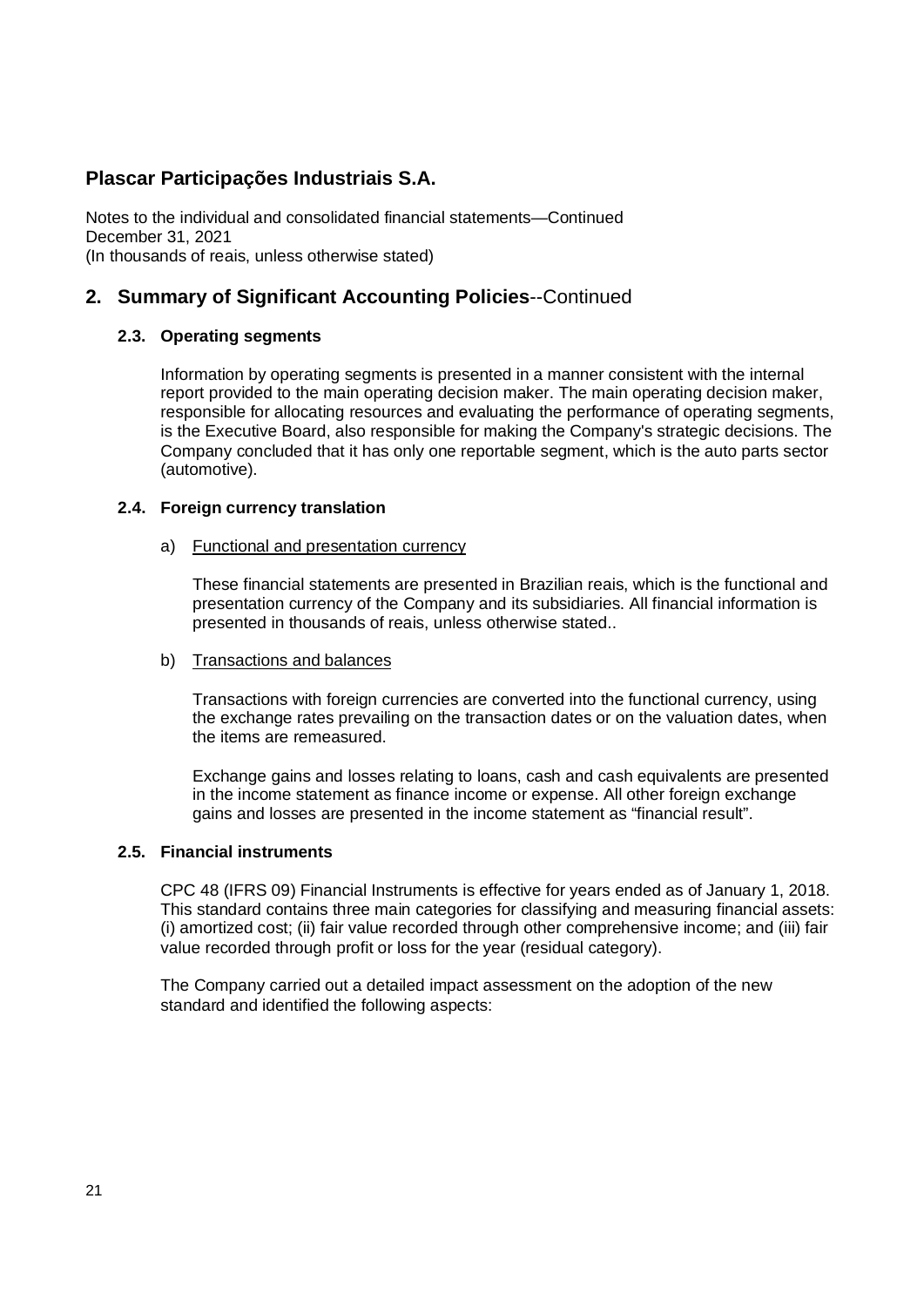Notes to the individual and consolidated financial statements—Continued December 31, 2021 (In thousands of reais, unless otherwise stated)

### **2. Resumo das principais políticas contábeis**--Continuação

### **2.5. Financial instruments**--Continued

CPC 48 (IFRS 09) presents an approach for classifying and measuring financial assets that reflects the business model in which the assets are managed and their cash flow characteristics. With respect to financial liabilities, it requires that the change in the fair value of the financial liability designated at fair value through profit or loss, which is attributable to changes in the credit risk of that liability, be presented in other comprehensive income and not in the income statement, unless such recognition results in a mismatch in the income statement.

### 2.5.1. Measurement

Financial assets and liabilities must initially be valued at their fair value. The criteria to determine the fair value of financial assets and liabilities were (i) the quoted price in an active market or, in the absence thereof, and (ii) the use of valuation techniques that allow estimating the fair value on the transaction date, taking taking into account the value that would be negotiated between independent parties, aware of the transaction and interested in carrying it out.

Subsequent measurement of financial assets and liabilities follows the fair value or amortized cost method, depending on the category. The amortized cost corresponds to:

- At the amount initially recognized for the financial asset or liability;
- Less principal amortizations; and
- Plus/minus accrued interest using the effective interest rate method.

The effects of subsequent measurement of financial assets and liabilities are allocated directly to income for the period. Long-term assets and liabilities with characteristics of financial instruments are initially recorded at their present value..

### 2.5.2. Recognition

Regular purchases and sales of financial assets are recognized on the trade date, that is, on the date on which the Company commits to buy or sell the asset. Financial assets at fair value through profit or loss are initially recognized at fair value, and transaction costs are charged to the income statement. Loans and receivables are accounted for at amortized cost.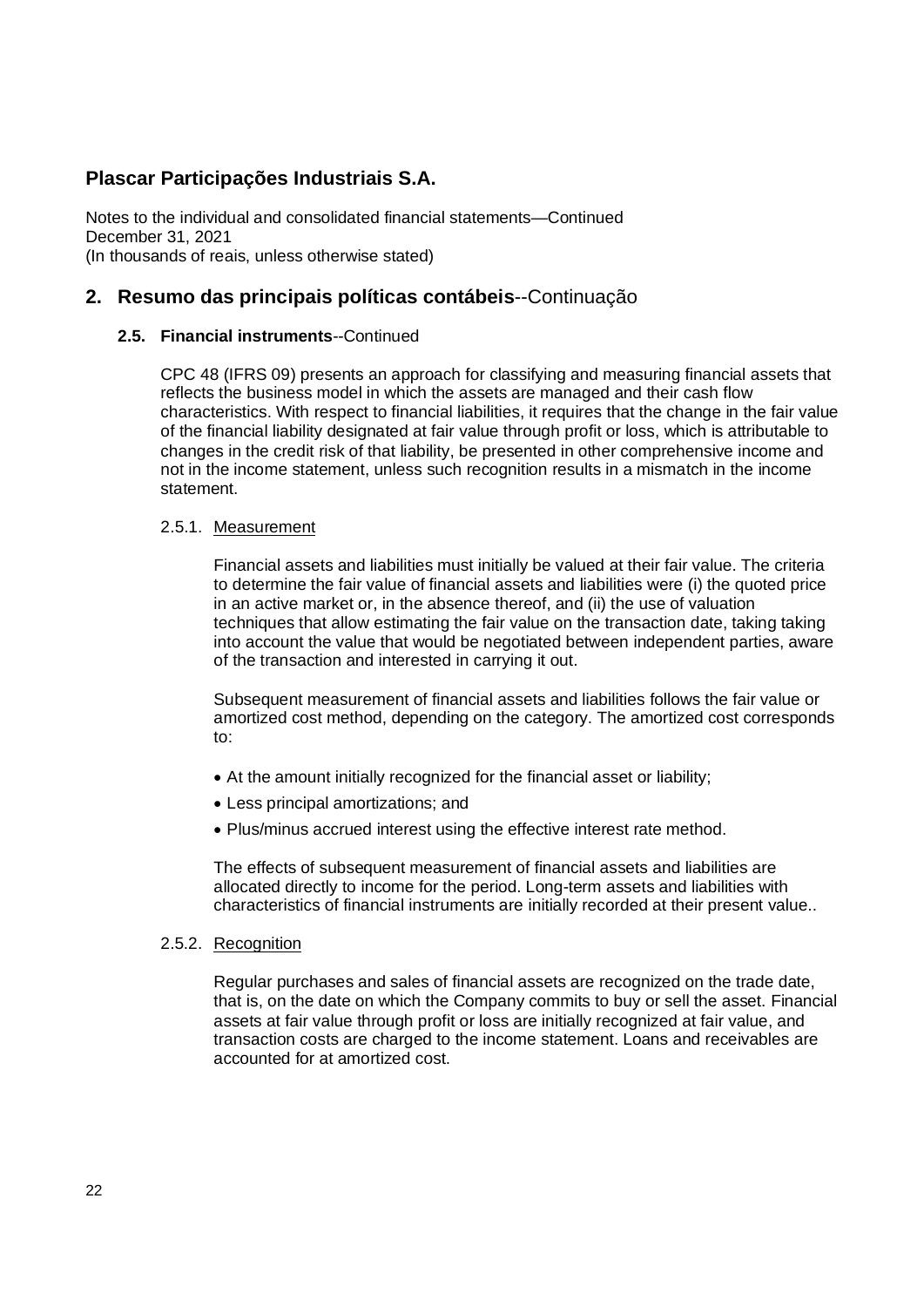Notes to the individual and consolidated financial statements—Continued December 31, 2021 (In thousands of reais, unless otherwise stated)

### **2. Summary of significant accounting policies**--Continued

### **2.5. Financial Instruments**--Continued

### 2.5.2. Recognition--Continued

Gains or losses arising from changes in the value of other financial assets measured at fair value through profit or loss are recorded in the income statement under "Revenues" or "Costs", respectively, in the period in which they occur.

### 2.5.3. Derecognition

A financial asset (or, where applicable, a part of a financial asset or part of a group of similar financial assets) is derecognised when:

- The rights to receive cash flows from the asset have expired; or
- The Company has transferred its rights to receive cash flows from the asset or assumed an obligation to pay in full the cash flows received without significant delay to a third party pursuant to a pass-through agreement and (a) the Company has transferred substantially all the risks and benefits of the asset, or (b) the Company has neither transferred nor retained substantially all of the risks and rewards of the asset, but has transferred control of the asset.

A financial liability is derecognized when the obligation under the liability is extinguished, that is, when the obligation specified in the contract is settled, canceled or expires. When an existing financial liability is replaced by another from the same lender on substantially different terms, or the terms of an existing liability are substantially modified, such exchange or modification is treated as the derecognition of the original liability and the recognition of a new liability. The difference in the respective carrying amounts is recognized in the income statement.

The financial assets of the Company and its subsidiary mainly include cash and cash equivalents, trade accounts receivable and related parties.

The Company's financial liabilities include, mainly, suppliers, loans and financing, lease liabilities, advances from customers and related parties.

The Company does not use derivative financial instruments and does not have Hedge Accounting transactions as of December 31, 2021 and 2020.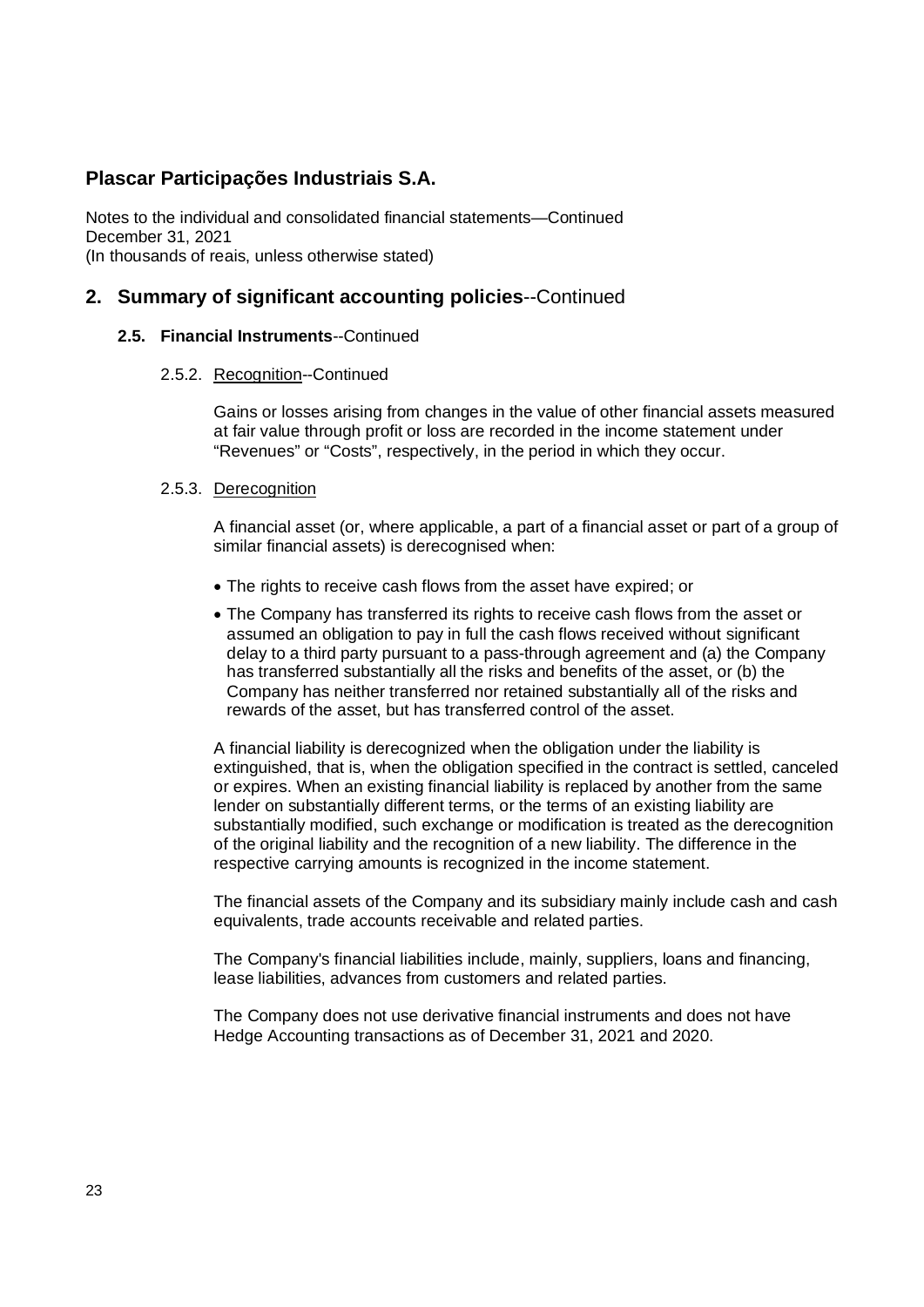Notes to the individual and consolidated financial statements—Continued December 31, 2021 (In thousands of reais, unless otherwise stated)

### **2. Summary of significant accounting policies**--Continued

### **2.5. Financial instruments**--Continued

### 2.5.4. Other financial liabilities

Other financial liabilities are measured at amortized cost using the effective interest method.

The effective interest method is used to calculate the amortized cost of a financial liability and allocate its interest expense over the respective period. The effective interest rate is the rate that exactly discounts estimated future cash flows (including fees and points paid or received that form an integral part of the effective interest rate, transaction costs and other premiums or discounts) over the estimated life of the liability. or, where appropriate, for a shorter period, for the initial recognition of the net carrying amount.

### 2.5.5. Impairment of financial assets (impairment)

CPC 48 (IFRS 09) replaced the model of incurred losses with a prospective model of expected losses. This new approach requires relevant judgment on how changes in economic factors affect expected credit losses, which will be determined based on weighted probabilities.

The "provision for expected credit losses" is constituted in an amount considered sufficient by Management to cover possible risks on the customer portfolio and other receivables existing on the balance sheet date. The criterion for setting up the provision takes into account the assessment of the risk associated with operations and securities overdue for more than 90 days, and also based on the historical experience of losses on receivables, adjusted for prospective factors specific to debtors and the economic environment.

The Company's policy also considers the expected credit losses for its receivables, which are the present value of the difference between the contractual cash flows due to the Company in accordance with the contract entered into with customers and the cash flows that the Company expect to receive.

### 2.5.6. Cash and cash equivalent

Cash and cash equivalents include cash, bank deposits and other short-term highly liquid investments with original maturities of up to three months and with an insignificant risk of change in value. Overdraft accounts are shown in the balance sheet under "Loans and financing", in current liabilities.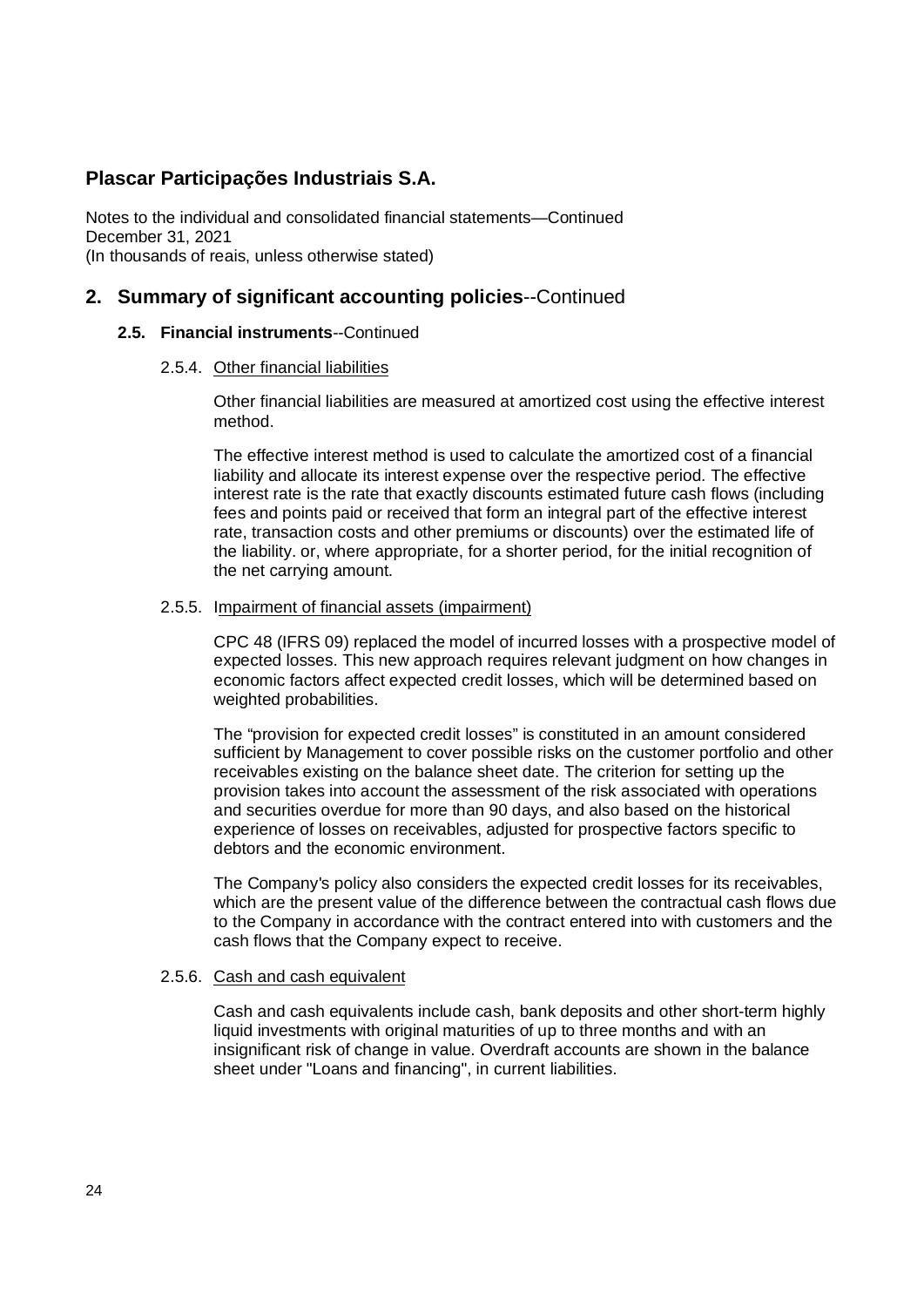Notes to the individual and consolidated financial statements—Continued December 31, 2021 (In thousands of reais, unless otherwise stated)

### **2. Summary of significant accounting policies**--Continued

### **2.5. Financial Instruments**--Continued

### 2.5.7. Trade accounts receivable

Accounts receivable from customers correspond to amounts receivable from the sale of goods in the normal course of the Company's activities. If the collection period is equivalent to one year or less, the accounts receivable are classified in current assets. Otherwise, they are presented in non-current assets. Accounts receivable from customers are initially recognized at fair value and subsequently measured at amortized cost using the effective interest rate method less provision for expected credit losses ("impairment").

### 2.5.8. Advance from customers

The client (assembler) advances funds to the Company, according to the progress of the tooling construction project. These resources are released as each phase of the project is completed and is provided for in the purchase order. In general, these advances do not coincide with the respective disbursements for the development of projects by the Company, which causes cash stress, especially at a time of accelerated growth such as the current.

### 2.5.9. Trade account payable

Accounts payable to suppliers are obligations to pay for goods or services that were acquired in the normal course of business, being classified as current liabilities if payment is due within a period of up to one year. Otherwise, accounts payable are presented as non-current liabilities.

They are initially recognized at fair value and subsequently measured at amortized cost using the effective interest rate method.

The terms and conditions of financial liabilities reflect the outstanding balance of accounts payable with suppliers, with an average payment term of 35 days.

### 2.5.10. Loans and financing

Loans and financing are initially recognized at fair value, net of costs incurred in the transaction and are subsequently stated at amortized cost. Any difference between the amounts borrowed (net of transaction costs) and the total amount payable is recognized in the income statement during the period in which the loans are outstanding, using the effective interest rate method.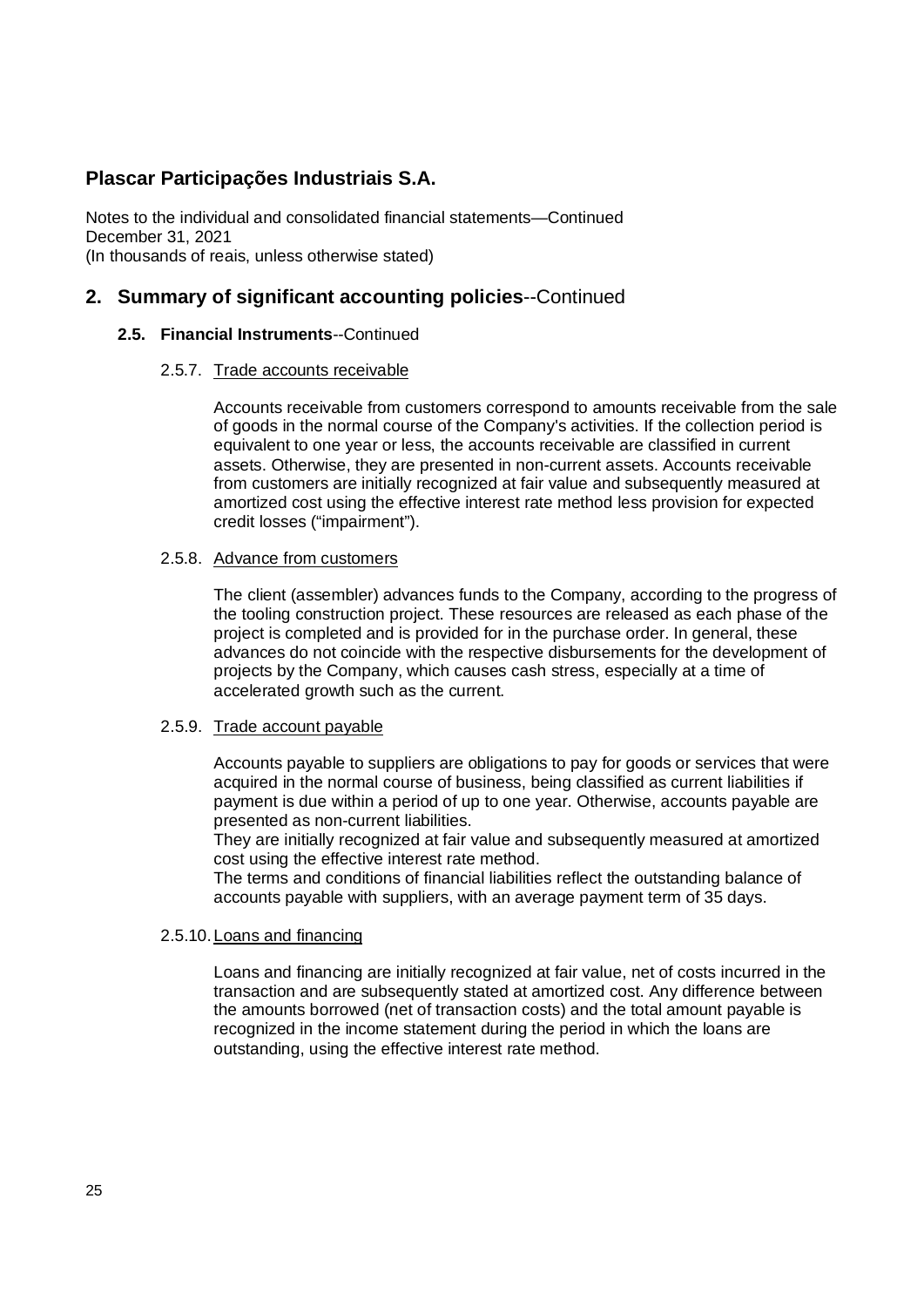Notes to the individual and consolidated financial statements—Continued December 31, 2021 (In thousands of reais, unless otherwise stated)

# **2. Summary of significant accounting policies**--Continued

### **2.5. Financial instruments**--Continued

### 2.5.10. Loan and financing--Continued

Loans and financing are classified as current liabilities, unless the Company has an unconditional right to defer settlement of the liability for at least 12 months after the balance sheet date.

Borrowing and financing costs that are directly attributable to the acquisition, construction or production of a qualifying asset, which is an asset that necessarily takes a substantial period of time to get ready for its intended use or sale, are capitalized as part of the cost. of the asset, when applicable and when it is probable that they will result in future economic benefits for the entity and that such costs can be measured reliably. Other borrowing and financing costs are recognized as an expense in the period in which they are incurred.

### **2.6. Inventories**

Inventories are stated at cost or net realizable value, whichever is lower. The method of valuation of inventories is the weighted moving average. The cost of finished goods, work in process and tooling comprises project costs, raw materials, direct labor, other direct costs and the related direct production expenses (based on normal operating capacity), excluding borrowing costs, where applicable. The net realizable value is the estimated selling price in the ordinary course of business, less estimated costs of completion and costs necessary to affect the sale. The inventory provision process is divided into two types of provision, namely provision for inventory obsolescence and provision for the realization of finished products.

### Provision for obsolescence

The criterion for constituting this provision considers obsolete items without movement for more than 180 (one hundred and eighty) days, for the productive stock groups, and is the same adopted in all the Company's units.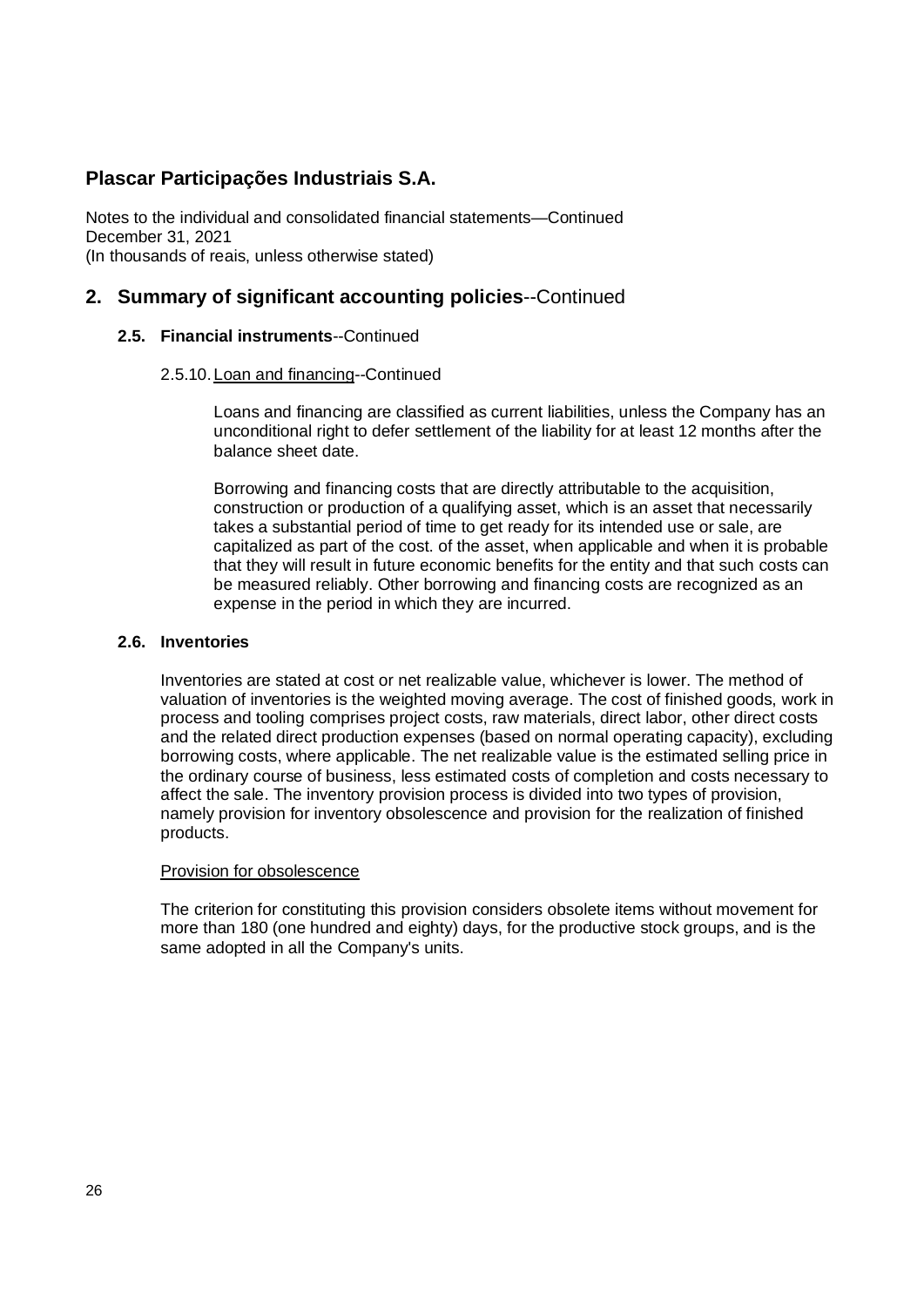Notes to the individual and consolidated financial statements—Continued December 31, 2021 (In thousands of reais, unless otherwise stated)

# **2. Summary of significant accounting policies**--Continued

### **2.6. Inventories**--Continued

### Provision for realization

To calculate the amount to be provisioned, a specific report is generated, where it compares the average cost of the product stocked x the current sales price practiced. For items for which the average cost of inventory is higher than the selling price, the margin value is multiplied with the total quantity in stock to arrive at the amount to be provisioned, the calculations are reviewed on a quarterly basis by the Company.

### **2.7. Property, plant and equipment**

Property, plant and equipment is considered as a basis of value and was adjusted to reflect the deemed cost of land and buildings on the date of transition to IFRS and CPC. Other property, plant and equipment items are measured at historical cost, less accumulated depreciation. Historical cost includes expenses directly attributable to the acquisition of the items and also includes financing costs related to the acquisition of qualifying assets, where applicable.

Subsequent costs are included in the asset's carrying amount or recognized as a separate asset, as appropriate, only when it is probable that future economic benefits associated with those costs will flow that can be reliably measured. The book value of replaced items or parts is written off. All other repairs and maintenance are charged to the year when incurred.

Land is not depreciated. Depreciation of other assets is calculated using the straight-line method considering their costs and residual values over their estimated useful lives, as of December 31, 2021 and 2020, as follows:

|                        | Lifespan<br>(years) |  |  |
|------------------------|---------------------|--|--|
| Buildings              | 25 to 50            |  |  |
| Machines               | 8 to 25             |  |  |
| Molds                  | 11 to 15            |  |  |
| Forniture and utensils | 10 to 15            |  |  |
| Vehicle                | $5$ to $6$          |  |  |
| Computer equipment     | $5$ to $6$          |  |  |

Residual values and useful lives of assets have been reviewed and adequately represent the position at the end of the year.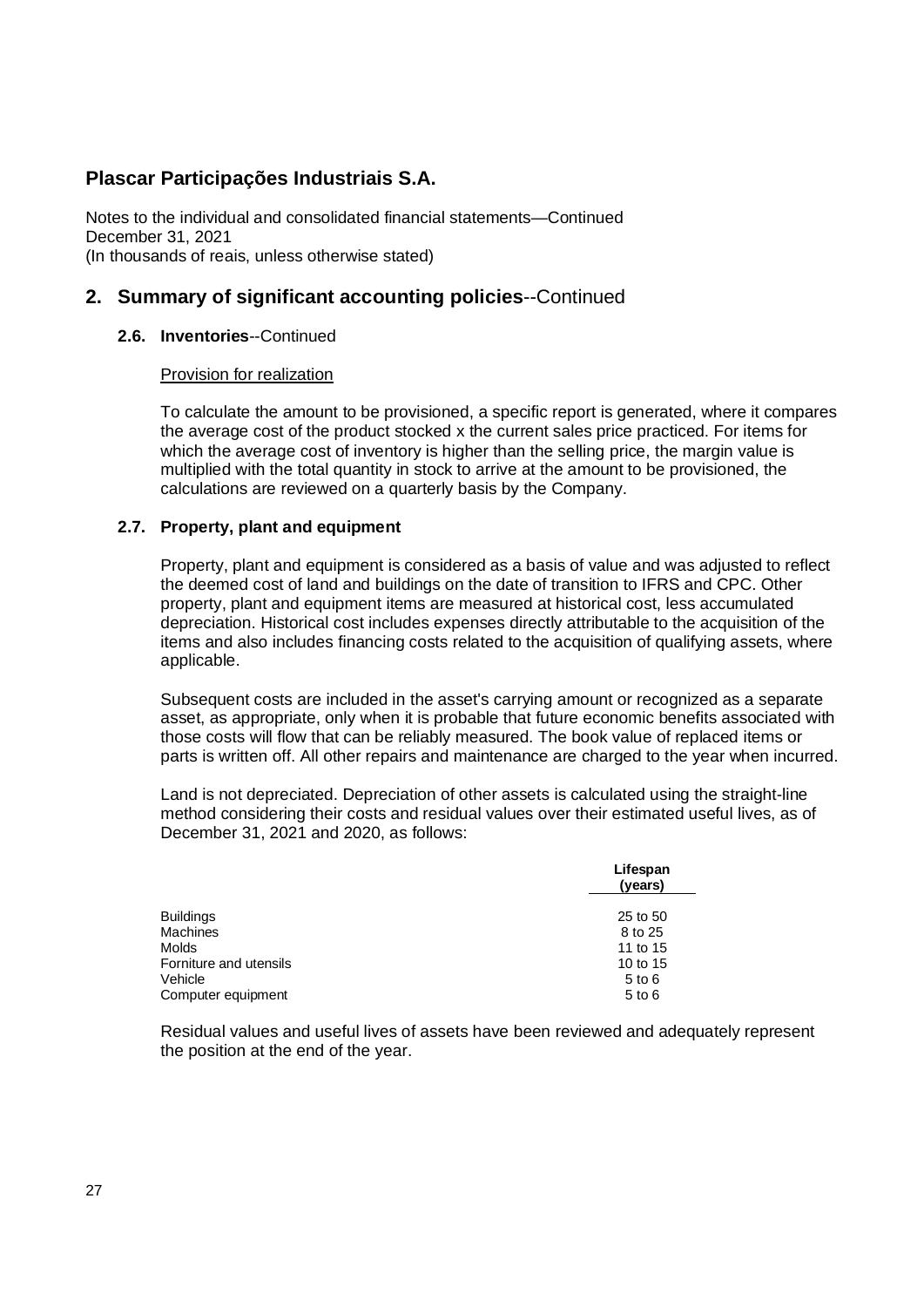Notes to the individual and consolidated financial statements—Continued December 31, 2021 (In thousands of reais, unless otherwise stated)

# **2. Summary of significant accounting policies**--Continued

### **2.7. Property, plant and equipment**--Continued

An asset's carrying amount is written down immediately to its recoverable amount when the asset's carrying amount is greater than its estimated recoverable amount, Note 2.8.

Gains and losses on disposals are determined by comparing the results with their book value and are recognized under "Other operating income (expenses), net" in the income statement.

### **2.8. Valuation of the recoverable value of non-financial assets (impairment)**

Assets that are subject to amortization are reviewed for impairment whenever events or changes in circumstances indicate that the carrying amount may not be recoverable. An impairment loss is recognized when the asset's carrying amount exceeds its recoverable amount, which represents the higher of an asset's fair value less costs to sell and its value in use.

For purposes of assessing impairment, assets are grouped at the lowest levels for which there are separately identifiable cash flows (Cash Generating Units (CGUs)). Non-financial assets, other than goodwill, that have been adjusted for impairment are subsequently reviewed for possible reversal of the impairment at the balance sheet date.

The Company assesses, at least when preparing the annual financial statements, if there is any indication that its assets or set of assets may have lost economic representativeness, considered relevant. Impairment tests are prepared by an independent expert to determine the market value of the main assets for each CGU. The scope of the work comprised the equity valuation of the assets located in the Jundiaí, Betim, Varginha and Caçapava units and are presented below:

|              | 2021          |                |               | 2020           |
|--------------|---------------|----------------|---------------|----------------|
|              | Book value of |                | Book value of |                |
|              | assets        | Net sale value | assets        | Net sale value |
|              |               |                |               |                |
| Jundiaí      | 126,595       | 175.968        | 119,935       | 163,516        |
| <b>Betim</b> | 93,694        | 145.074        | 99,130        | 118.456        |
| Varginha     | 54,056        | 82,262         | 56,783        | 73.610         |
| Caçapava     | 28,993        | 36,355         | ٠             |                |
| Total        | 303,338       | 439,659        | 275,848       | 355,582        |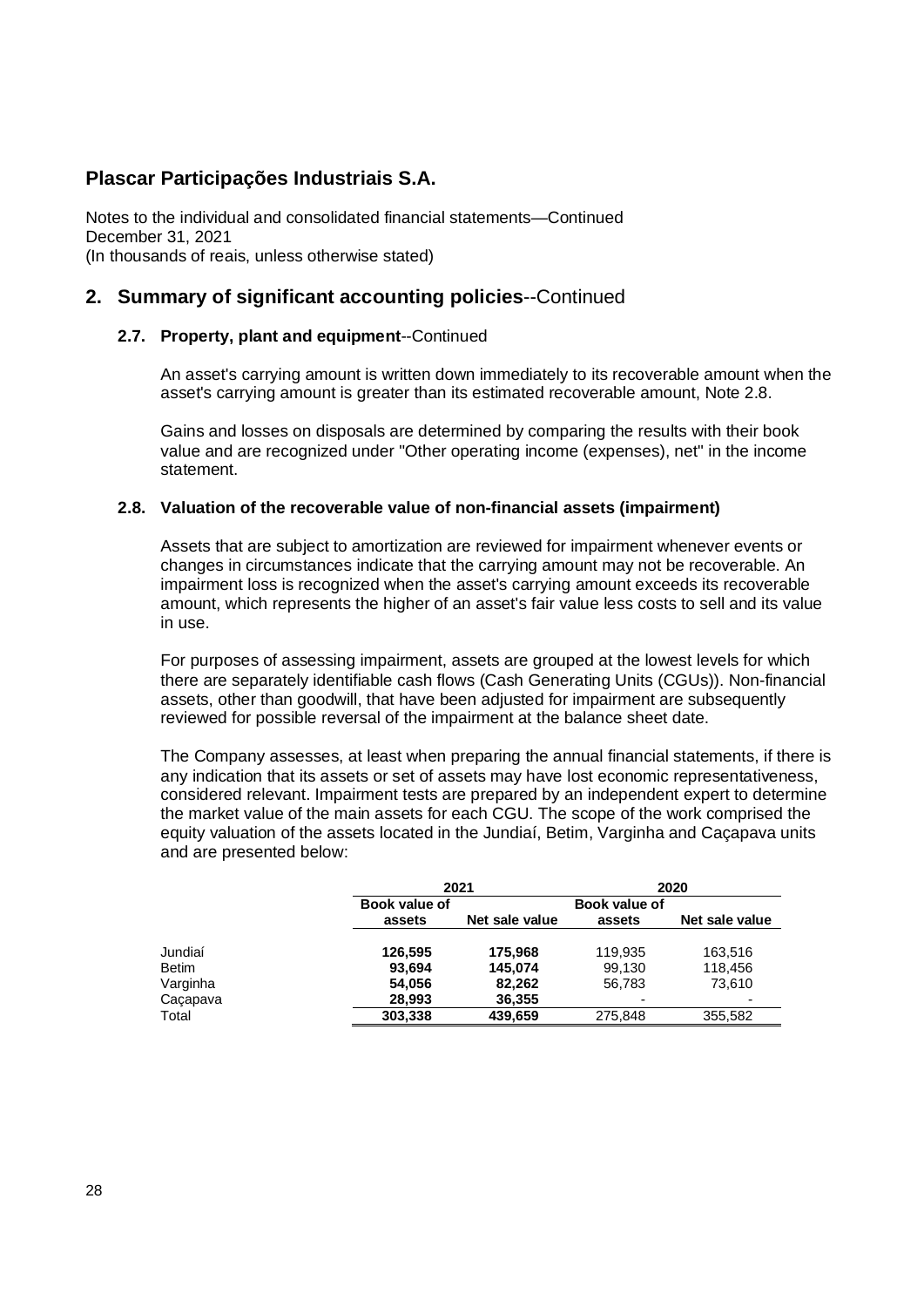Notes to the individual and consolidated financial statements—Continued December 31, 2021 (In thousands of reais, unless otherwise stated)

# **2. Summary of significant accounting policies**--Continued

### **2.8. Evaluation of the recoverable value of non-financial assets (impairment)**--Continued

The recoverable amount is the fair value net of disposal costs and the description of the technique is described below:

• The assets owned by the Company were valued according to the market value of each asset, obtained by the product between the replacement value and the depreciation coefficient, taking into account the useful life, age, remaining useful life, residual value and depreciation, resulting in a net sales value higher than their carrying amount, thus not indicating the need for impairment.

As a result of the test applied, no impairment adjustment was necessary as of December 31, 2021 and 2020.

#### **2.9. Leases**

As of January 1, 2019, with the adoption of CPC 06 (R2)/(IFRS16) - Leases, the Company began to record future leases discounted to present value as a lease liability.

CPC 06(R2)/IFRS 16, which determines that at the commencement date of a lease, the lessee recognizes a liability related to lease payments and an asset that represents the right to use the underlying asset during the lease term. lease (ie the right-of-use asset). Lessees separately recognize interest expense on the liability over the lease period and amortization expense on the right-of-use asset.

Lessees must also reassess the lease liability upon the occurrence of certain events (eg, a change in the lease term, a change in future lease payments as a result of a change in an index or rate used to determine such payments). In general, the lessee recognizes the revaluation amount of the lease liability as an adjustment to the right-of-use asset. Lessors continue to classify all leases into two types: operating and finance leases.

The Company selected the modified retrospective approach as the method for first-time adoption, with the cumulative effect of the first-time application on assets and liabilities, without the restatement of comparative periods. The Company applied the practical expedient in relation to the definition of the lease agreement in the transition. This means that it applied IFRS 16/CPC 06 (R2) to all contracts entered into before January 1, 2019 that were identified as leases in accordance with IAS 17/CPC 06 (R1) and IFRIC 4/ICPC 03.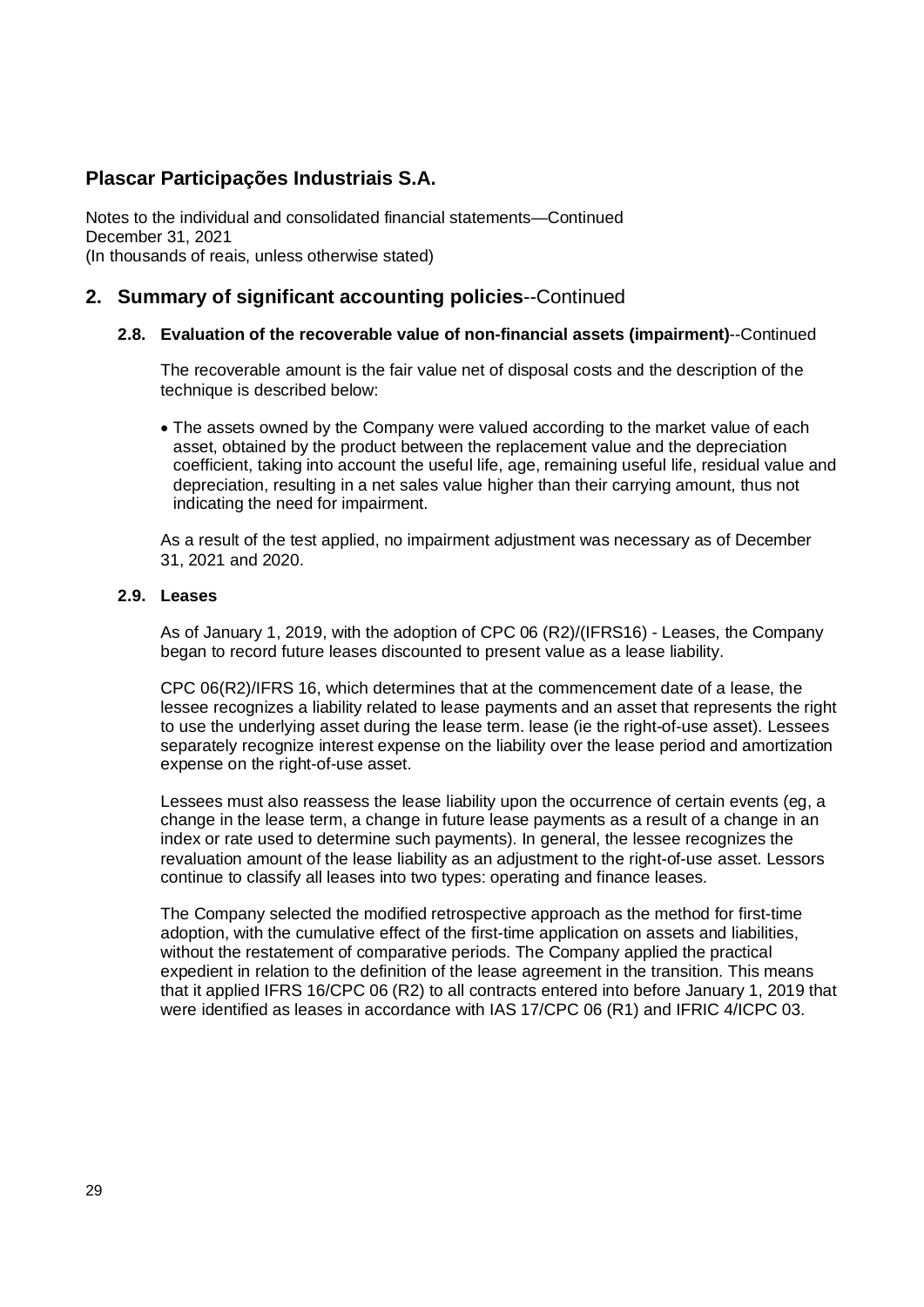Notes to the individual and consolidated financial statements—Continued December 31, 2021 (In thousands of reais, unless otherwise stated)

# **2. Summary of significant policies**--Continued

### **2.9. Leases**--Continued

The initial impact on assets, under the headings "Right to use assets" and "Lease liabilities" was R\$ 53,065. The value was calculated considering the total term of the contract. Management considered an incremental rate of 9.5% for discounting the debt to present value (AVP), which is the same rate considered in the renewal of loans with banks.

### a) Premises for recognition

The Company has several lease agreements that include renewal and termination options. The Company applies judgment in assessing whether it is reasonably certain whether or not to exercise the option to renew or terminate the lease.

The Company recognizes the right to use lease assets and liabilities considering the following assumptions:

- (i) Inclusion of contracts in the base at the beginning of their term, with their right-ofuse asset value defined at this time.
- (ii) Operations with contracts signed for more than 12 months are included in the scope of the standard. The Company does not consider renewal aspects in its methodology, given that the assets involved in its operation are not essential for the conduct of its business, and may be replaced at the end of the contract by new acquired assets or by other operations other than those agreed upon.
- (iii) Contracts that involve the use of intangible and low-value assets are not considered.
- (iv) Only operations involving specific assets defined in the contract or for exclusive use throughout the contract period are considered.
- (v) The methodology used in the calculation of the net present value of the contracts corresponds to the cash flow of the assumed considerations discounted at the discount rate defined for the asset class.
- (vi) The discount rate used was 6.5% per year for operations in administrative properties and industrial warehouses in 2021 and 9.5% in 2020. The rate was obtained by financing operations for assets of these classes.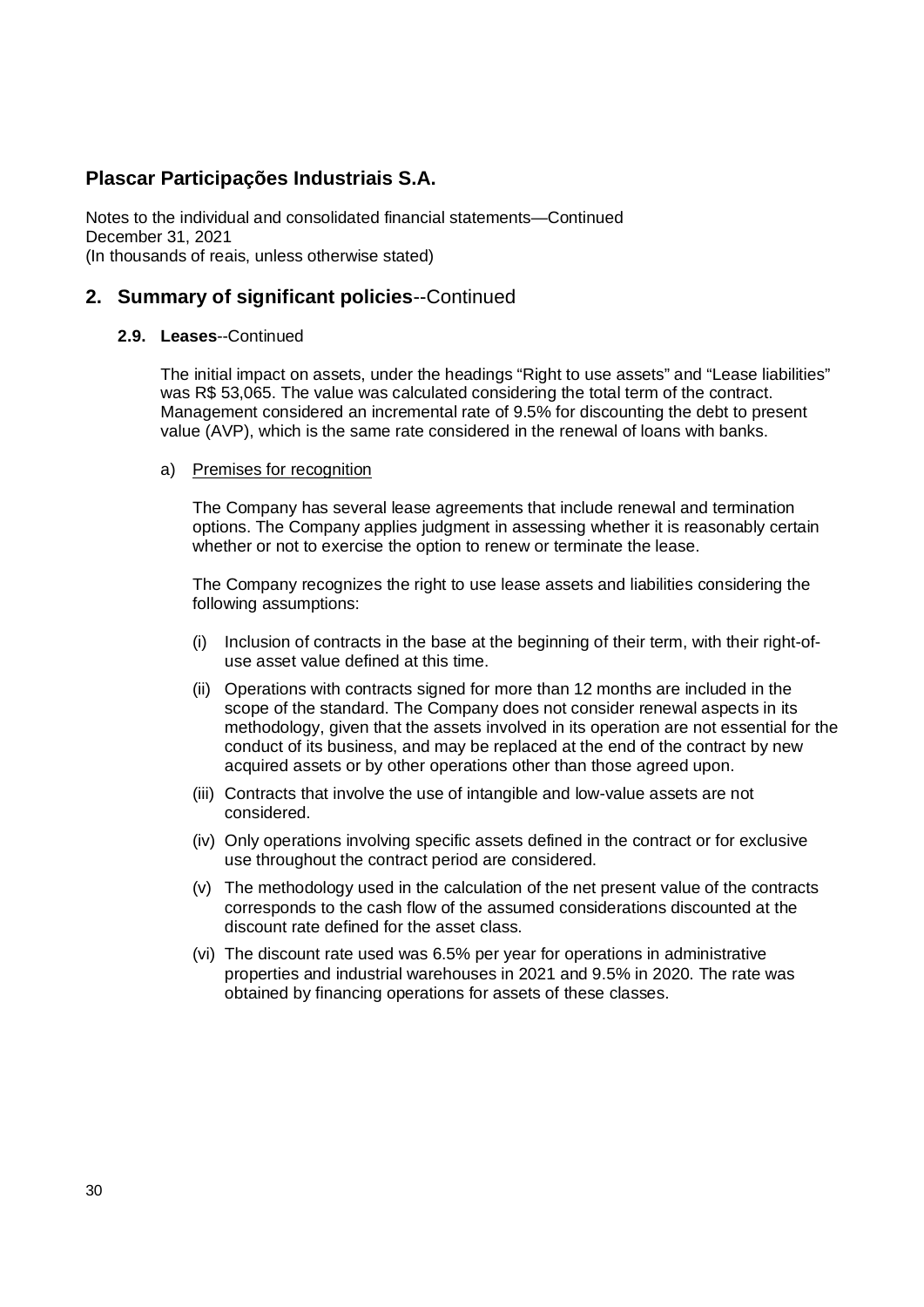Notes to the individual and consolidated financial statements—Continued December 31, 2021 (In thousands of reais, unless otherwise stated)

# **2. Summary of significant accounting policies**--Continued

#### **2.9. Leases**--Continued

a) Premisses for recognition--Continued

The Company's leasing operations in effect on December 31, 2021 and 2020 do not have restriction clauses that impose the maintenance of financial indices, nor do they present variable payment clauses that must be considered, or residual value guarantee clauses and purchase options at the end of contracts.

The lease liability is measured at amortized cost, using the effective interest method. It is remeasured when there is a change in future lease payments resulting from a change in index or rate, if the Company changes its assessment of whether it will exercise a purchase, extension or termination option, or if there is a revised lease payment fixed in substance.

Lease agreement obligations with substantial transfer of benefits, risks and control of assets are recognized in liabilities under the heading of lease liabilities. The liability is initially recognized at the lower of the fair value of the leased asset and the present value of the minimum lease payments. The discount rate used is the interest rate implicit in the contracts.

Financial charges are recognized over the lease term, producing a constant periodic interest rate on the remaining balance of the liability. Payments made under operating leases were recognized in profit or loss on a straight-line basis over the lease term.

The Company and its subsidiary do not act as lessors as of December 31, 2021 and 2020.

In the year ended December 31, 2021, a new contract was added. The initial impact on assets and liabilities was R\$ 17,054. Management considered an incremental rate of 6.5% for discounting the debt to present value (PV).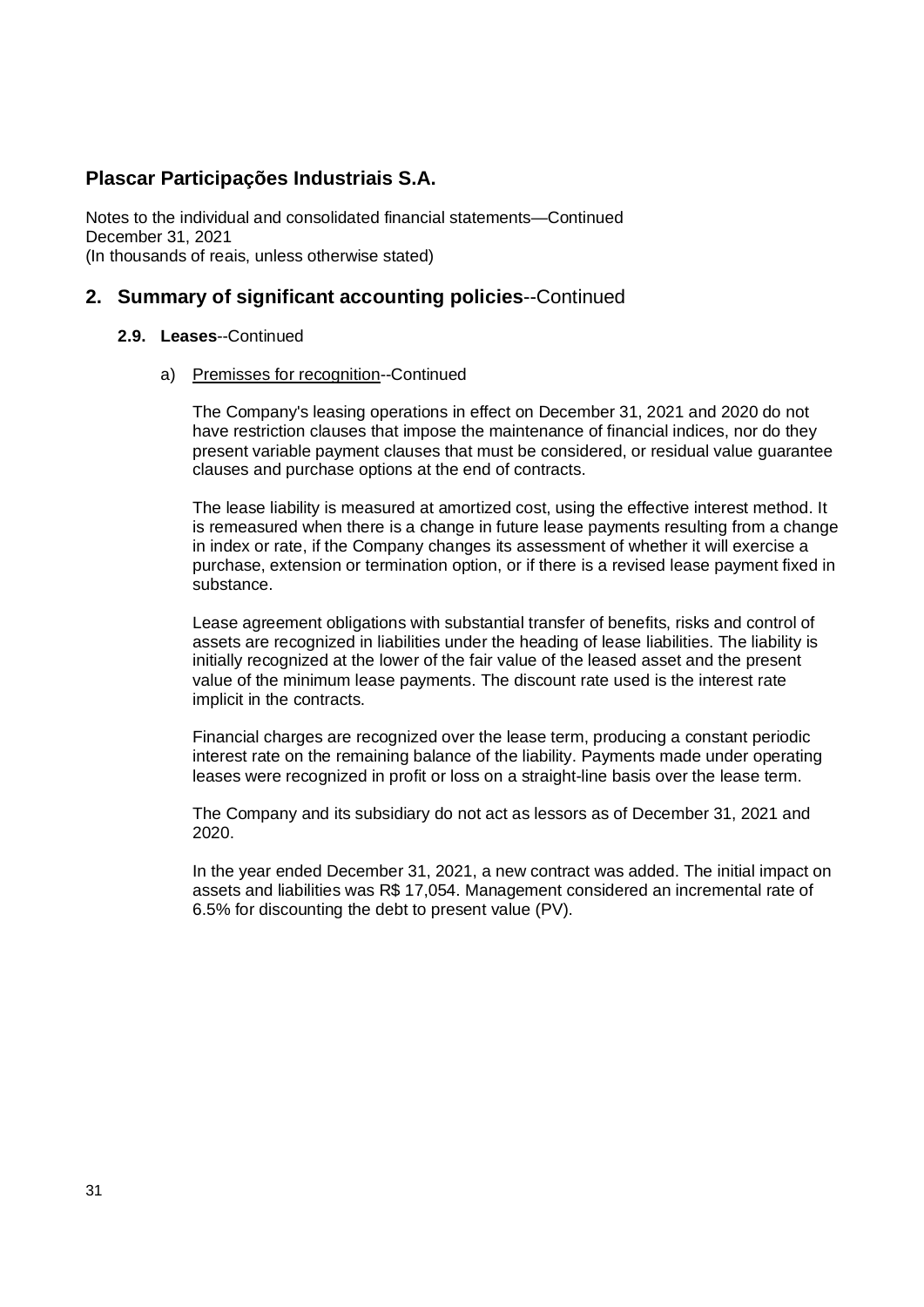Notes to the individual and consolidated financial statements—Continued December 31, 2021 (In thousands of reais, unless otherwise stated)

### **2. Summary of significant accounting policies**--Continued

#### **2.10. Provisions for contingencies**

Provisions for legal claims (labor, civil and tax) are recognized when: (i) the Company has a present or constructive obligation as a result of events that have already occurred; (ii) it is probable that an outflow of resources will be required to settle the obligation; and (iii) the amount can be reliably estimated. Restructuring provisions comprise fines for termination of rental contracts and payments for termination of employment. Provisions do not include future operating losses.

Provisions are measured at the present value of the expenditure expected to be required to settle the obligation, using a pre-tax rate that reflects current market assessments of the time value of money and the specific risks of the obligation. The increase in the obligation as a result of the passage of time is recognized as a financial expense.

The Company applied IFRIC Interpretation 23/ICPC 22 - Uncertainty about the treatment of income tax, as of 1st. January 2019 and had no impact on its individual and consolidated financial statements.

#### **2.11. Current and deferred income tax and social contribution**

#### Income tax and social contribution – current

Current tax assets and liabilities for current and prior years are measured at the expected amount to be recovered or paid to the tax authorities, using tax rates that are approved at the end of the year.

Current income tax and social contribution related to items recognized directly in equity are recognized in equity.

In the Company and its subsidiary, which adopt the tax system based on taxable income, income tax and social contribution are calculated in accordance with the criteria established by current tax legislation, calculated at the regular rates of 15%, plus a surcharge of 10% for income tax and 9% for social contribution.

Management periodically assesses the tax position of situations in which tax regulations require interpretation and establishes provisions when appropriate.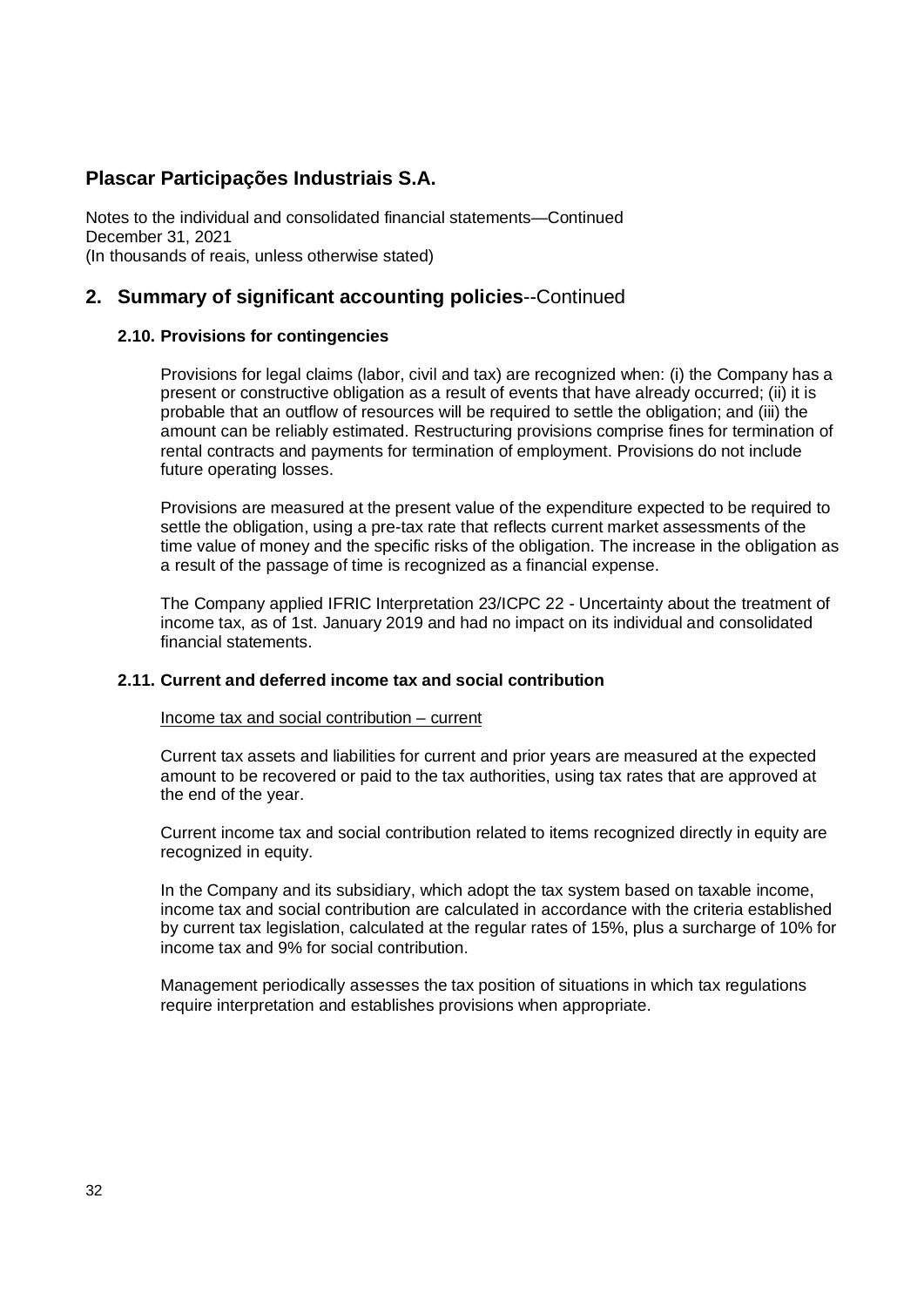Notes to the individual and consolidated financial statements—Continued December 31, 2021 (In thousands of reais, unless otherwise stated)

### **2. Summary of significant accounting policies**--Continued

#### **2.11. Current and deferred income tax and social contribution** --Continued

#### Income tax and social contribution – deferred

Deferred tax is generated by temporary differences on the balance sheet date between the tax bases of assets and liabilities and their book values, applicable to companies that adopt the tax regime based on taxable income.

Deferred tax assets and liabilities are measured at the tax rate that is expected to be applicable in the year in which the asset will be realized or the liability settled, based on the tax rates (and tax law) that have been enacted at the balance sheet date.

Deferred tax assets are recognized for all deductible temporary differences, to the extent that it is probable that taxable profit will be available for the deductible temporary differences to be realized. As of December 31, 2021, and 2020, the Company and its subsidiary did not meet the above criteria and, therefore, no amount was recorded as deferred tax assets.

The Company records deferred tax liability on the deemed cost of property, plant and equipment, Note 10.

#### Sales tax

Expenses and assets are recognized net of sales tax, except:

When sales taxes incurred on the purchase of goods or services are not recoverable from the tax authorities, in which case the sales tax is recognized as part of the acquisition cost of the asset or the expense item, as the case may be;

When amounts receivable and payable are presented together with the amount of sales taxes; and

When the net amount of sales taxes, recoverable or payable, is included as a component of amounts receivable or payable on the balance sheet.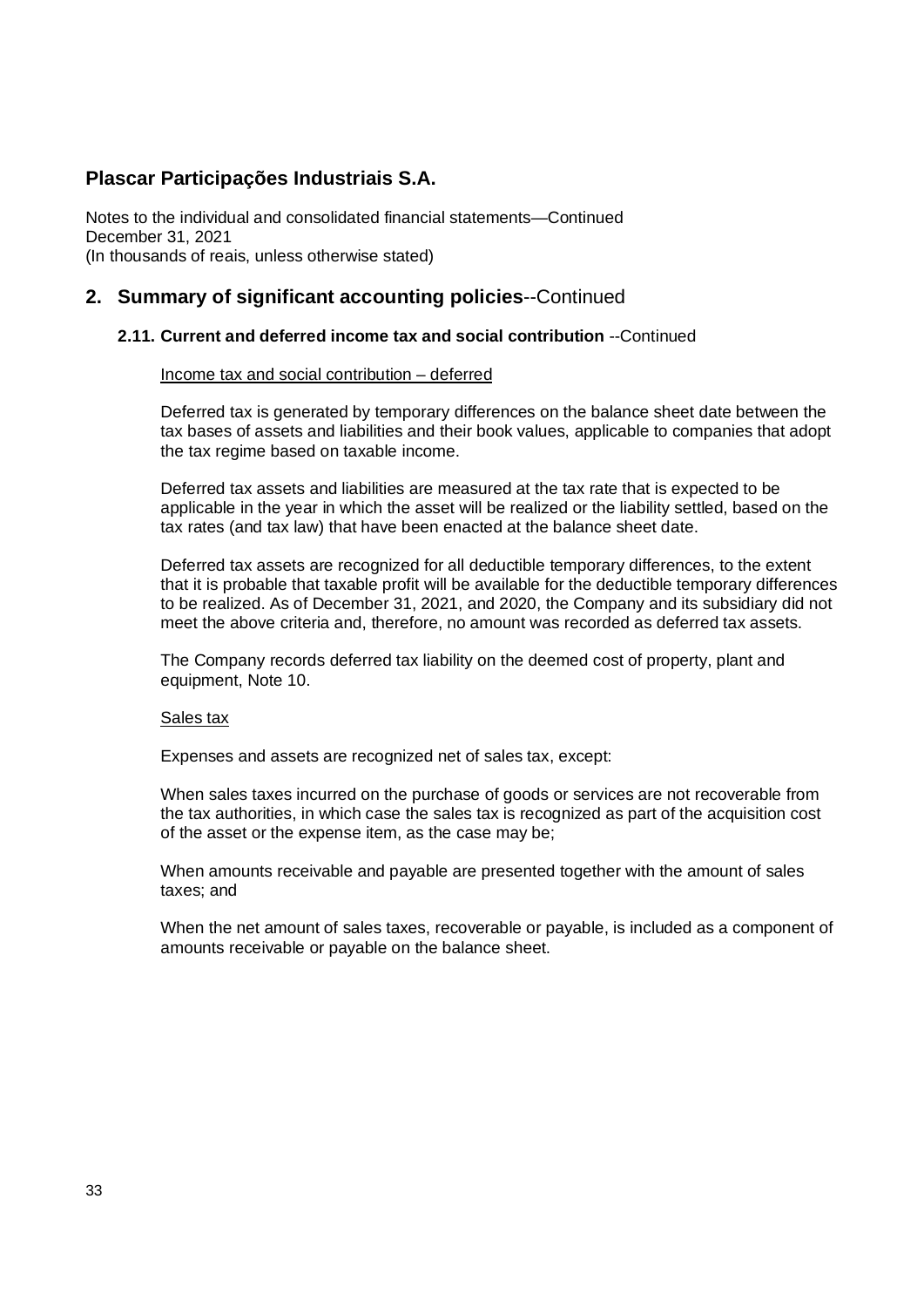Notes to the individual and consolidated financial statements—Continued December 31, 2021 (In thousands of reais, unless otherwise stated)

# **2. Summary of significant accounting policies**--Continued

### **2.12. Revenue recognition**

Revenue comprises the fair value of the consideration received or receivable for the sale of products in the normal course of the Company's activities. Revenue is presented net of taxes, returns, rebates and discounts, as well as the elimination of sales between the Company and its subsidiary, when applicable.

The Company recognizes revenue when the amount of revenue can be reliably measured, it is probable that economic benefits will flow to the Company and its subsidiaries and when specific criteria have been met for each of the Company's activities, as described below.

The Company and its subsidiary consider whether there are other promises in the contract that are separate performance obligations, to which a portion of the transaction price needs to be allocated (e.g., guarantees, among others). When determining the transaction price for the sale of products and tools, the Company and its subsidiary consider the effects of the variable consideration, the existence of significant financing components, the non-monetary consideration and the consideration due to the customer (if any).

#### a) Product sales

The Company manufactures and sells parts and plastic parts related to the interior and exterior finishing of motor vehicles. Sales of products are recognized whenever the subsidiary delivers the products to the buyer. The Company and its subsidiary evaluate revenue transactions according to specific criteria to determine whether it is acting as an agent or a principal and, in the end, has concluded that it is acting as a principal in all its revenue contracts.

#### b) Sale of tools

The Company develops and sells tooling for injection of plastic parts according to the technical specification of the order and vehicle model according to the automaker's project and during the development, advances are made by the automakers to support the resources spent. Usually, the development and sale of tooling is linked to the supply of parts. Tooling sales are recognized when the project is approved by the assembler and in production. The automaker, in turn, issues a loan agreement authorizing the use of the tooling, since it is an asset that it owns.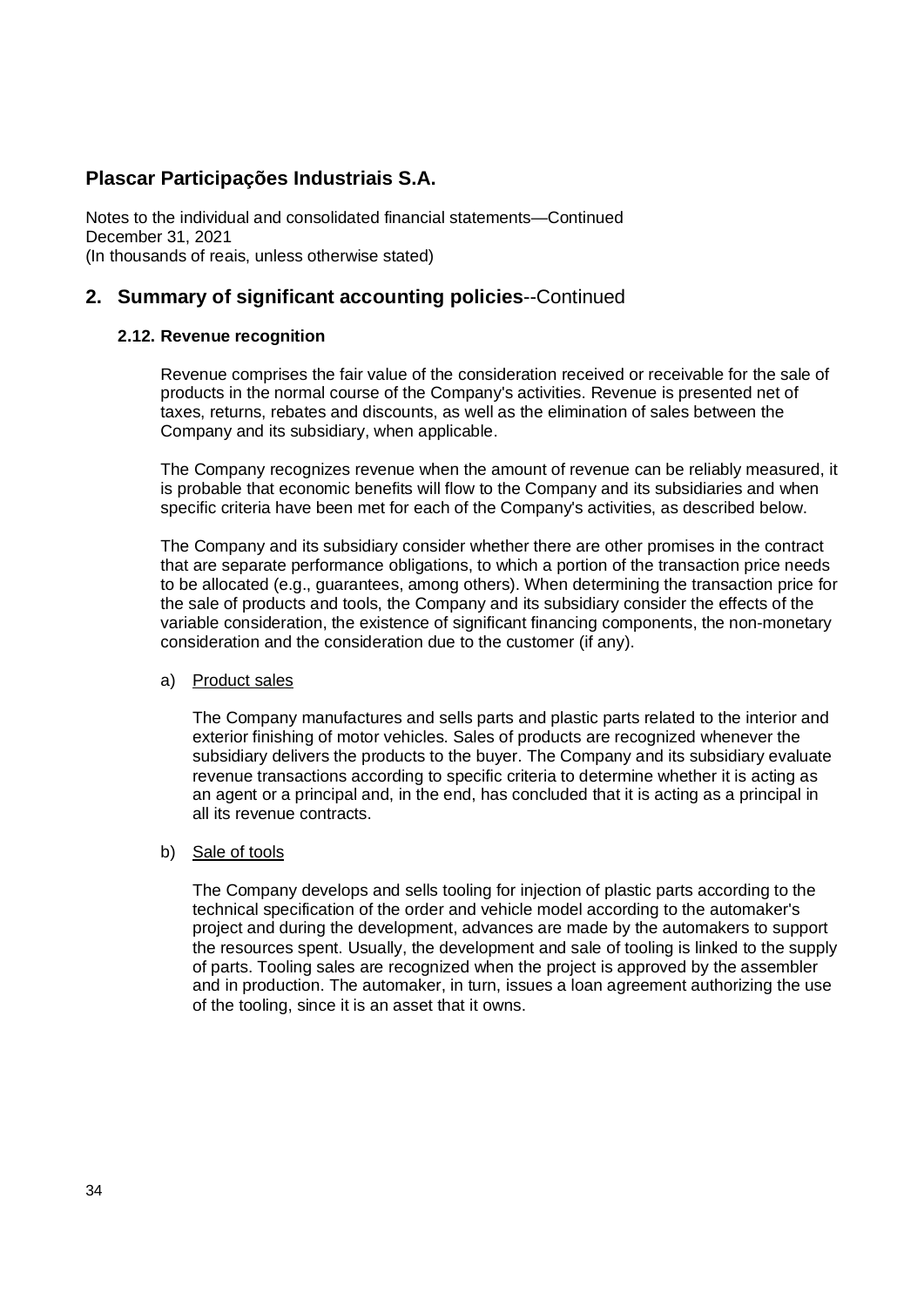Notes to the individual and consolidated financial statements—Continued December 31, 2021 (In thousands of reais, unless otherwise stated)

### **2. Summary of significant accounting policies**--Continued

#### **2.12. Revenue recognition**--Continued

#### c) Financial income

Financial income is recognized on an accrual basis using the effective interest rate method.

#### **2.13. Investment properties**

Investment properties are measured at cost, including transaction costs. The carrying amount includes the cost of replacing part of an existing investment property at the time the cost is incurred if the recognition criteria are met, excluding the costs of day-to-day servicing of the investment property.

Investment property is derecognized when sold (that is, on the date the recipient obtains control) or when the investment property is no longer permanently used, and no future economic benefit is expected from its sale. The difference between the net amount obtained from the sale and the carrying amount of the asset is recognized in the income statement in the period of write-off.

Transfers are made to the investment property account, or from this account, only when there is a change in use. If the owner-occupied property becomes an investment property, the Company accounts for said property in accordance with the policy described in the item of property, plant and equipment until the date of change in use.

#### **2.14. Statement of cash flow**

The cash flow statements were prepared and are being presented in accordance with Pronouncement CPC 03 (IAS 7) - Statement of cash flows, issued by the Accounting Pronouncements Committee (CPC) and reflects the changes in cash and cash equivalents that occurred in the years presented.

#### **2.15. New or revised pronouncements first applied in 2021**

The Company has applied for the first time, certain standards and amendments, which are valid for annual periods beginning on or after January 1, 2021 (unless otherwise indicated). The Company has decided not to early adopt any other standard, interpretation or amendment that has been issued but is not yet effective.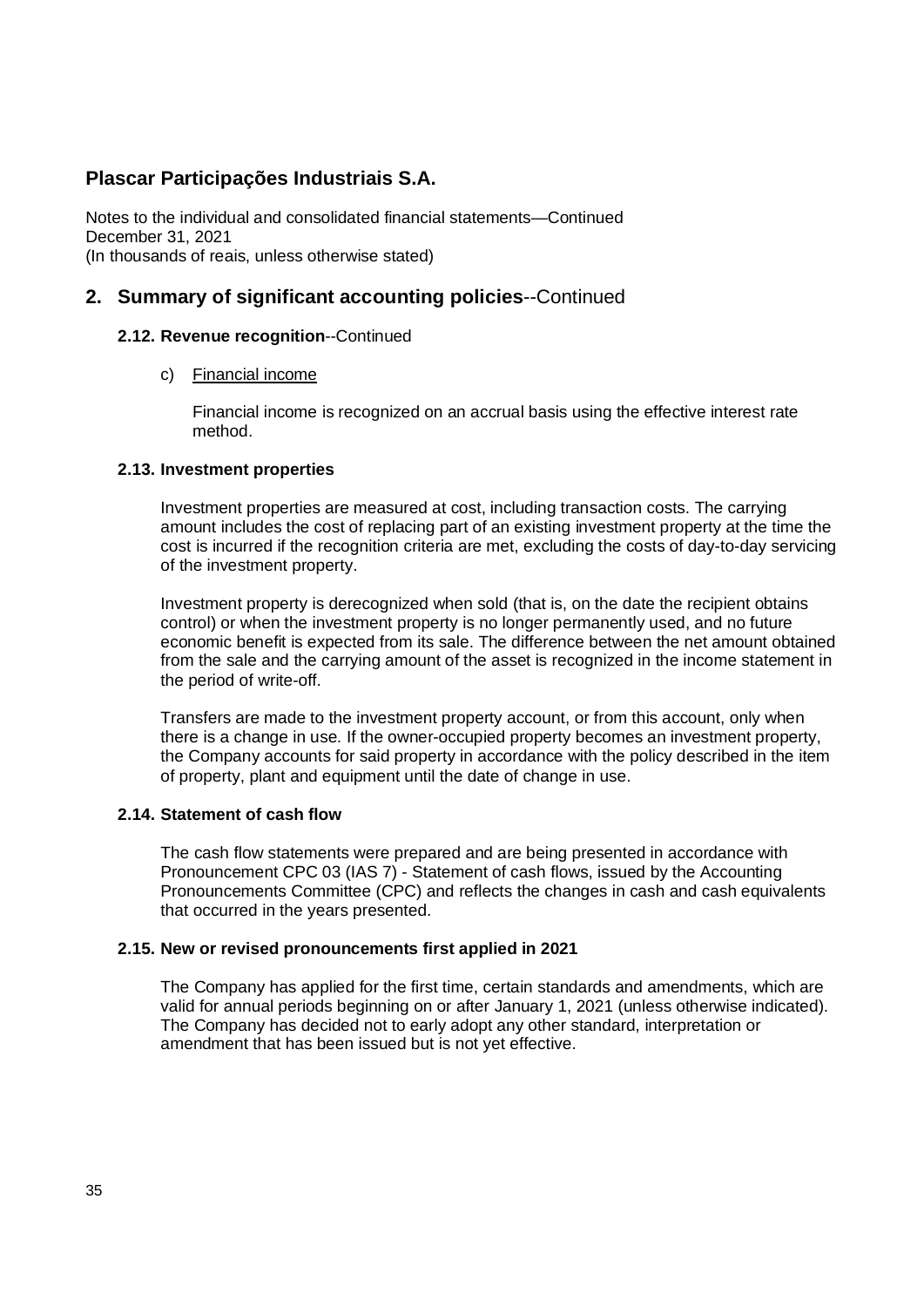Notes to the individual and consolidated financial statements—Continued December 31, 2021 (In thousands of reais, unless otherwise stated)

## **2. Summary of significant accounting policies**--Continued

#### **2.15. New or revised pronouncements first applied in 2021**--Continued

Amendments to CPC 06 (R2), CPC 11, CPC 38, CPC 40 (R1) and CPC 48: Reform of the Reference Interest Rate

The amendments to CPC Pronouncements 38 and 48 provide temporary exceptions that address the financial statement effects when an interbank certificate of deposit rate is replaced with an alternative to an almost risk-free rate. The changes include the following practical expedients:

- A practical expedient that requires contractual changes, or changes in cash flows that are directly required by the reform, to be treated as changes in a floating interest rate, equivalent to a movement in a market rate.
- Allows reform-required changes to be made to hedging designations and documentation, without the hedging relationship being discontinued.
- Provides a temporary exception for entities to comply with the separately identifiable requirement when a risk-free rate instrument is designated as a hedge of a risk component.

These changes did not impact the Company's individual and consolidated financial statements. The Company intends to use the practical expedients in future periods if they become applicable.

Amendments to CPC 06 (R2): Covid-19-Related Benefits Granted to Lessees in Lease Agreements that go beyond June 30, 2021

The amendments provide for granting to lessees in the application of the guidelines of CPC 06 (R2) on the modification of the lease agreement, when accounting for the related benefits as a direct consequence of the Covid-19 pandemic. As a practical expedient, a lessee may choose not to assess whether a Covid-19-related benefit provided by the lessor is a modification of the lease. A lessee making this choice must account for any change in the lease payment resulting from the benefit granted in the lease agreement related to Covid-19 in the same way that it would account for the change applying CPC 06 (R2) if the change were not a contract modification of lease.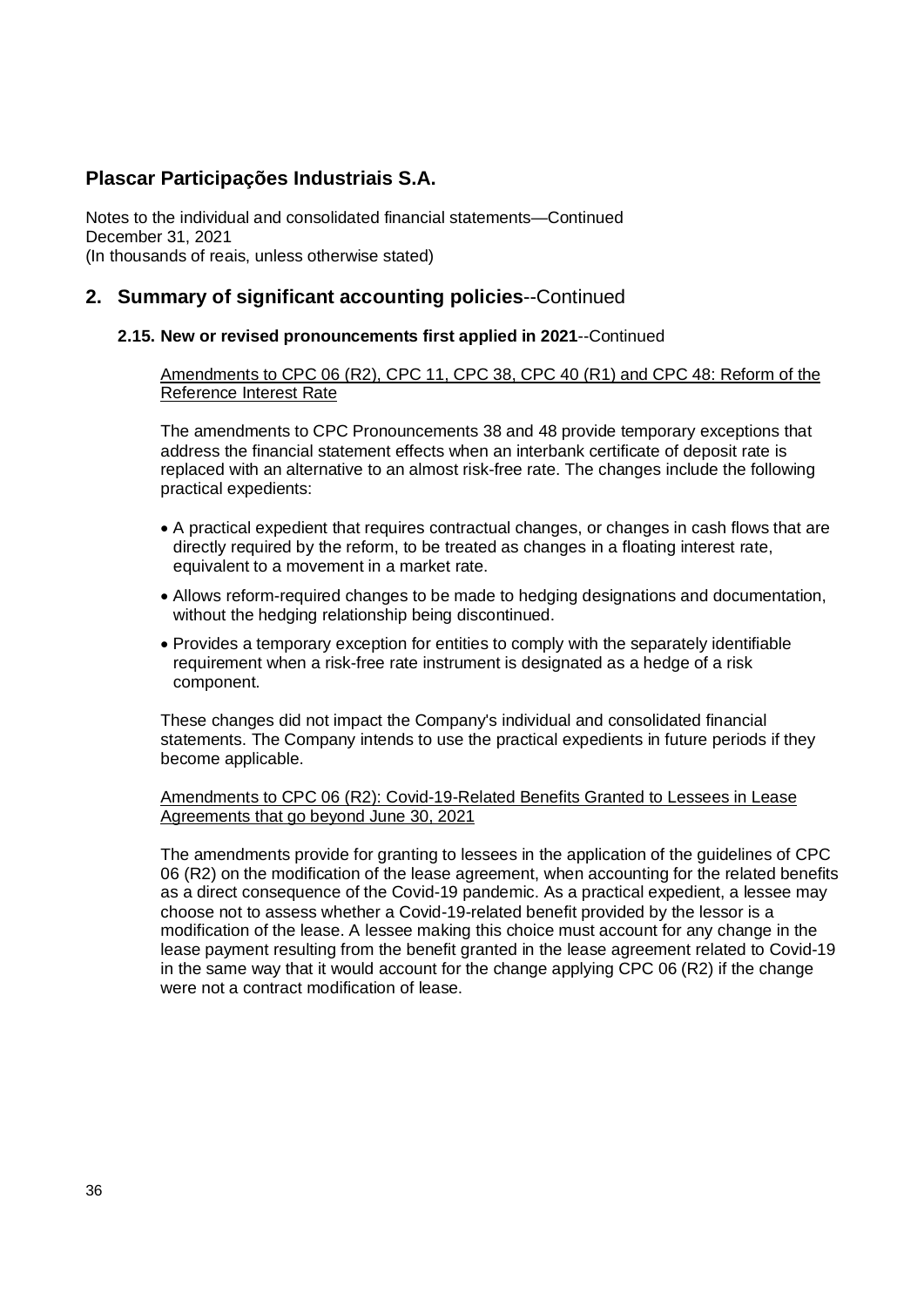Notes to the individual and consolidated financial statements—Continued December 31, 2021 (In thousands of reais, unless otherwise stated)

## **2. Summary of significant accounting policies**--Continued

### **2.15. New or revised pronouncements first applied in 2021**--Continued

Amendments to CPC 06 (R2): Covid-19-Related Benefits Granted to Lessees in Lease Agreements that go beyond June 30, 2021--Continued

The change was intended to apply until June 30, 2021, but as the impact of the Covid-19 pandemic may continue, on March 31, 2021, the CPC extended the period of application of this practical file to June 30, 2022. This amendment is effective for fiscal years beginning on or after January 1, 2021. However, the Company has not yet received benefits granted to lessees related to Covid-19 but plans to apply the practical expedient when available within the period of the rule.

#### **2.16. Standards issued but not yet in force**

The new and amended standards and interpretations issued, but not yet in force until the date of issuance of the Company's financial statements, are described below. The Company intends to adopt these new and amended standards and interpretations, if applicable, when they become effective.

Replacement of CPC 11 Insurance Contract (IFRS 4) for CPC 50 Insurance Contract (IFRS 17): in May 2017, the IASB issued IFRS 17 - Insurance Contracts (a standard not yet issued by the CPC in Brazil, but which will be codified as CPC 50 - Insurance Contracts and will replace CPC 11 - Insurance Contracts), a new standard comprehensive accounting for insurance contracts that includes recognition and measurement, presentation and disclosure. Once effective, IFRS 17 (CPC 50) will replace IFRS 4 - Insurance Contracts (CPC 11) issued in 2005. IFRS 17 applies to all types of insurance contracts (such as life, property and casualty, direct insurance and reinsurance), regardless of the type of entity issuing them, as well as certain guarantees and financial instruments with discretionary participation characteristics.

IFRS 17 and CPC 50 are effective for periods beginning on or after January 1, 2023, requiring the presentation of comparative values. Early adoption is permitted if the entity also adopts IFRS 9 and IFRS 15 on the same date or before the first-time adoption of IFRS 17. This standard does not apply to the Company.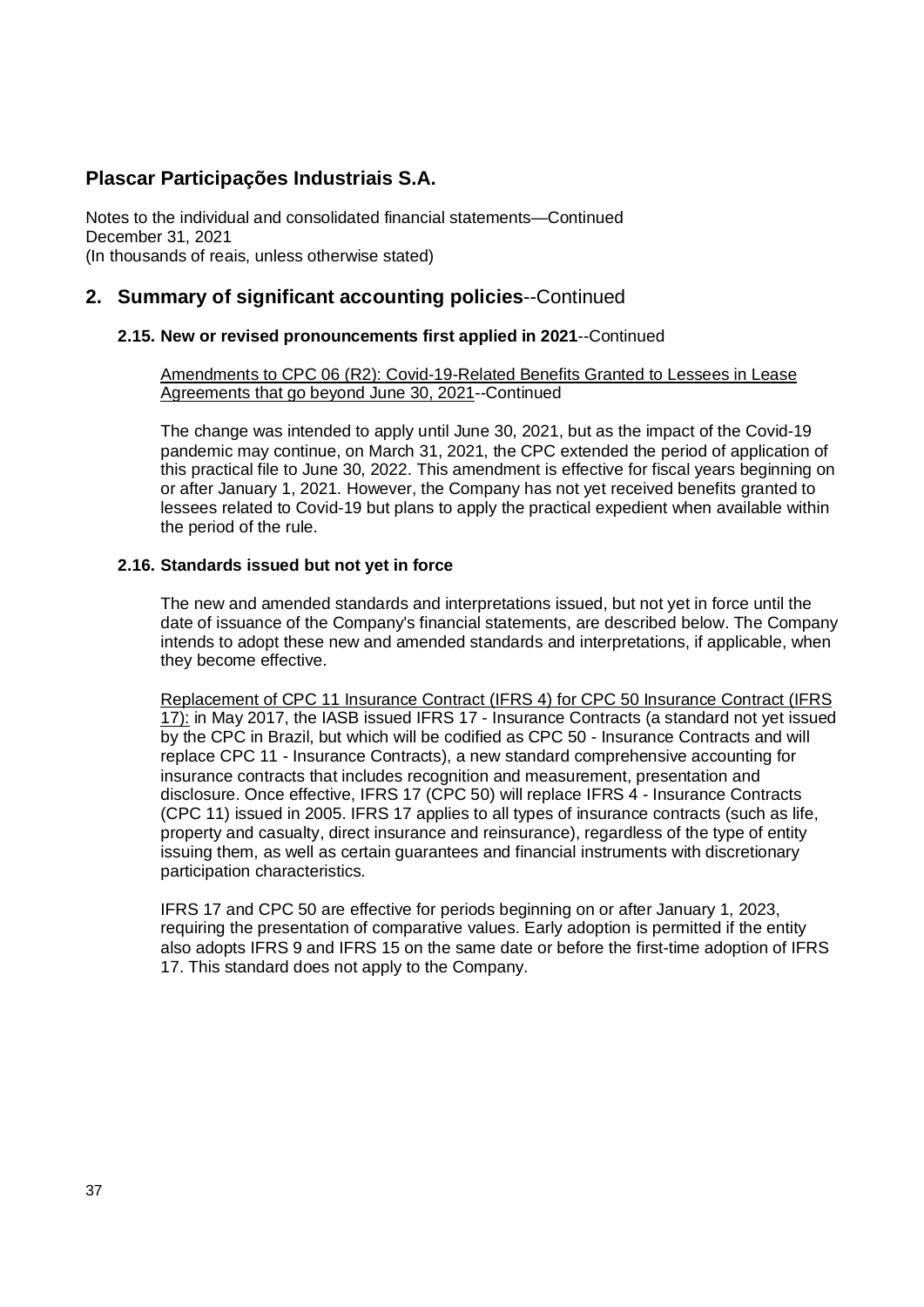Notes to the individual and consolidated financial statements—Continued December 31, 2021 (In thousands of reais, unless otherwise stated)

## **2. Summary of significant accounting policies**--Continued

#### **2.16. Standards issued but not yet in force**--Continued

Amendments to IAS 1: Classification of liabilities as current or non-current: in January 2020, the IASB issued amendments to paragraphs 69 to 76 of IAS 1, related to CPC 26, in order to specify the requirements for classifying the liability as current or non-current. The changes clarify:

- What does a right to defer settlement mean;
- that the right to defer must exist on the reporting date;
- That this classification is not affected by the probability that an entity will exercise its right to defer.
- That only if a derivative embedded in a convertible liability is itself an equity instrument would the terms of a liability not affect its classification.

Changes are effective for periods beginning on or after January 1, 2023 and must be applied retrospectively. The Company is currently evaluating the impact that the changes will have on current practice and whether existing loan agreements may require renegotiation.

Amendments to IAS 8: Definition of accounting estimates: in February 2021, the IASB issued amendments to IAS 8 (standard related to CPC 23), in which it introduces the definition of 'accounting estimates'. The amendments clarify the distinction between changes in accounting estimates and changes in accounting policies and correction of errors. In addition, they clarify how entities use measurement and input techniques to develop accounting estimates. The amendments will be effective for periods beginning on or after January 1, 2023 and will apply to changes in accounting policies and estimates that occur on or after the beginning of that period. Early adoption is allowed if disclosed.

The changes are not expected to have a significant impact on the Company's financial statements.

Amendments to IAS 1 and IFRS Practice Statement 2: Disclosure of Accounting Policies: in February 2021, the IASB issued amendments to IAS 1 (standard related to CPC 26 (R1)) and IFRS Practice Statement 2 Making Materiality Judgments, in which it provides guides and examples to help entities apply materiality judgment to the disclosure of accounting policies. The amendments are to assist entities in disclosing accounting policies that are most useful by replacing the requirement for disclosure of significant accounting policies to material accounting policies and adding guidance for how entities should apply the concept of materiality in making decisions about disclosure of policies accounting.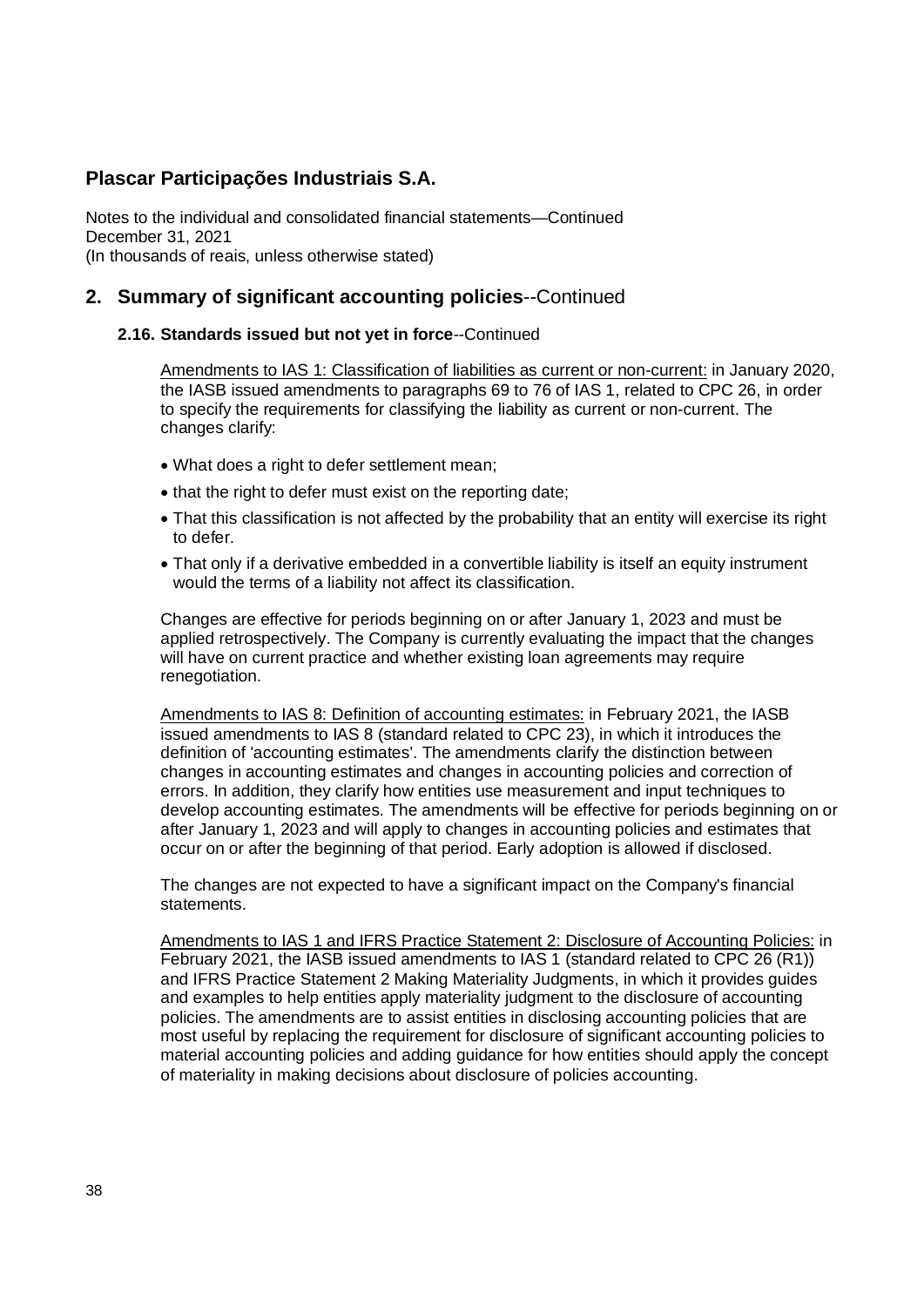Notes to the individual and consolidated financial statements—Continued December 31, 2021 (In thousands of reais, unless otherwise stated)

### **2. Summary of significant accounting policies**--Continued

#### **2.16. Standards issued but not yet in force** --Continued

Amendments to IAS 1 and IFRS Practice Statement 2: Disclosure of Accounting Policies-- **Continued** 

The amendments to IAS 1 are applicable for periods beginning on or after January 1, 2023 with early adoption permitted. Since the amendments to Practice Statement 2 provide nonmandatory guidance in applying the material definition to accounting policy information, an adoption date for this amendment is not required. The Company is currently evaluating the impacts of these changes in the accounting policies disclosed.

### **3. Critical accounting estimates and judgments**

The preparation of financial statements requires Management to make judgments and estimates and establish assumptions that affect the application of accounting policies and the reported amounts of assets, liabilities, income and expenses. Actual results may differ from these estimatest.

The estimates and assumptions described below are continually reviewed. The effects arising from revisions made to accounting estimates are recognized in the year or period in which the estimates are revised if the revision affects only that year or period, or also in subsequent years or periods if the revision affects future results.

In order to provide an understanding of how the Company and its subsidiaries make their judgments about future events, including the variables and assumptions used in the estimates, comments on certain matters are included, as follows:

- (a) Provision for expected credit losses: Note 2.5.5
- (b) Impairment of non-financial assets: Note 2.8
- (c) Contingencies provisions: Note 2.10
- (d) Leases Estimate of the incremental rate on loans: Note 2.9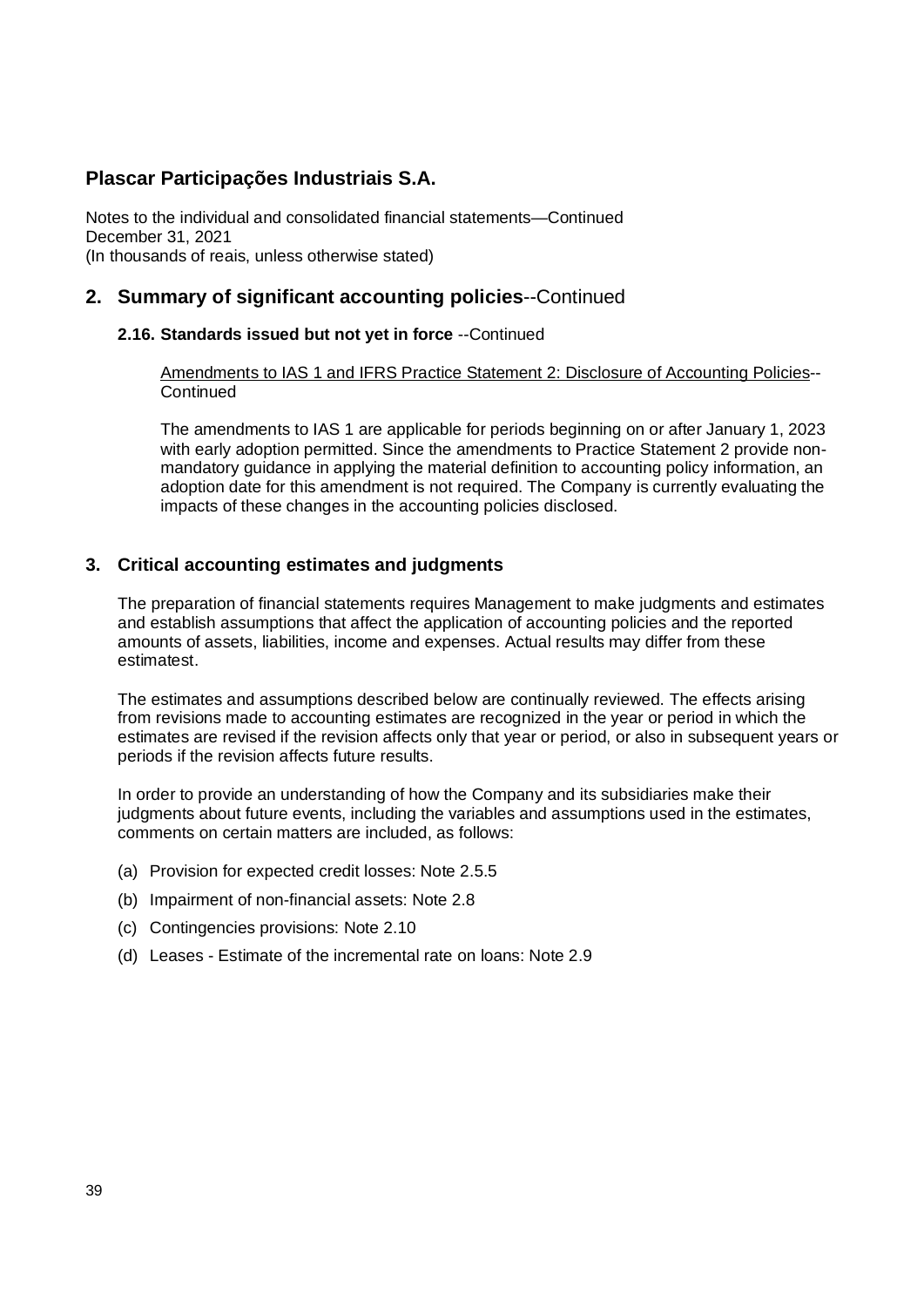Notes to the individual and consolidated financial statements—Continued December 31, 2021 (In thousands of reais, unless otherwise stated)

### **4. Financial risk management**

#### **4.1. Financial risk factors**

The Company's activities expose it to various financial risks: market risk (including currency risk and fair value risk associated with interest rates), credit risk and liquidity risk. The Company's risk management program focuses on the unpredictability of financial markets and seeks to minimize potential adverse effects on the Company's financial performance.

The Company's treasury identifies, evaluates and protects the Company against possible financial risks in cooperation with the Company's operating units.

- a) Market Risk
	- i) *Currency risk*

The Company operates internationally and is exposed to foreign exchange risk arising from exposure to certain currencies, basically in relation to the US dollar. Exchange risk arises from commercial operations, assets and liabilities.

As of December 31, 2021, and 2020, the Company has assets and liabilities in foreign currency arising from import, export and intercompany transactions with related parties, in the amounts shown below:

|                                    | <b>Consolidated</b> |         |  |
|------------------------------------|---------------------|---------|--|
|                                    | 2021                | 2020    |  |
| Trade accounts receivable (Note 7) | 9.264               | 7.648   |  |
| Trade account payable (Note 16)    | (1.298)             | (1.139) |  |
| Net exposure                       | 7.966               | 6.509   |  |

#### ii) *Cash flow or fair value interest rate risk*

The Company does not have significant interest-bearing assets.

The Company's interest rate risk arises from loans and financing. Loans at variable rates expose the Company to cash flow interest rate risk. Fixed rate loans expose the Company to fair value risk associated with the interest rate.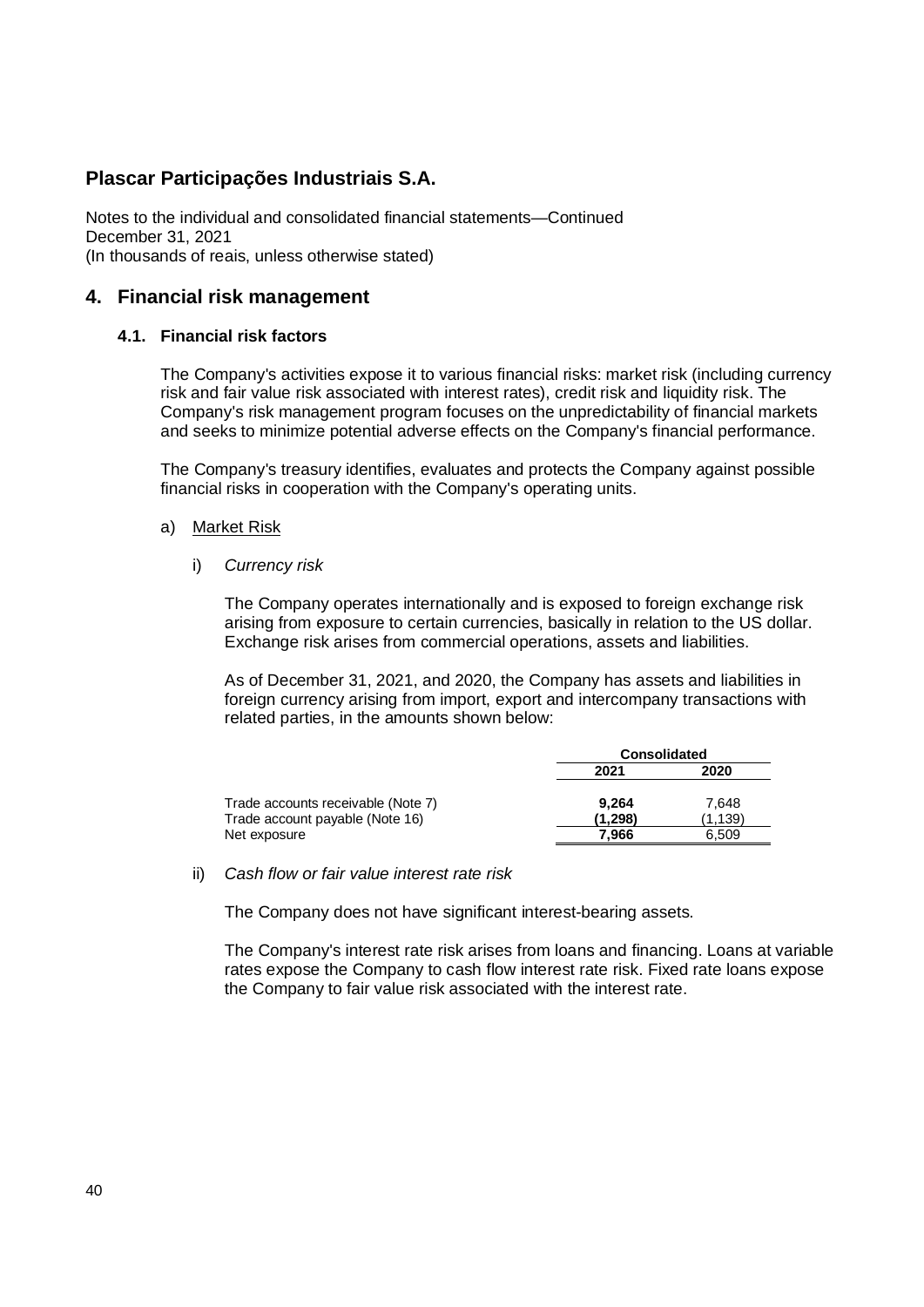Notes to the individual and consolidated financial statements—Continued December 31, 2021 (In thousands of reais, unless otherwise stated)

### **4. Financial risk management**--Continued

#### **4.1. Financial risk factors**--Continued

- a) Market risk--Continued
	- ii) *Cash flow or fair value risk associated with interest rate* --Continued

The table below demonstrates the sensitivity to a possible change in interest rates, holding all other variables constant, in the Company's earnings before taxes (it is affected by the impact of loans payable subject to variable rates).

|                            | Impact on income for the year (1) |                            |                             |  |
|----------------------------|-----------------------------------|----------------------------|-----------------------------|--|
| <b>Financial liability</b> | Scenario I<br>likelv              | <b>Scenario II</b><br>+25% | <b>Scenario III</b><br>+50% |  |
| CDI                        | 10.90%                            | 13.63%                     | 16.35%                      |  |
| Loans and financing        | (14, 042)                         | (16,693)                   | (19,329)                    |  |

(1) Refers to the hypothetical scenario of interest to be incurred for the next 12 months or until the contract maturity date, whichever is less.

In the sensitivity analysis, the interest rate is based on the rates currently practiced in the market environment.

Sensitivity analyzes were prepared based on the amount of net debt and the index of fixed interest rates in relation to variable interest rates on debt as of December 31, 2021.

#### b) Credit risk

Credit risk is managed corporately. Credit risk arises from credit exposures to original equipment customers ("OEM") and replacement/dealers ("DSH"), including outstanding accounts receivable and repurchase agreements. For banks and other financial institutions, only bonds from top-tier entities are accepted. Individual risk limits are determined based on internal or external ratings in accordance with the limits determined by the Board of Directors. The use of credit limits is regularly monitored.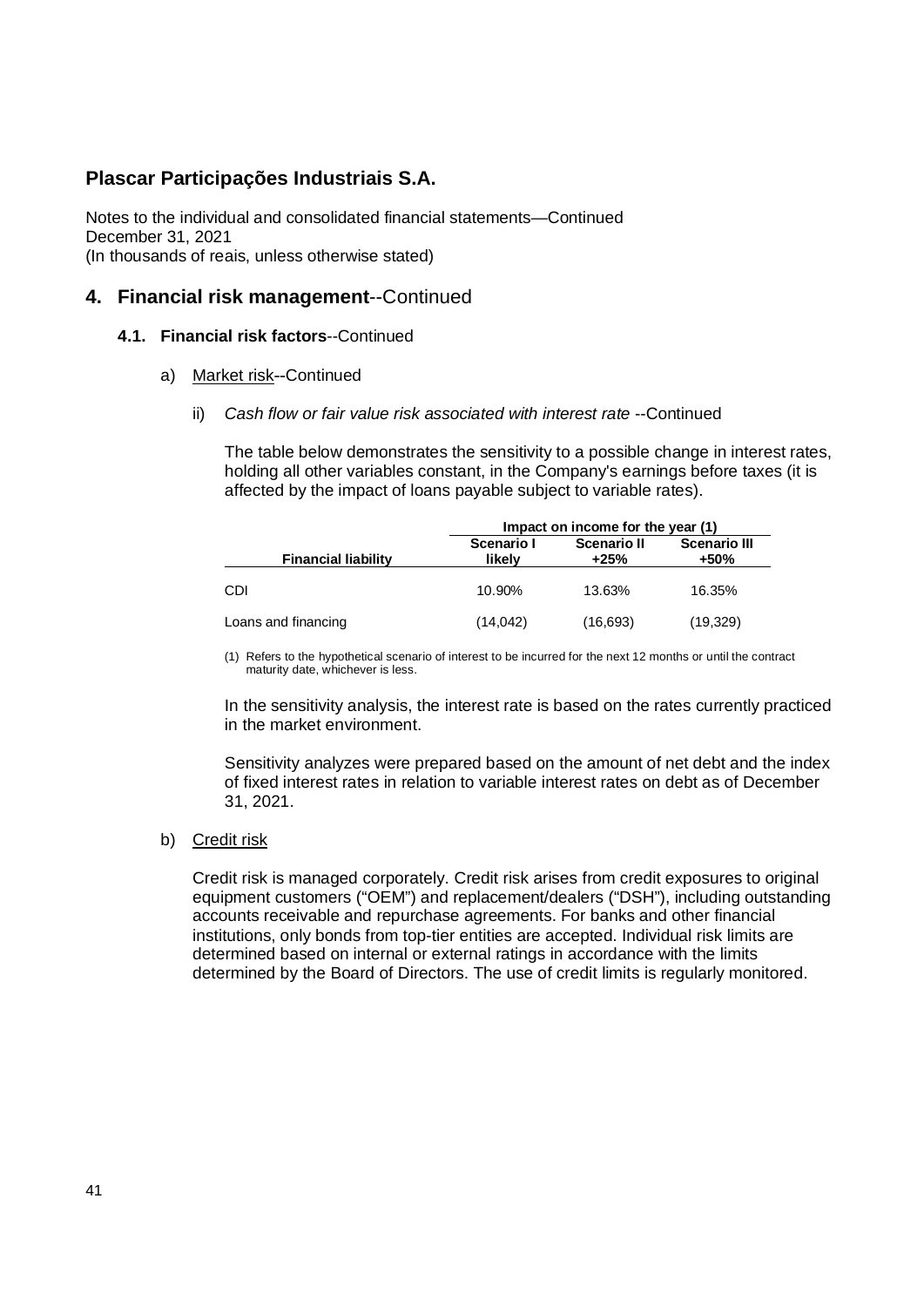Notes to the individual and consolidated financial statements—Continued December 31, 2021 (In thousands of reais, unless otherwise stated)

### **4. Financial risk management**--Continued

#### **4.1. Financial risk factors**--Continued

b) Credit risk--Continued

The possibility of the Company and its subsidiaries incurring losses due to financial problems with their OEM customers is reduced due to the profile of these customers (vehicle manufacturers and other companies operating worldwide). As of December 31, 2021, and 2020, the Company and its subsidiary do not have significant balances receivable from customers in the DSH category.

No credit limit was exceeded during the year, and management does not expect any loss from default by these counterparties to exceed the amount already provisioned.

#### c) Liquidity risk

The cash flow forecast is carried out in the Company's operating entities and aggregated by the Finance department. This department monitors rolling forecasts of the Company's liquidity requirements to ensure it has sufficient cash to meet operational needs. This forecast takes into account the Company's debt financing plans, compliance with covenants, compliance with internal balance sheet ratio targets and, if applicable, external regulatory or legal requirements - for example, currency restrictions.

The Treasury invests any excess cash in interest-bearing bank accounts, time deposits, short-term deposits and marketable securities, choosing instruments with appropriate maturities or sufficient liquidity to meet the aforementioned forecasts. At the balance sheet date, the Company held short-term funds in the amount of R\$2,395, which are expected to promptly generate cash inflows to manage liquidity risk.

The following table analyzes the Company's financial liabilities by maturity, corresponding to the remaining period between the balance sheet date and the contractual maturity date. The amounts disclosed in the table are the contracted discounted cash flows and represent the expected flows of effective disbursement (not discounted), disregarding any bank requirements for early maturities.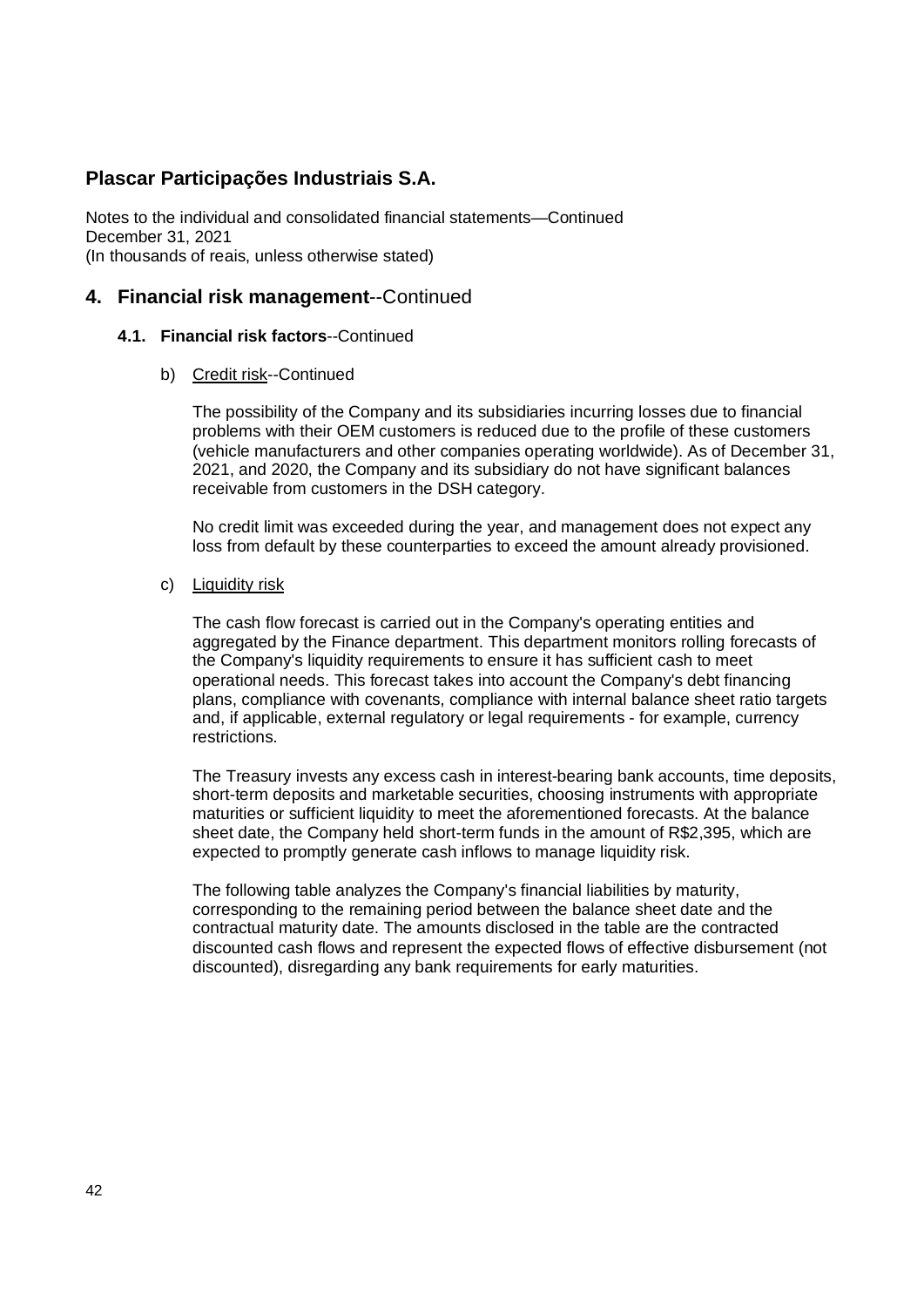Notes to the individual and consolidated financial statements—Continued December 31, 2021 (In thousands of reais, unless otherwise stated)

### **4. Financial risk management**--Continued

### **4.1. Financial risk factors**--Continued

#### c) Liquidity risk--Continued

|                          |         |                                    | <b>Consolidated</b> |           |         |
|--------------------------|---------|------------------------------------|---------------------|-----------|---------|
|                          |         | Up to three From four to Between 1 |                     | Over five |         |
|                          | months  | 12 months                          | and 5 years         | years     | Total   |
| On December 31, 2021     |         |                                    |                     |           |         |
| Loans and financings     | 15,910  | 35,621                             | 67,595              | 19,867    | 138,993 |
| Lease liabilities        | 387     | 1,159                              | 12,670              | 41,318    | 55,534  |
| Trade account payable    | 72,830  |                                    |                     |           | 72,830  |
| Related parts            |         |                                    | 8,132               |           | 8,132   |
| Other liabilities        | 14,558  | 25,707                             | 95,305              | 98,394    | 233,964 |
|                          | 103,685 | 62,487                             | 183,702             | 159,579   | 509,453 |
|                          |         | Up to three From four to           | <b>Between 1</b>    | Over five |         |
|                          | months  | 12 months                          | and 5 years         | vears     | Total   |
| On December 31, 2020     |         |                                    |                     |           |         |
| Loans and financings     | 8,270   | 11.594                             | 88,820              | 29.553    | 138,237 |
| Lease liabilities        | 7,216   | 15,959                             | 22,377              |           | 45,552  |
| Trade account payable    | 36,886  |                                    |                     |           | 36.886  |
| Related parts            |         |                                    | 7,450               |           | 7,450   |
| <b>Other liabilities</b> | 9,909   | 21,010                             | 100.991             | 119,385   | 251,295 |
|                          | 62,281  | 48,563                             | 219,638             | 148,938   | 479,420 |

#### **4.2. Capital management**

The Company's objectives when managing its capital are to safeguard the Company's ability to continue as a going concern to provide returns to shareholders and benefits to other stakeholders, in addition to maintaining an optimal capital structure to reduce this cost.

|                                           | <b>Consolidated</b> |            |
|-------------------------------------------|---------------------|------------|
|                                           | 2021                | 2020       |
| Total loans (Note 15)                     | 138,993             | 138,237    |
| Minus: cash and cash equivalents (Note 6) | (12, 487)           | (33,681)   |
| Net debt                                  | 126,506             | 104,556    |
| <b>Total Equity</b>                       | (311, 446)          | (189, 216) |
|                                           | (184, 940)          | (84,660)   |
| Financial leverage ratio - %              |                     |            |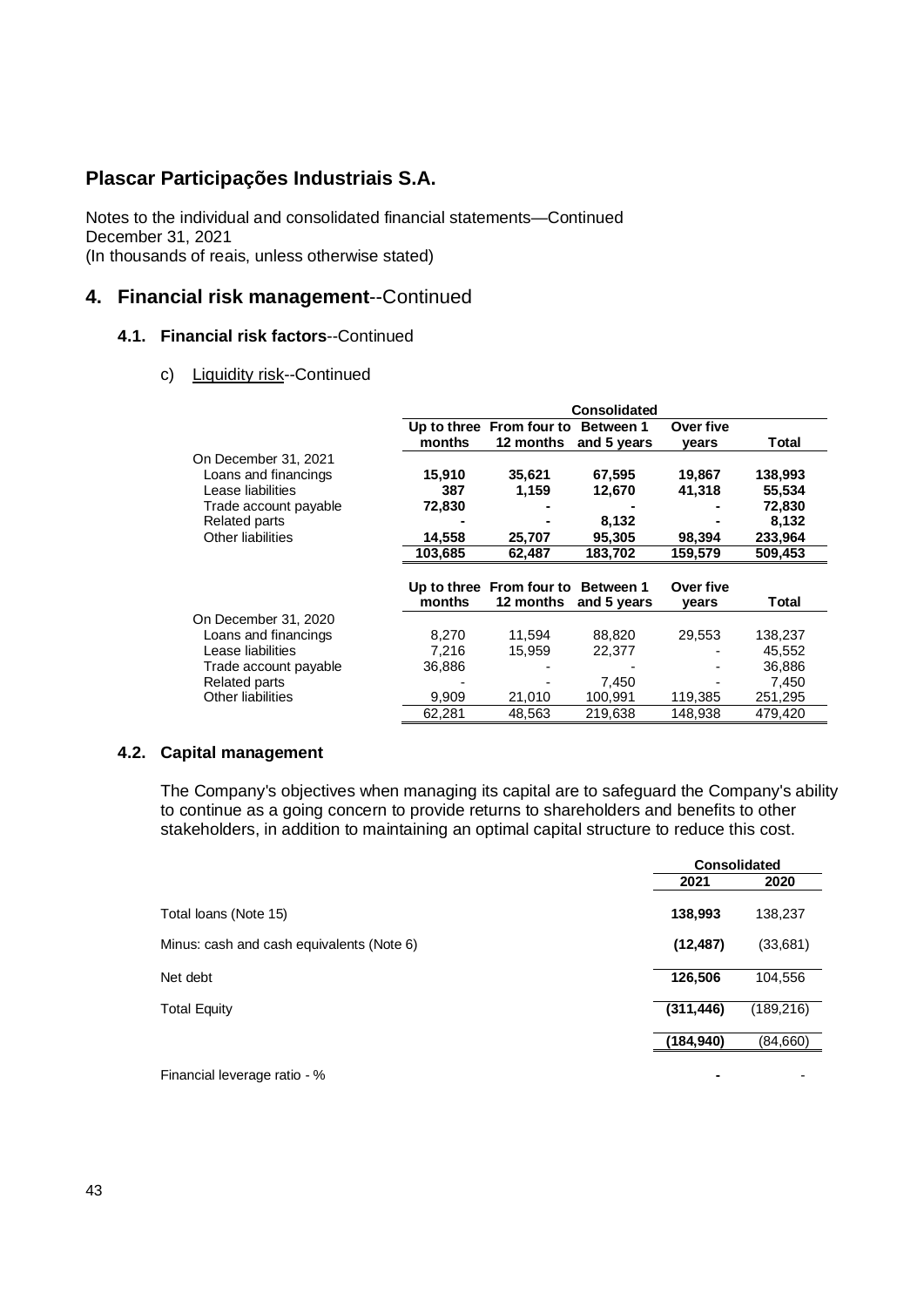Notes to the individual and consolidated financial statements—Continued December 31, 2021 (In thousands of reais, unless otherwise stated)

### **5. Financial instruments by category**

The book value of the main financial instruments does not differ from their respective fair values, and they are classified below:

|                                    | 2021        | 2021              | 2020        | 2020              |                   |
|------------------------------------|-------------|-------------------|-------------|-------------------|-------------------|
|                                    | <b>Book</b> |                   | <b>Book</b> |                   | <b>Fair value</b> |
| <b>Consolidated</b>                | value       | <b>Fair value</b> | value       | <b>Fair value</b> | measurement       |
| <b>Financial Assets</b>            |             |                   |             |                   |                   |
| Fair value through profit or loss  |             |                   |             |                   |                   |
| Cash and cash equivalents (Note 6) | 12.487      | 12.487            | 33.681      | 33.681            | Level 2           |
| Amortized cost                     |             |                   |             |                   |                   |
| Trade accounts receivable (Note 7) | 31.509      | 31.509            | 58.774      | 58.774            | Level 2           |
| <b>Financial liabilities</b>       |             |                   |             |                   | Level 2           |
| Ammortized cost                    |             |                   |             |                   |                   |
| Trade account payable (Note 16)    | 72,830      | 72,830            | 36.886      | 36.886            | Level 2           |
| Loans and financings (Note 15)     | 138,993     | 138.993           | 138.237     | 138.237           | Level 2           |
| Lease liabilities (Note 14)        | 55,534      | 55,534            | 45.552      | 45.552            | Level 2           |
| Advance from customers (Note 18)   | 51,608      | 51.608            | 15.184      | 15.184            | Level 2           |
| Related parts (Note 10)            | 8.132       | 8.132             | 7.450       | 7.450             | Level 2           |
| Other liabilities (Note 20)        | 233,964     | 233.964           | 251,295     | 251.295           | Level 2           |

#### **Hierarchy**

The classification of financial assets and liabilities at amortized cost or at fair value through profit or loss is based on the business model and the cash flow characteristics expected by the Company for each instrument.

The fair value of a security corresponds to its maturity value (redemption value) brought to present value by the discount factor (referring to the security's maturity date) obtained from the market yield curve in reais. The three levels of the fair value hierarchy are:

- Level 1: prices quoted in an active market for identical instruments;
- Level 2: observable information other than quoted prices in an active market that are observable for the asset or liability, directly (such as prices) or indirectly (derived from prices); and
- Level 3: instruments whose relevant factors are not observable market data.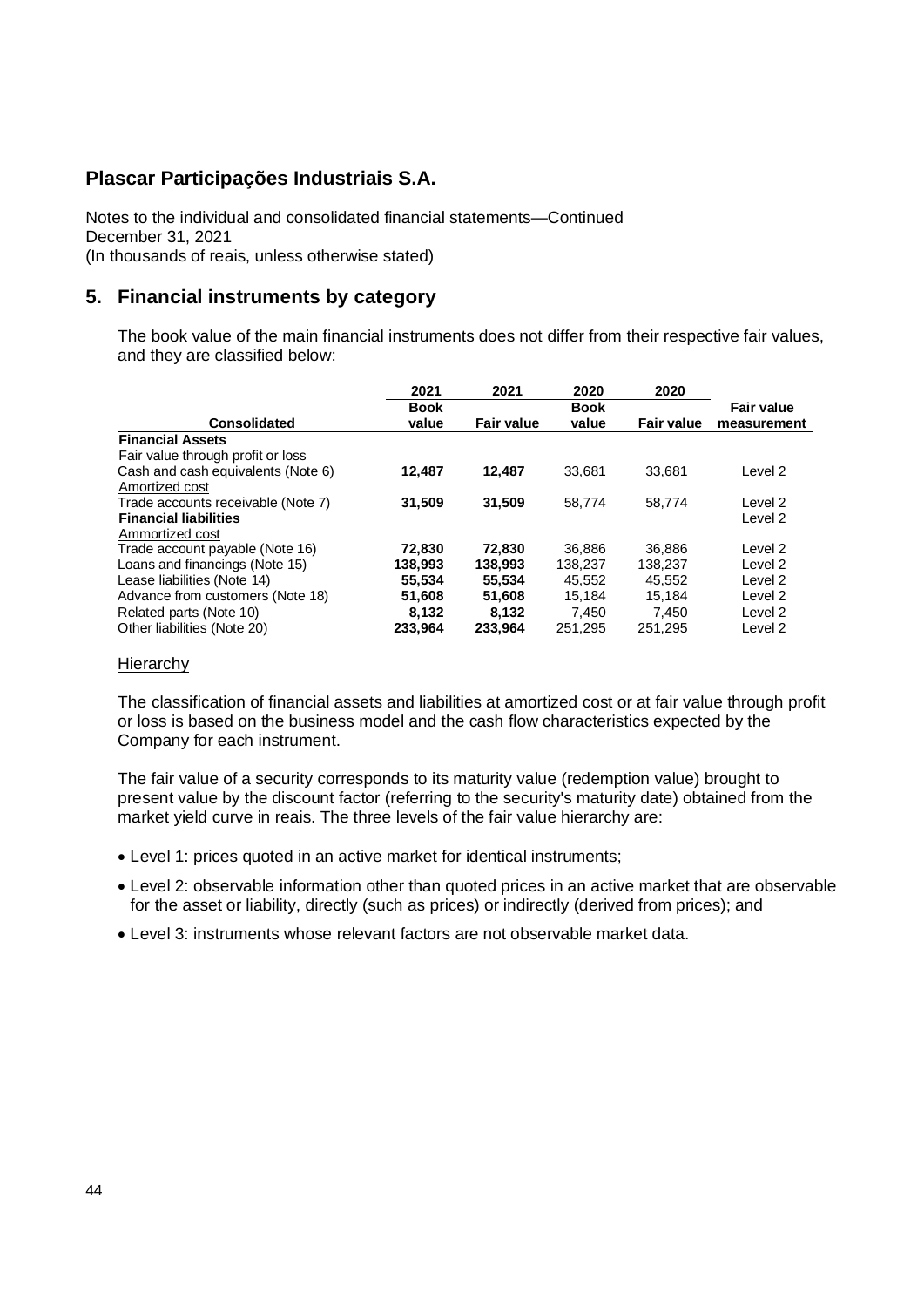Notes to the individual and consolidated financial statements—Continued December 31, 2021 (In thousands of reais, unless otherwise stated)

## **6. Cash and cash equivalents**

|                                                |       | <b>Individual</b>                  |                 | <b>Consolidated</b> |
|------------------------------------------------|-------|------------------------------------|-----------------|---------------------|
|                                                | 2021  | 2020                               | 2021            | 2020                |
| Cash and banks<br><b>Financial investments</b> | 7.384 | 31.444<br>$\overline{\phantom{0}}$ | 10,092<br>2.395 | 32,430<br>1.251     |
|                                                | 7.384 | 31.444                             | 12.487          | 33,681              |

Banks and available earn interest at floating rates based on daily short-term bank deposit rates. The funds are used depending on the Company's immediate cash needs.

# **7. Trade accounts receivable**

|                                              | <b>Consolidated</b> |         |
|----------------------------------------------|---------------------|---------|
|                                              | 2021                | 2020    |
| Third parties in the country                 | 20.629              | 50.468  |
| Third parties abroad (Note 4.1)              | 9.264               | 7.648   |
| Accounts receivable from tooling (domestic)  | 10.376              | 8.434   |
|                                              | 40.269              | 66.550  |
| Provision for impairment - doubtful accounts | (8,760)             | (7,776) |
|                                              | 31.509              | 58.774  |

During the year ended December 31, 2021 and 2020, the movement in the allowance for expected credit losses was as follows:

|                                                         | 2021              | 2020               |
|---------------------------------------------------------|-------------------|--------------------|
| Opening balance<br>(Increase) decrease in the allowance | (7, 776)<br>(984) | (6,029)<br>(1.747) |
| Closing balance                                         | (8,760)           | 7.776              |

As of December 31, 2021, and December 31, 2020, the breakdown of accounts receivable by age of maturity was as follows:

|                       | 2021   | 2020   |
|-----------------------|--------|--------|
| Due                   | 24,878 | 49,179 |
| Overdue:              |        |        |
| From 1 to 30 days     | 3,296  | 7,271  |
| From 31 to 60 days    | 1,799  | 859    |
| From 61 to 90 days    | 335    | 119    |
| More than 90 days ago | 9,961  | 9,122  |
|                       | 15,391 | 17,371 |
|                       |        |        |
| Total                 | 40,269 | 66,550 |
|                       |        |        |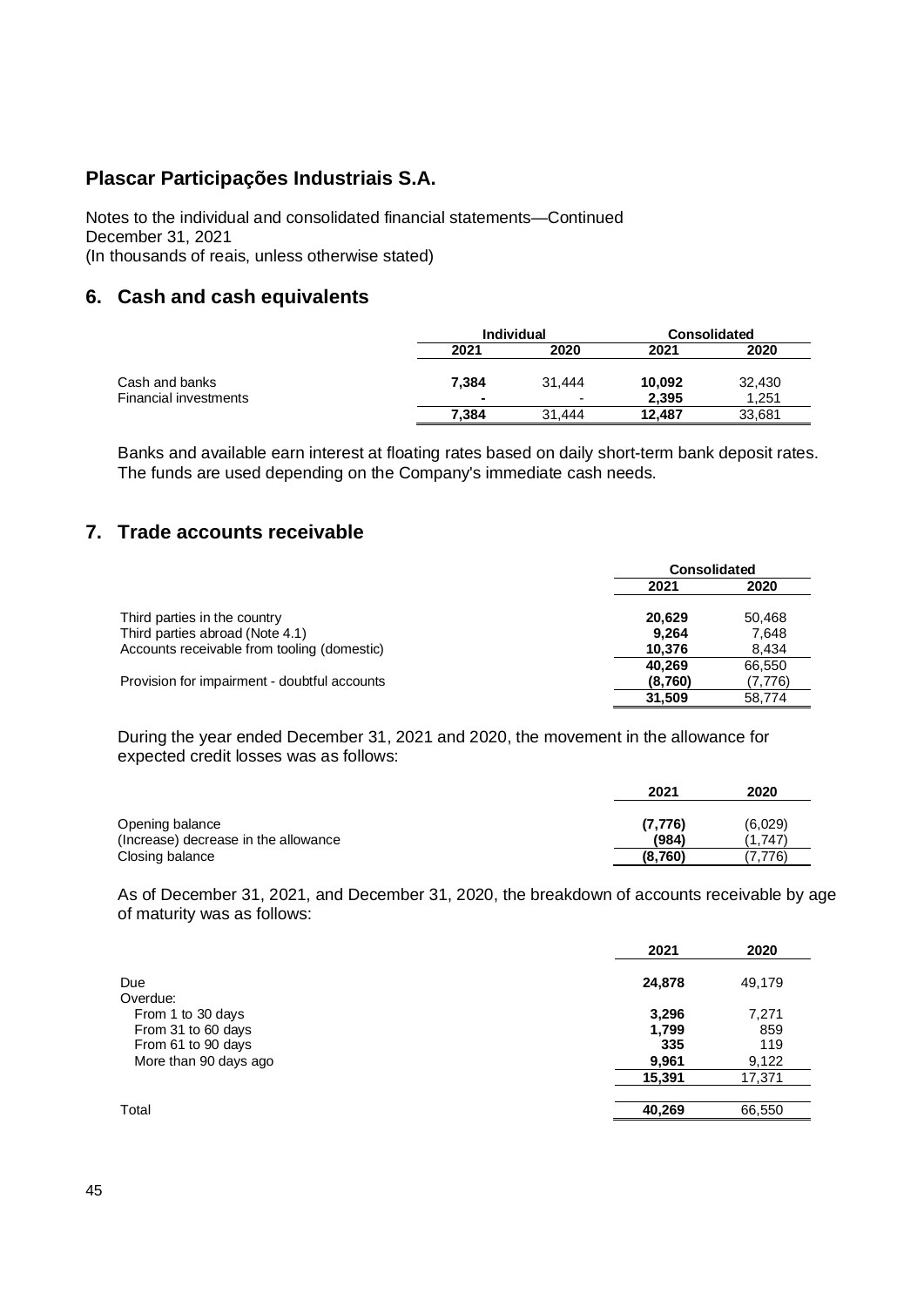Notes to the individual and consolidated financial statements—Continued December 31, 2021 (In thousands of reais, unless otherwise stated)

### **7. Trade accounts receivable** --Continued

The balance overdue for more than 90 days not provisioned on December 31, 2021, net of the provision for expected credit losses, refers to the sale of tooling in the amount of R\$ 1,082, for which management does not expect to record losses.

### **8. Inventories**

|                                                                  | 2021    | 2020    |
|------------------------------------------------------------------|---------|---------|
| Finished products                                                | 4.651   | 4.361   |
| Work-in-process                                                  | 10.826  | 9.001   |
| Raw materials                                                    | 23.146  | 17.786  |
| Import in transit                                                | 2.247   | 743     |
| Maintenance and auxiliary materials                              | 3.278   | 2.437   |
| Tools and molds under development intended for sale              | 76.275  | 10.072  |
| Advances to suppliers                                            | 213     | 864     |
| Provision for market value adjustment and inventory obsolescence | (2.279) | (2,256) |
|                                                                  | 118.357 | 43.008  |

During the years ended December 31, 2021 and 2020, the movement in the provision for adjustment to market value and obsolescence was as follows:

|                                                | 2021         | 2020             |
|------------------------------------------------|--------------|------------------|
| Opening balance                                | (2,256)      | (2,209)          |
| Reversal of provision<br>Increase in provision | 806<br>(829) | 1,719<br>(1,766) |
| Net Reduction (Note 24)                        | (23)         | (47)             |
| Closing balances                               | (2.279)      | (2,256)          |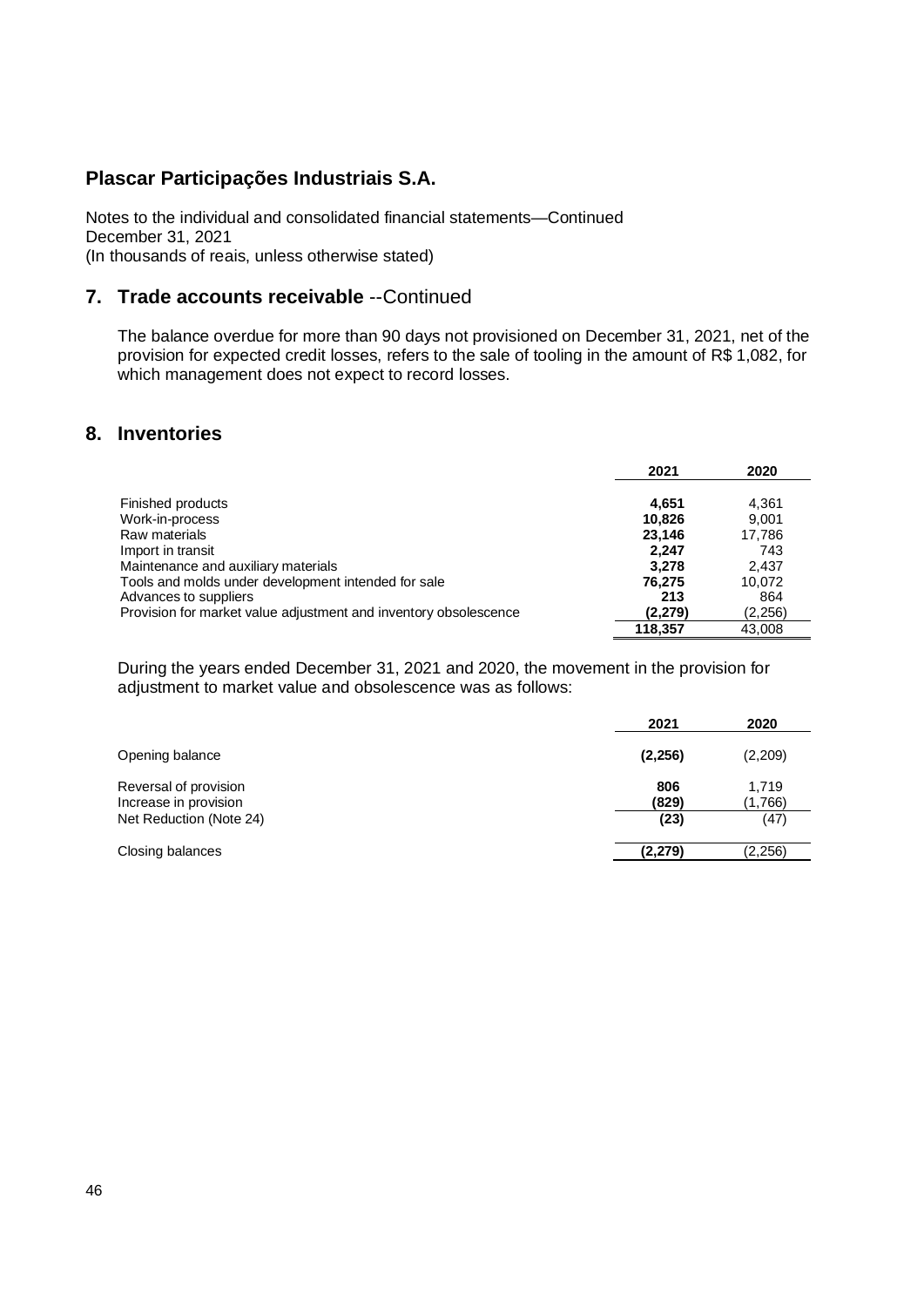Notes to the individual and consolidated financial statements—Continued December 31, 2021 (In thousands of reais, unless otherwise stated)

## **9. Taxes recoverable**

|                                                          | 2021    | 2020    |
|----------------------------------------------------------|---------|---------|
| Credit exclusion of ICMS PIS/COFINS calculation base (1) | 119,005 | 153,297 |
| Funrural Process (Note 19)                               | 2,237   | 2,237   |
| ICMS on fixed assets - CIAP                              | 1.722   | 732     |
| <b>Others</b>                                            | 741     | 741     |
|                                                          | 123.705 | 157.007 |
| Current                                                  | 34.746  | 30.406  |
| Noncurrent                                               | 88,959  | 126,601 |
|                                                          | 123.705 | 157,007 |

(1) Credit Exclusion of ICMS from the PIS/COFINS calculation base - Accounting record final and unappealable.

The Company informs that, in 2010, it issued a Writ of Mandamus aimed at excluding ICMS from the PIS and COFINS calculation bases. In September 2017, the Company obtained a favorable decision in the lower court and, in October 2019, obtained a new favorable decision in the appeal level (STF). In the same act, the process became res judicata. In view of this, the Company initiated a procedure to collect amounts unduly paid as of 2005 and claim their respective reimbursement. The Company calculated and measured the respective amounts reliably. On August 19, 2019, the Company obtained a favorable decision for the use of ICMS highlighted in the invoices to calculate the credit. In the fourth quarter of 2019, based on the opinion and report prepared by its advisors, the Company recorded the amount of R\$ 179,069 under recoverable taxes in the balance sheet to offset current taxes administered by the Brazilian Federal Revenue Service in future periods. The principal amount of the credits, net of attorneys' fees, was recognized as other operating income and the monetary restatement amount was recognized under financial income in the income statement for the year.

The approval and authorization of R\$ 123,396 related to the part of said credit with the Federal Revenue Service of Brazil for future tax compensation, took place on January 3, 2020, and the remaining amount of the credit in the amount of R\$ 55,673 will be subject to analysis by the Federal Revenue Service of Brazil for refund or future compensation of taxes previously paid in installments.

In the 3rd quarter of 2021, the Company revisited its financial projections for the years 2022 to 2024 and, considering the opening balance of R\$ 179,069, less the offsets made until the 3rd quarter of 2021 of R\$ 63,469 (R\$ 68,122 up to December 31 2021) and adding the monthly monetary restatement of the accumulated credit of R\$ 27,694, the Company concluded that it will not be possible to offset 100% of the current balance during the 5-year statute of limitations, starting in October 2019 and ending in October 2021. 2024. Accordingly, a provision (impairment) in the amount of R\$ 20,629 was recorded in the income for the year. The Company expects to offset all credits within the statute of limitations.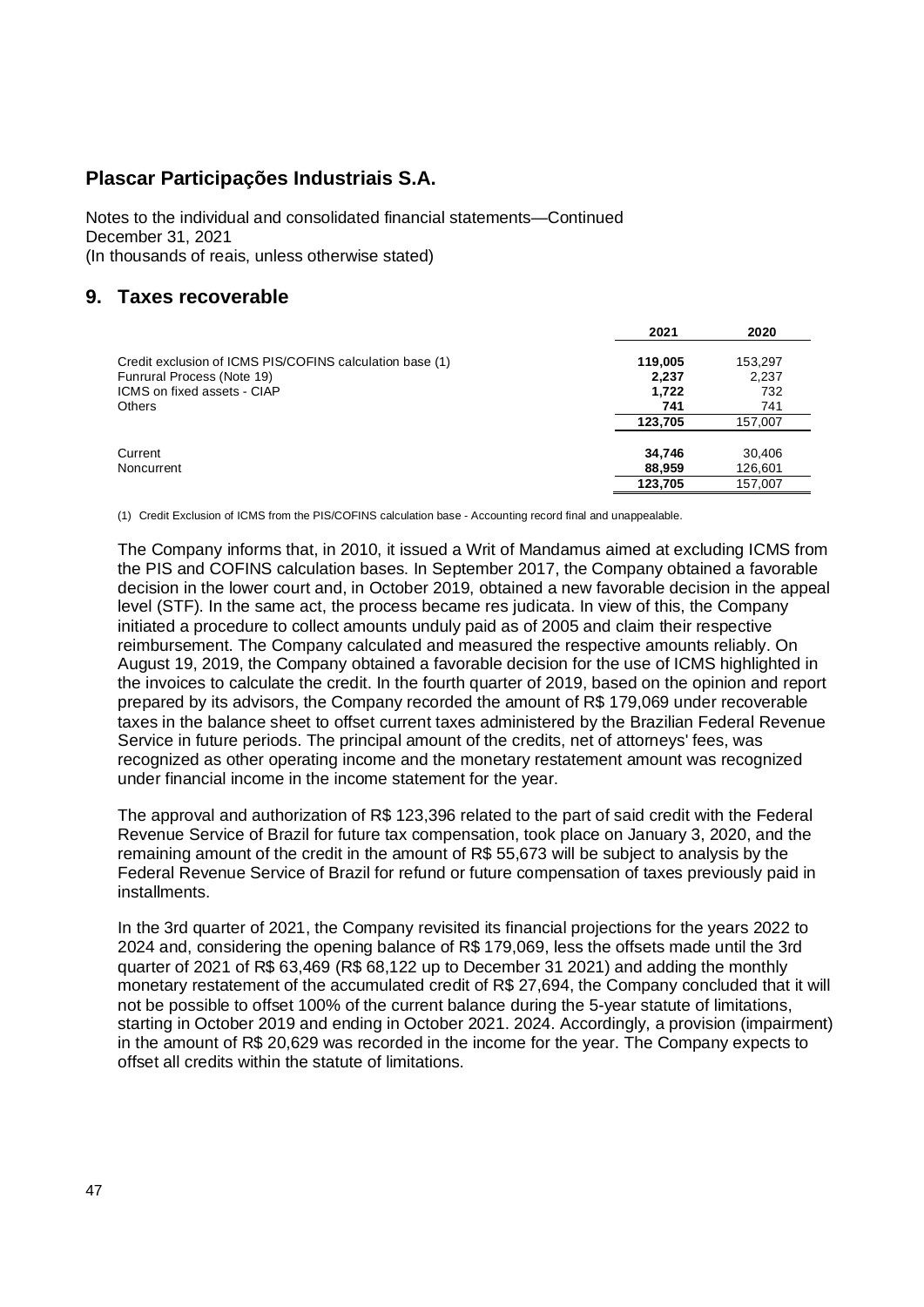Notes to the individual and consolidated financial statements—Continued December 31, 2021 (In thousands of reais, unless otherwise stated)

### **10. Income and social contribution taxes**

a) Deferred Income tax and social contribution

|                                                 | <b>Consolidated</b> |          |  |
|-------------------------------------------------|---------------------|----------|--|
|                                                 | 2021                | 2020     |  |
| Liabilities:                                    |                     |          |  |
| Property, plant and equipment – deemed cost (1) | (452)               | (460)    |  |
| Depreciation – economic useful life review (2)  | (18.845)            | (18.745) |  |
|                                                 | (19, 297)           | (19,205) |  |

- (1) Refers to deferred taxes calculated on the cost attributed to property, plant and equipment arising from the accounting of its fair value in the first-time adoption of CPC 27 (IAS 16).
- (2) Refers to deferred taxes calculated on the difference in depreciation of property, plant and equipment generated after review of the economic useful life of the assets. Until December 31, 2010, the Company, as permitted by tax legislation, also considered for tax purposes the depreciation calculated based on the new economic useful lives of the assets. Since September 2011, the Company has used the depreciation calculated based on the useful life allowed by tax legislation for tax purposes and, consequently, recognized the corresponding deferred tax effects.

The Company has tax loss carryforwards and negative basis of social contribution of R\$ 55,886 and R\$ 66,888, respectively, as of December 31, 2021 (R\$ 57,630 and R\$ 68,632 as of December 31, 2020, respectively), the subsidiary Plascar Ltd. has tax loss carryforwards and negative basis of social contribution of R\$ 960,587 and R\$ 955,531, respectively, as of December 31, 2021 (R\$ 838,499 and R\$ 833,443 as of December 31, 2020, respectively) on which they were not recorded deferred tax assets in their entirety, as determined by CVM Instruction 371, since the Company does not expect to generate future taxable income.

#### b) Movement of deferred tax liability

|                                                                                                               | <b>Consolidated</b> |          |  |
|---------------------------------------------------------------------------------------------------------------|---------------------|----------|--|
|                                                                                                               | 2021                | 2020     |  |
| Opening balance                                                                                               | (19,205)            | (18,501) |  |
| Deferred taxes on the realization of the cost attributed to the<br>property, plant and equipment arising from |                     |          |  |
| Depreciation and write-off of these assets                                                                    |                     | 36       |  |
| Deferred taxes on depreciation difference                                                                     | (99)                | (740)    |  |
| Close balance                                                                                                 | (19,297)            | (19,205) |  |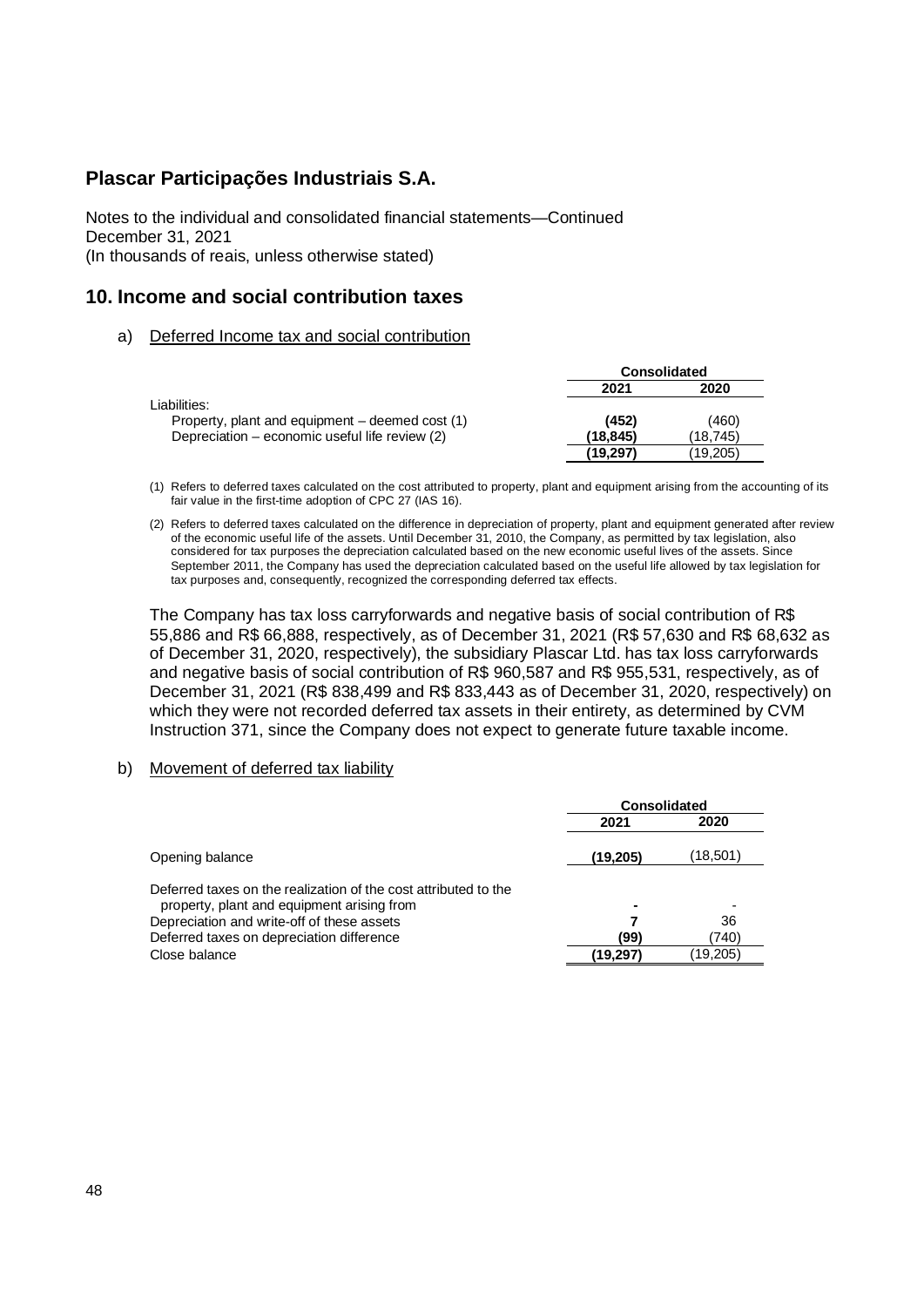Notes to the individual and consolidated financial statements—Continued December 31, 2021 (In thousands of reais, unless otherwise stated)

# **10. Income tax and social contribution**--Continued

c) Reconciliation of income tax and social contribution expenses

|                                                                                                                                         | Consolidated |            |
|-----------------------------------------------------------------------------------------------------------------------------------------|--------------|------------|
|                                                                                                                                         | 2021         | 2020       |
| Loss before income tax and social contribution                                                                                          | (122, 138)   | (116, 310) |
| Income tax and social contribution at current rates (34%)                                                                               | 41,527       | 39.545     |
| Adjustments for effective rate statement:<br>Tax effect on tax loss carryforwards and negative basis for the unrecognized<br>year $(1)$ | (41, 619)    | (40,248)   |
| Deferred income tax and social contribution expense                                                                                     | (92)         | (703)      |

(1) Tax effect on tax loss carryforwards and negative basis of social contribution of Plascar S.A., which is not recorded as there is no expectation of future taxable income.

### **11. Related parties**

#### a) Remuneration to administrators

The remuneration of the Board of Directors and the Fiscal Council is composed of fixed remuneration approved at the General Meeting, paid monthly.

The compensation of the main executives and managers of the Company and its subsidiaries is composed of fixed and variable compensation based on established goals and complementary benefits.

In the year ended December 31, 2021 and 2020, the total remuneration of the Directors was as follows:

|                                                            | 2021             | 2020              |
|------------------------------------------------------------|------------------|-------------------|
| Annual fixed compensation (1)<br>Variable compensation (2) | (6.030)<br>(486) | (5, 196)<br>(979) |
| Management fees                                            | (6, 516)         | (6,175)           |

(1) Refers to salaries and management fees, vacations, 13th salary, private pension and social charges (social security contributions - INSS, FGTS and others).

(2) Refers to profit sharing and bonus.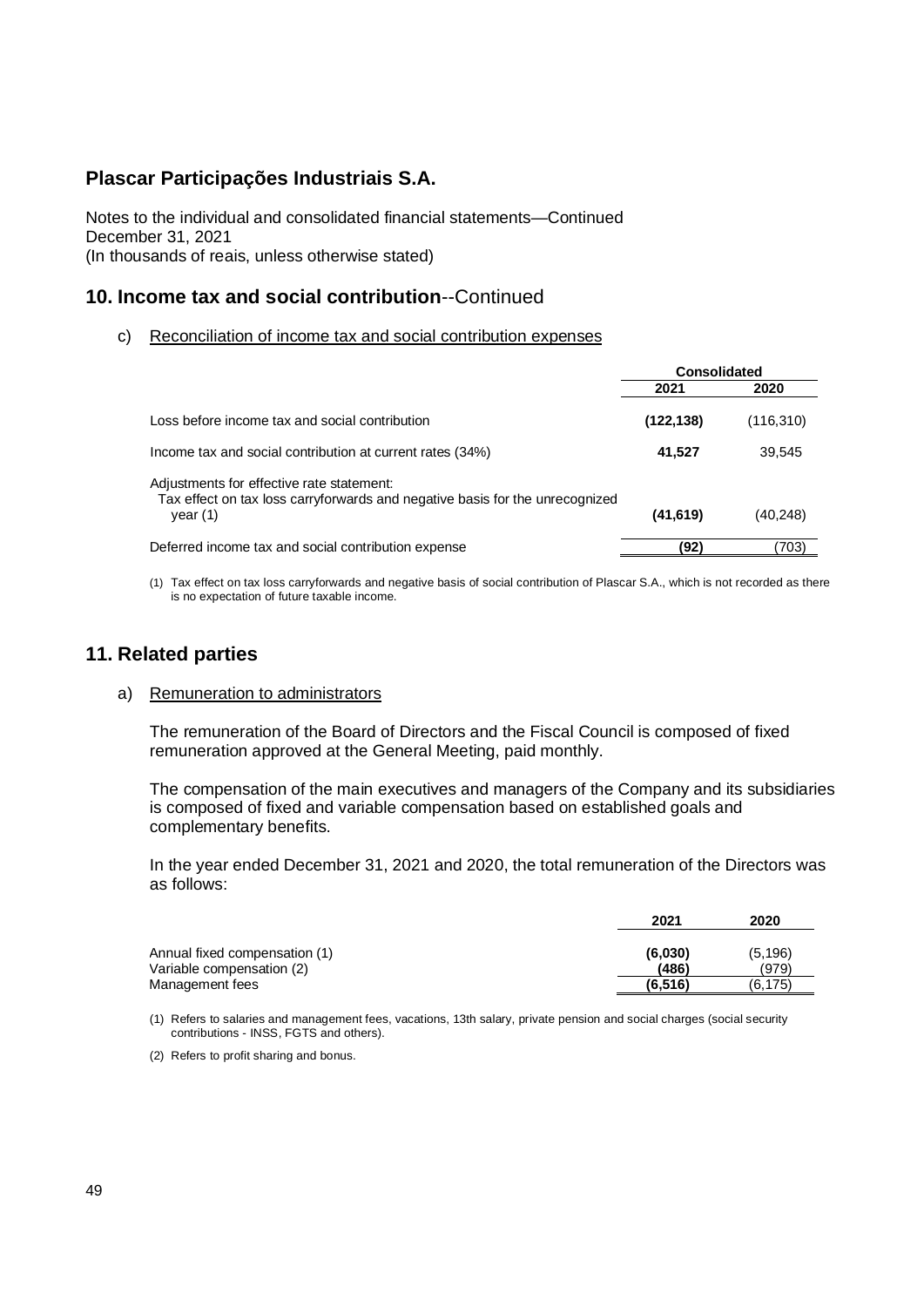Notes to the individual and consolidated financial statements—Continued December 31, 2021 (In thousands of reais, unless otherwise stated)

### **11. Related parties**--Continued

#### b) Balance and transactions

The Company and its subsidiary enter into loan agreements with related parties, so that cash needs are met immediately, waiving the approval processes required by financial institutions. Such contracts are subject to the availability of funds and the non-commitment of the lender's cash flow. Said loan agreements are signed in accordance with rates agreed between the parties.

Below are the main balances of assets and liabilities as of December 31, 2021 and 2020, as well as the transactions that influenced the results for the years:

|                                     | <b>Individual</b>        |                          | <b>Consolidated</b> |       |
|-------------------------------------|--------------------------|--------------------------|---------------------|-------|
|                                     | 2021                     | 2020                     | 2021                | 2020  |
| Noncurrent liabilities              |                          |                          |                     |       |
| Intercompany Loan agreement:        |                          |                          |                     |       |
| W&L Ross & Co., LLC                 |                          | $\overline{\phantom{0}}$ | 5.254               | 4.824 |
| Permali do Brasil Ind. E Com. Ltda. | $\overline{\phantom{0}}$ | -                        | 2.878               | 2.626 |
| Plascar Ltda.                       | 22.148                   | 44.460                   |                     |       |
|                                     | 22.148                   | 44.460                   | 8.132               | 7.450 |

The effects of the transactions on the result correspond to the monetary restatement and exchange variation recorded in the financial result.

The loan agreement between the Company (lender) and Plascar Ltda. (borrower) is not subject, exceptionally, to financial charges, as the Company directly holds 100% of the capital stock of Plascar Ltda. This agreement was signed on May 31, 2000, to adjust the cash flow of Plascar Ltda., with an indefinite maturity.

The loan agreement between Permali do Brasil Indústria e Comércio Ltda. (lender) and Plascar Ltda. (borrower) is subject to monthly interest of 0.80% and has an indefinite maturity. Said agreement was entered into on March 31, 2009 to adjust the cash flow of Plascar Ltda.

### **12. Provision for losses on investment in subsidiary**

The movement of the investment is shown below:

|                                          | 2021      | 2020      |
|------------------------------------------|-----------|-----------|
| Opening balance                          | (176.192) | (60, 667) |
| Participation in the subsidiary's losses | (120.487) | (115.525) |
| Close balance                            | (296,679) | (176,192) |
|                                          |           |           |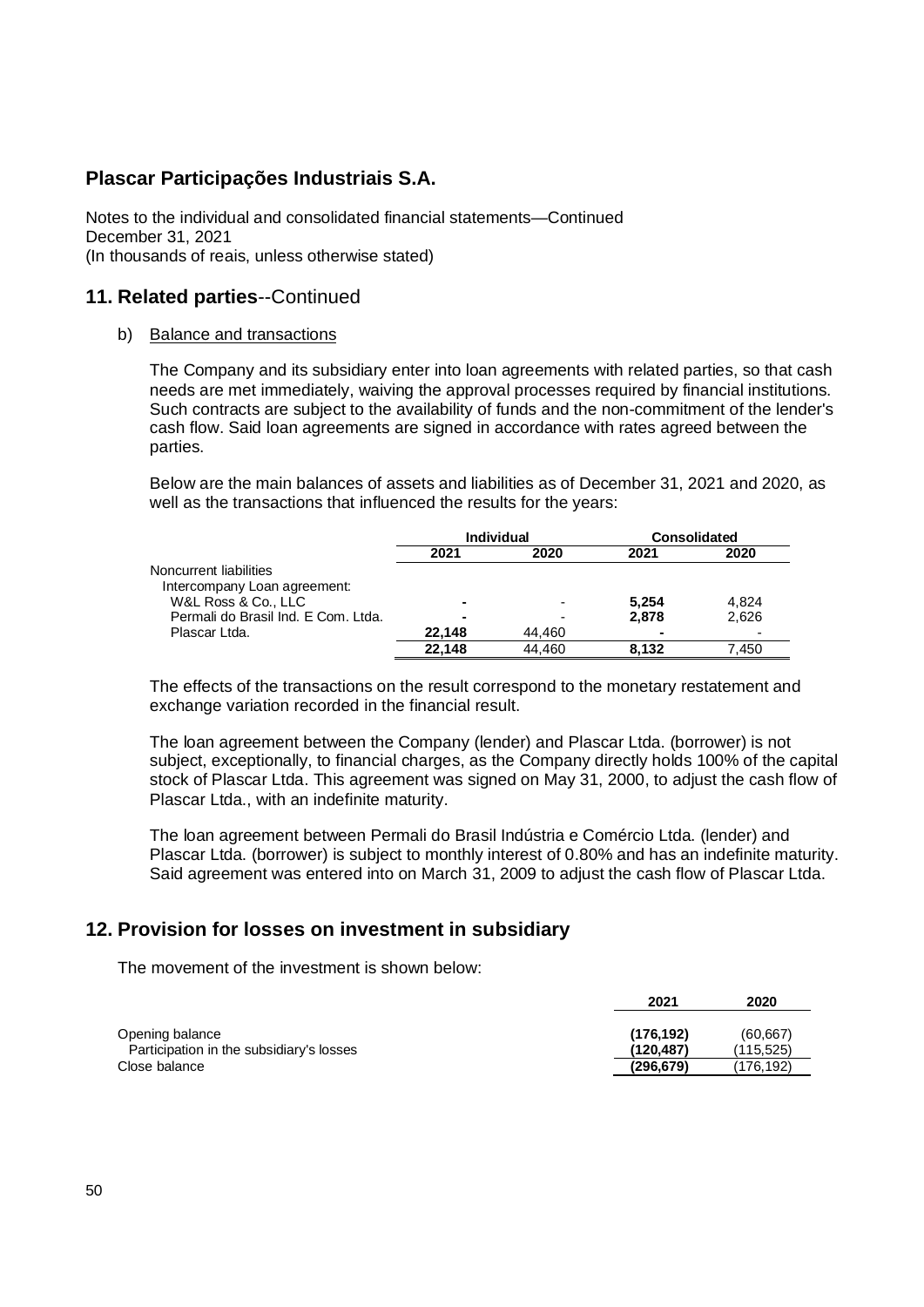Notes to the individual and consolidated financial statements—Continued December 31, 2021 (In thousands of reais, unless otherwise stated)

### **12. Provision for losses on investment in subsidiary**--Continued

The relevant information regarding Plascar Ltda. are presented below:

|                               | 2021        | 2020        |
|-------------------------------|-------------|-------------|
|                               |             |             |
| Share capital                 | 838,565     | 838,565     |
| Total shares                  | 838,565,144 | 838,565,144 |
| Shares owned                  | 838,565,144 | 838,565,144 |
| Participation                 | 100%        | 100%        |
| Subsidiary's equity           | (296, 679)  | (176,192)   |
| Participation in Plascar S.A. | (296, 679)  | (176,192)   |
| Net loss for the year         | (120,487)   | (115,525)   |
| Equity income                 | (120,487)   | (115,525)   |

# **13. Property, plant and equipment**

#### a) Composition

|                                          | <b>Consolidated</b> |                     |            |            |  |
|------------------------------------------|---------------------|---------------------|------------|------------|--|
|                                          |                     | 2021                |            | 2020       |  |
|                                          | Cost                | <b>Depreciation</b> | <b>Net</b> | <b>Net</b> |  |
| <b>Buildings</b>                         | 17,208              | (2,860)             | 14,348     | 8,300      |  |
| Machinery and equipment                  | 880.302             | (585,400)           | 294.902    | 278,965    |  |
| Molds                                    | 47,838              | (47,057)            | 781        | 569        |  |
| Furniture and utensils                   | 12,626              | (12,037)            | 589        | 864        |  |
| Vehicles                                 | 4.302               | (4, 104)            | 198        | 316        |  |
| Computer equipment                       | 4.040               | (3, 515)            | 525        | 386        |  |
| Spare parts and materials                | 4.270               |                     | 4.270      | 3,906      |  |
| Advance to suppliers                     | 49.764              |                     | 49.764     | 44.581     |  |
| Provision for impairment of advances and |                     |                     |            |            |  |
| machinery and equipment (2)              | (62,039)            |                     | (62,039)   | (62, 039)  |  |
|                                          | 958.311             | (654.973)           | 303.338    | 275.848    |  |

(1) Weighted average rate of 7.82%.

<sup>(2)</sup> Refers to advances to suppliers for the acquisition of machinery and equipment to expand the operational and productive capacity of the Company's industrial units, made between 2010 and 2011 for the company Sandretto and financed with BNDES through the FINAME/PSI program in the amount of R\$ 44,084. Of the amount recorded on December 31, 2018 and 2019, R\$ 36,548 was advanced by financial institutions and R\$ 7,536 was advanced to the supplier with its own resources. The Company, after careful analysis with its legal advisors, decided to record a loss on the total amount outstanding, in the total amount of R\$ 44,084 still in 2018. The Company adopted all possible legal measures and will continue to seek its rights through legal. However, the Company considers it unlikely the possibility of receiving these assets in the short term, although the lawsuit remains in progress.

In 2019, the Company recorded an impairment of R\$ 17,955 referring to machinery and equipment identified as nonoperating in the year. The Company is raising with its technical staff the necessary investments and feasibility to adapt part of this equipment to production.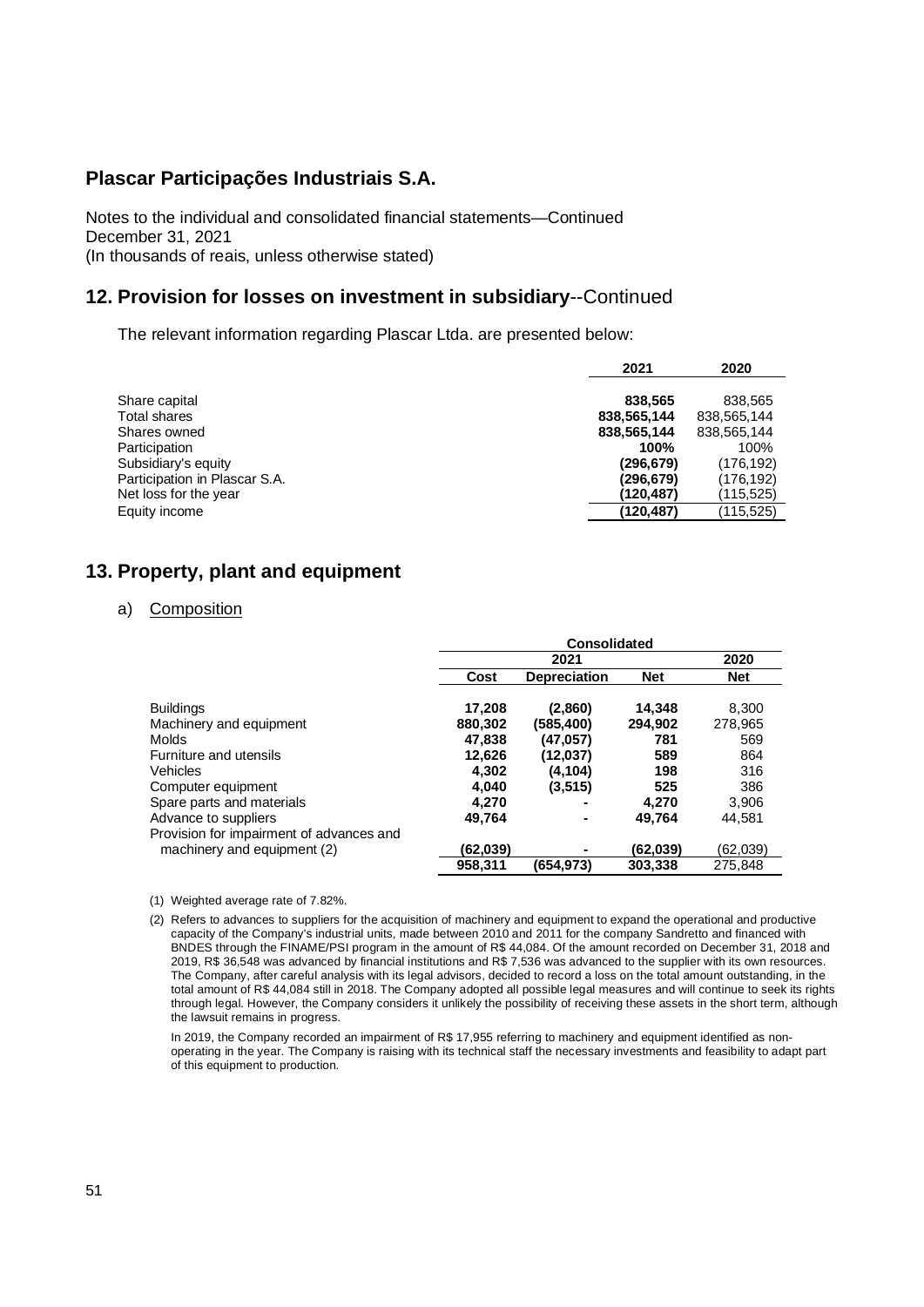Notes to the individual and consolidated financial statements—Continued December 31, 2021 (In thousands of reais, unless otherwise stated)

# **13. Property, plant and equipment**--Continued

### b) Cost movement

|                            | Opening<br><b>Balance</b> | <b>Consolidated</b><br>Year ended December 31, 2021 |                   |                  |                      |
|----------------------------|---------------------------|-----------------------------------------------------|-------------------|------------------|----------------------|
|                            |                           | <b>Additions</b>                                    | <b>Write-offs</b> | <b>Transfers</b> | <b>Close Balance</b> |
| <b>Buildings</b>           | 10,882                    | 4,932                                               | (21)              | 1,415            | 17,208               |
| Machinery and equipment    | 843.545                   | 51,258                                              | (7,400)           | (1, 445)         | 885,958              |
| <b>Molds</b>               | 47.333                    | 528                                                 | (9)               | (14)             | 47,838               |
| Furniture and utensils     | 12.611                    | 20                                                  | (39)              | 34               | 12,626               |
| Vehicles                   | 4.302                     |                                                     |                   |                  | 4,302                |
| Computer equipment         | 3,660                     | 363                                                 |                   | 17               | 4,040                |
| Spare parts and materials  | 3,906                     | 371                                                 |                   | (7)              | 4,270                |
| Advance to suppliers       | 44.581                    | 5,183                                               |                   |                  | 49,764               |
| Provision for impairment   |                           |                                                     |                   |                  |                      |
| Advances and machinery and |                           |                                                     |                   |                  |                      |
| equipment                  | (67.695)                  |                                                     |                   |                  | (67,695)             |
|                            | 903,125                   | 62,655                                              | (7,469)           |                  | 958,311              |

|                            |                           | <b>Consolidated</b><br>Year ended December 31, 2020 |                   |                  |                      |
|----------------------------|---------------------------|-----------------------------------------------------|-------------------|------------------|----------------------|
|                            | Opening<br><b>Balance</b> | <b>Additions</b>                                    | <b>Write-offs</b> | <b>Transfers</b> | <b>Close Balance</b> |
| <b>Buildings</b>           | 10.666                    | 113                                                 |                   | 103              | 10,882               |
| Machinery and equipment    | 839,136                   | 5.513                                               | (851)             | (253)            | 843,545              |
| Molds                      | 46.852                    | 414                                                 | (57)              | 124              | 47,333               |
| Furniture and utensils     | 12.681                    |                                                     | (84)              |                  | 12.611               |
| Vehicles                   | 4,437                     |                                                     | (135)             |                  | 4,302                |
| Computer equipment         | 3,526                     | 126                                                 | (12)              | 20               | 3,660                |
| Spare parts and materials  | 4,006                     |                                                     | (100)             |                  | 3,906                |
| Advance to suppliers       | 44.166                    | 416                                                 |                   | (1)              | 44.581               |
| Provision for impairment   |                           |                                                     |                   |                  |                      |
| Advances and machinery and |                           |                                                     |                   |                  |                      |
| equipment                  | (67.695)                  |                                                     | ۰                 |                  | (67,695)             |
|                            | 897,775                   | 6,589                                               | (1,239)           |                  | 903,125              |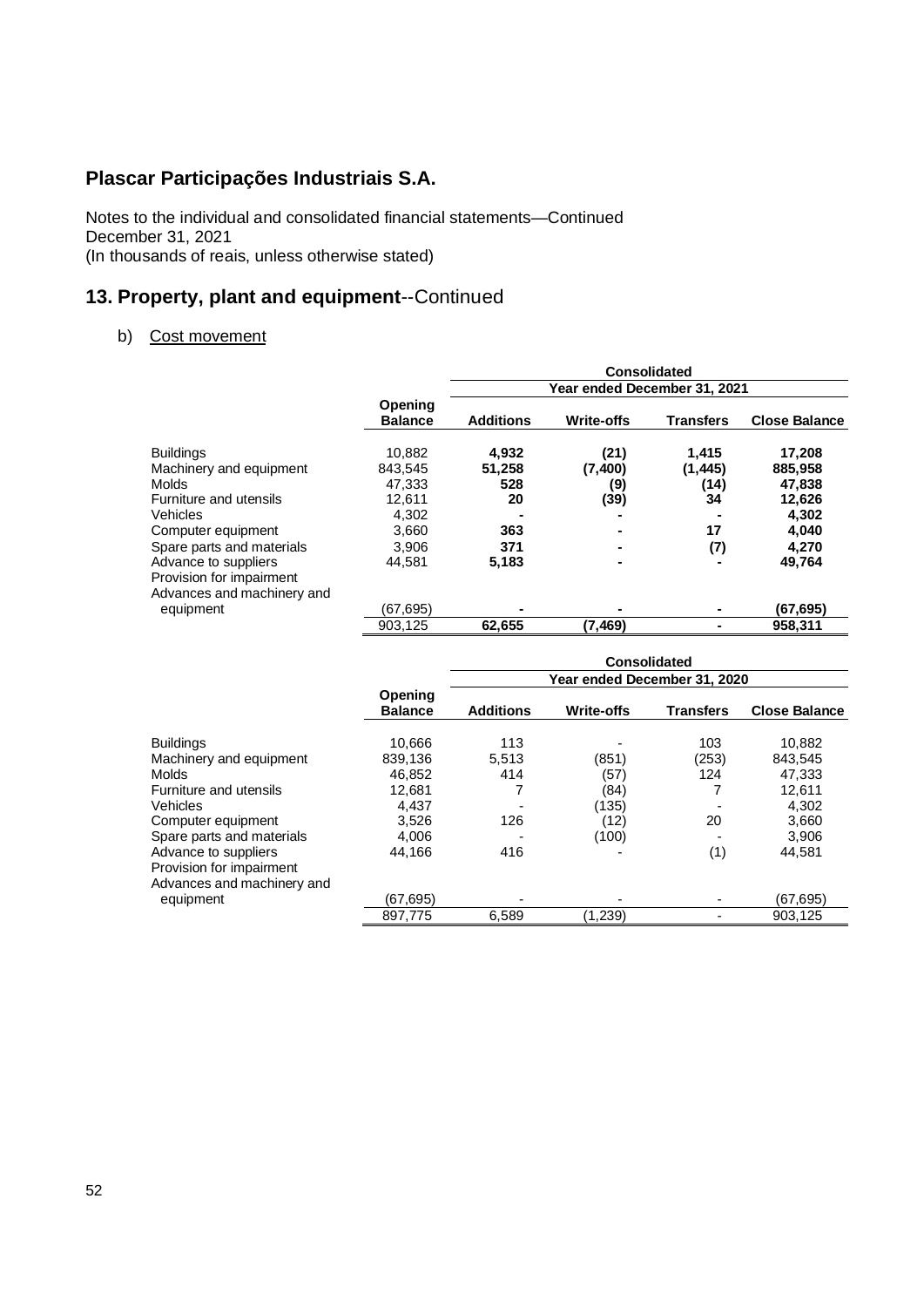Notes to the individual and consolidated financial statements—Continued December 31, 2021 (In thousands of reais, unless otherwise stated)

# **13. Property, plant and equipment**--Continued

#### c) Depreciation movement

|                                                     |                           | Consolidated     |                              |                  |                      |
|-----------------------------------------------------|---------------------------|------------------|------------------------------|------------------|----------------------|
|                                                     |                           |                  | Year ended December 31, 2021 |                  |                      |
|                                                     | Opening<br><b>Balance</b> | <b>Additions</b> | <b>Write-offs</b>            | <b>Transfers</b> | <b>Close Balance</b> |
| <b>Buildings</b>                                    | (2,582)                   | (302)            | 6                            | 18               | (2,860)              |
| Machinery and equipment                             | (564,580)                 | (33,693)         | 7,233                        | (16)             | (591,056)            |
| <b>Molds</b>                                        | (46,764)                  | (283)            | 9                            | (19)             | (47.057)             |
| Furniture and utensils                              | (11,747)                  | (330)            | 39                           |                  | (12, 037)            |
| <b>Vehicles</b>                                     | (3,986)                   | (125)            |                              |                  | (4, 104)             |
| Computer equipment                                  | (3,274)                   | (250)            |                              | 9                | (3, 515)             |
| Provision for impairment<br>machinery and equipment | 5.656                     |                  |                              | ۰                | 5,656                |
|                                                     | (627, 277)                | (34,983)         | 7,287                        | ۰.               | (654,973)            |

|                          |                           |                  |                              | <b>Consolidated</b> |                      |
|--------------------------|---------------------------|------------------|------------------------------|---------------------|----------------------|
|                          |                           |                  | Year ended December 31, 2020 |                     |                      |
|                          | Opening<br><b>Balance</b> | <b>Additions</b> | <b>Write-offs</b>            | <b>Transfers</b>    | <b>Close Balance</b> |
| <b>Buildings</b>         | (2,305)                   | (278)            |                              | ٠                   | (2,582)              |
| Machinery and equipment  | (529,379)                 | (35,992)         | 791                          | ٠                   | (564,580)            |
| <b>Molds</b>             | (46, 215)                 | (624)            | 59                           | 16                  | (46,764)             |
| Furniture and utensils   | (11, 403)                 | (419)            | 83                           | (8)                 | (11, 747)            |
| Vehicles                 | (3,936)                   | (177)            | 134                          | (7)                 | (3,986)              |
| Computer equipment       | (3,000)                   | (284)            | 11                           | (1)                 | (3,274)              |
| Provision for impairment |                           |                  |                              |                     |                      |
| machinery and equipment  | 5,656                     | ٠                |                              |                     | 5,656                |
|                          | (590.582)                 | (37.774)         | 1.079                        |                     | (627.277)            |

The amount of BRL 34,245 (2020 - BRL 37,244) referring to depreciation expense was recognized in income under "Cost of sales", BRL 340 (2020 - BRL 91) in "Selling expenses" and BRL 398 (2020 - BRL 439) in "Administrative expenses".

Despite the scenario reflecting the COVID-19 pandemic, as well as the Company's financial situation, described in Note 1, Management concluded that there was no need to record a provision for impairment of the assets of the Company and its subsidiaries, as detailed in Note 2.8.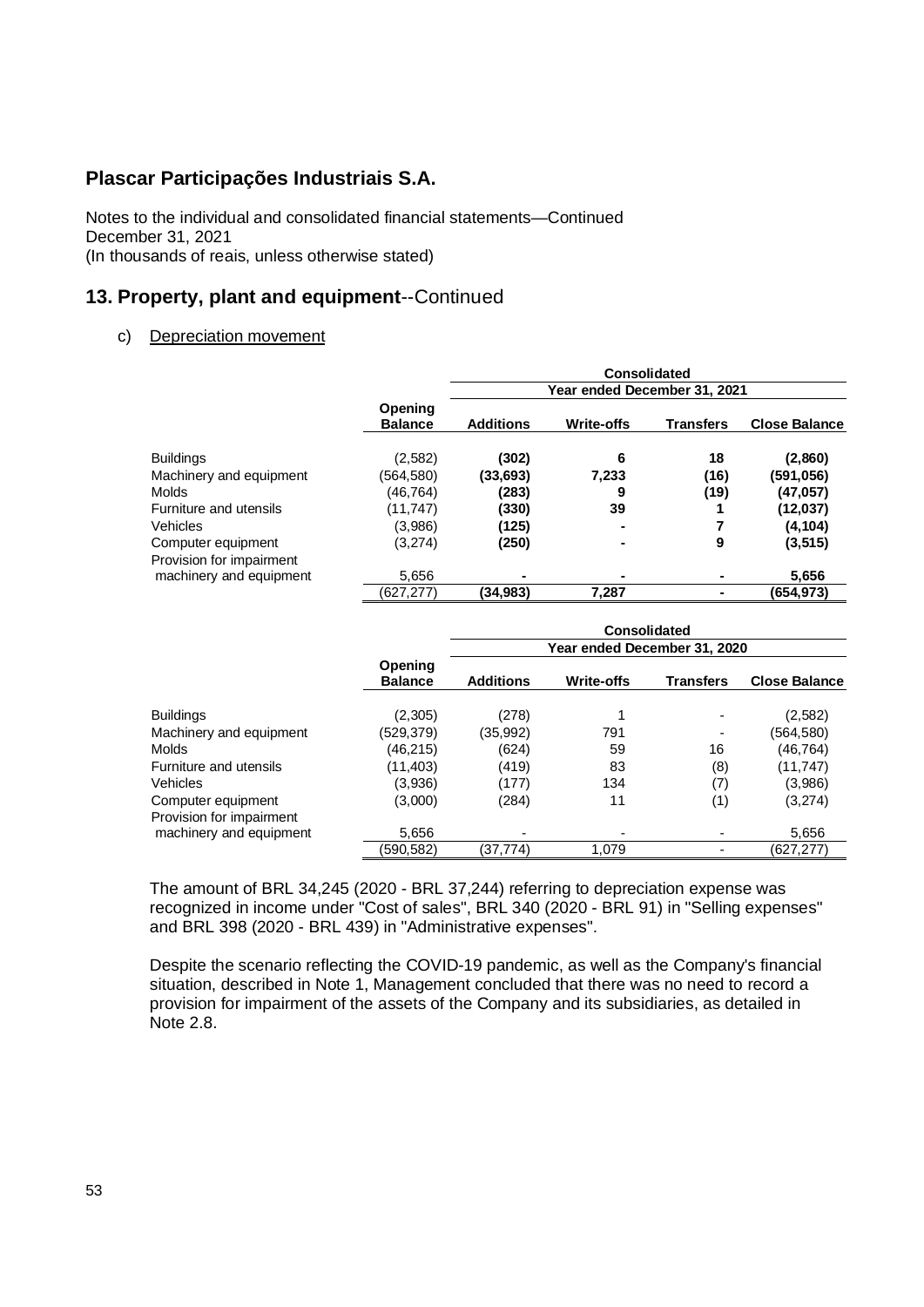Notes to the individual and consolidated financial statements—Continued December 31, 2021 (In thousands of reais, unless otherwise stated)

### **14. Right-of-use assets and lease liabilities**

a) Composition and summary movement of the right to use lease assets and liabilities

#### *Right to use assets*

|                                                                                                                                         |                                                 | <b>Buildings</b>                                          |
|-----------------------------------------------------------------------------------------------------------------------------------------|-------------------------------------------------|-----------------------------------------------------------|
|                                                                                                                                         | 2021                                            | 2020                                                      |
| Opening balance on January 1<br>Additions (1)                                                                                           | 21,672<br>17,054                                | 35,766                                                    |
| Readjustments<br>Amortization                                                                                                           | (23,122)                                        | 9,349<br>(23,443)                                         |
| Close balance on December 31                                                                                                            | 15,604                                          | 21,672                                                    |
| Lease liabilities                                                                                                                       | 2021                                            | 2020                                                      |
| Opening balance on January 1<br>Additions (1)<br>Readjustments<br>Repricing (2)<br>Interest<br>Payments<br>Close balance on December 31 | 45,552<br>17,054<br>4,160<br>(11,232)<br>55,534 | 60,298<br>9,349<br>(24,532)<br>4,038<br>(3,601)<br>45,552 |
| Current<br>Noncurrent                                                                                                                   | 1,546<br>53,988                                 | 23,175<br>22,377                                          |
|                                                                                                                                         | 55,534                                          | 45,552                                                    |

(1) n the year ended December 31, 2021, a new contract was added. The initial impact on assets and liabilities was R\$ 17,054. Management considered an incremental rate of 6.5% for discounting the debt to present value (PV).

(2) After the renegotiation of the debt for leases overdue in January 2020, the Company reclassified part of the amount to Other Liabilities in non-current, see Note 19.b.

In the year ended December 31, 2021, the Company recorded an expense of R\$ 225 (R\$ 147 in 2020) referring to short-term leases (less than 12 months of contract) or operations with low value assets involved in the contracts.

#### b) Lease maturity schedule

|              |        | <b>Consolidated</b> |  |  |
|--------------|--------|---------------------|--|--|
|              | 2021   | 2020                |  |  |
| 2021         |        | 23,175              |  |  |
| 2022         | 1,546  | 22,377              |  |  |
| 2023 onwards | 53,988 | -                   |  |  |
|              | 55,534 | 45,552              |  |  |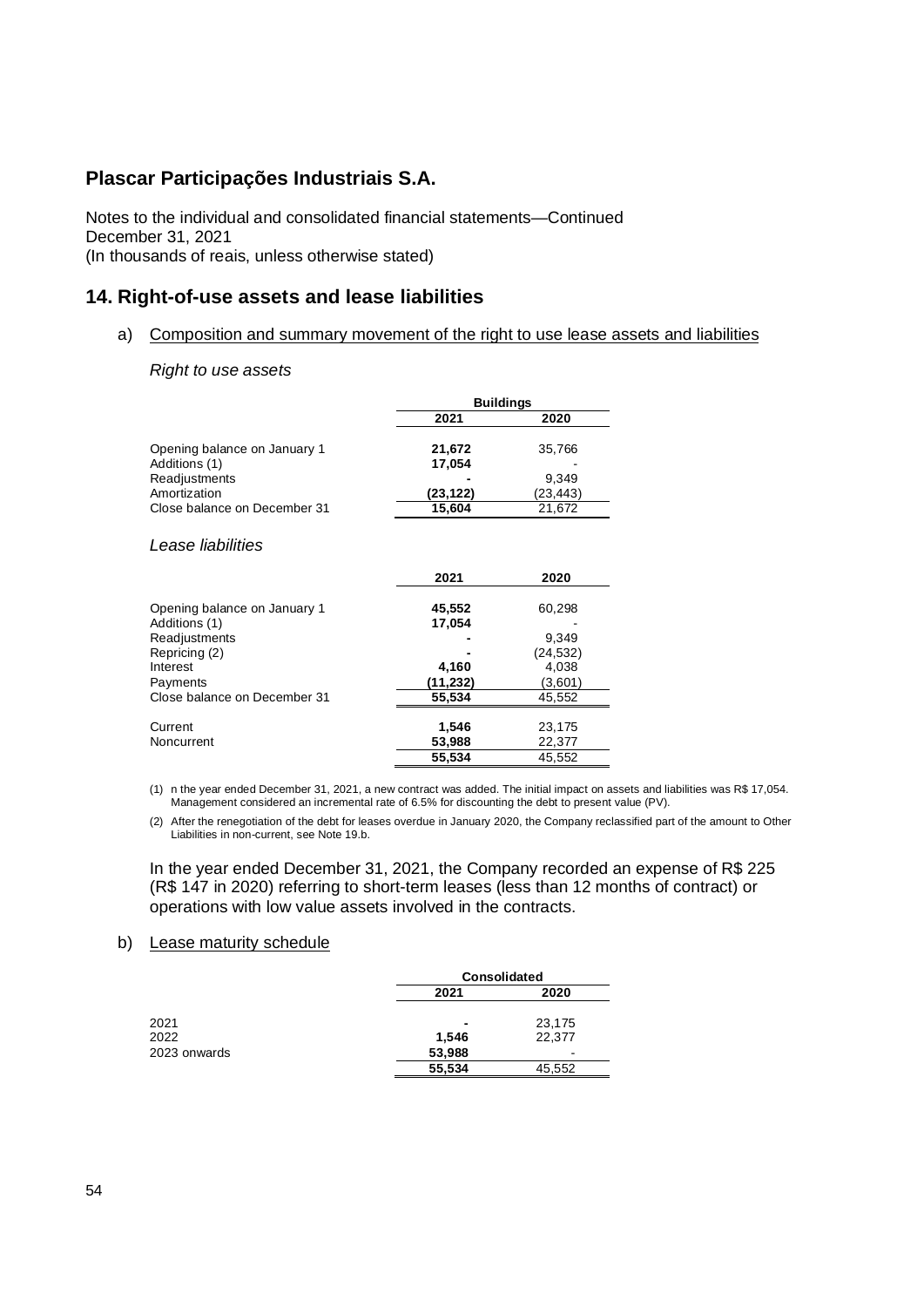Notes to the individual and consolidated financial statements—Continued December 31, 2021 (In thousands of reais, unless otherwise stated)

### **14. Right-of-use assets and lease liabilities**—Continued

### c) Additional information – Circular Letter CVM/SNC/SEP no. 2.2019

In accordance with CIRCULAR LETTER/CVM/SNC/SEP/No. 02/2019, the Company adopted as an accounting policy the requirements of CPC 06 (R2) / IFRS 16 in the measurement and remeasurement of its right of use, using the discounted cash flow technique without considering inflation.

In order to protect the reliable representation of the information against the requirements of CPC 06 (R2) and to meet the guidelines of the technical areas of the CVM, the liability balances without inflation, effectively accounted for (real flow x nominal rate), and the estimated balances are provided inflated in the comparison periods (nominal flow x nominal rate).

Other assumptions, such as the maturity schedule of liabilities and interest rates used in the calculation are disclosed in other items of this same explanatory note, as well as the inflation indices are observable in the market, so that the nominal flows can be prepared by the users of the financial statements.

The comparison of the balances of lease flows, with and without the inflation projection, is shown below:

|                                                                                       | 2022                   | 2023                   | 2024                 | 2025<br>onwards      |
|---------------------------------------------------------------------------------------|------------------------|------------------------|----------------------|----------------------|
| Lease liabilities                                                                     |                        |                        |                      |                      |
| Actual projection and nominal rate (accounted)<br>Nominal projection and nominal rate | (55, 534)<br>(62, 959) | (15, 891)<br>(17, 481) | (13,675)<br>(14,470) | (11,311)<br>(11,763) |
| <b>Right to use assets</b>                                                            |                        |                        |                      |                      |
| Actual projection and nominal rate (accounted)                                        | 15,604                 | 13.427                 | 11.249               | 9,072                |
| Nominal projection and nominal rate                                                   | 22,365                 | 14.770                 | 11.903               | 9,435                |
| <b>Financial charges</b>                                                              |                        |                        |                      |                      |
| Actual projection and nominal rate (accounted)                                        | 4,160                  | 1,129                  | 994                  | 845                  |
| Nominal projection and nominal rate                                                   | 4,475                  | 1.242                  | 1.052                | 879                  |
| Amortization expense of the right to use                                              |                        |                        |                      |                      |
| Actual projection and nominal rate (accounted)                                        | 23,123                 | 2.177                  | 2,177                | 2.177                |
| Nominal projection and nominal rate                                                   | 23,728                 | 2,395                  | 2,304                | 2.264                |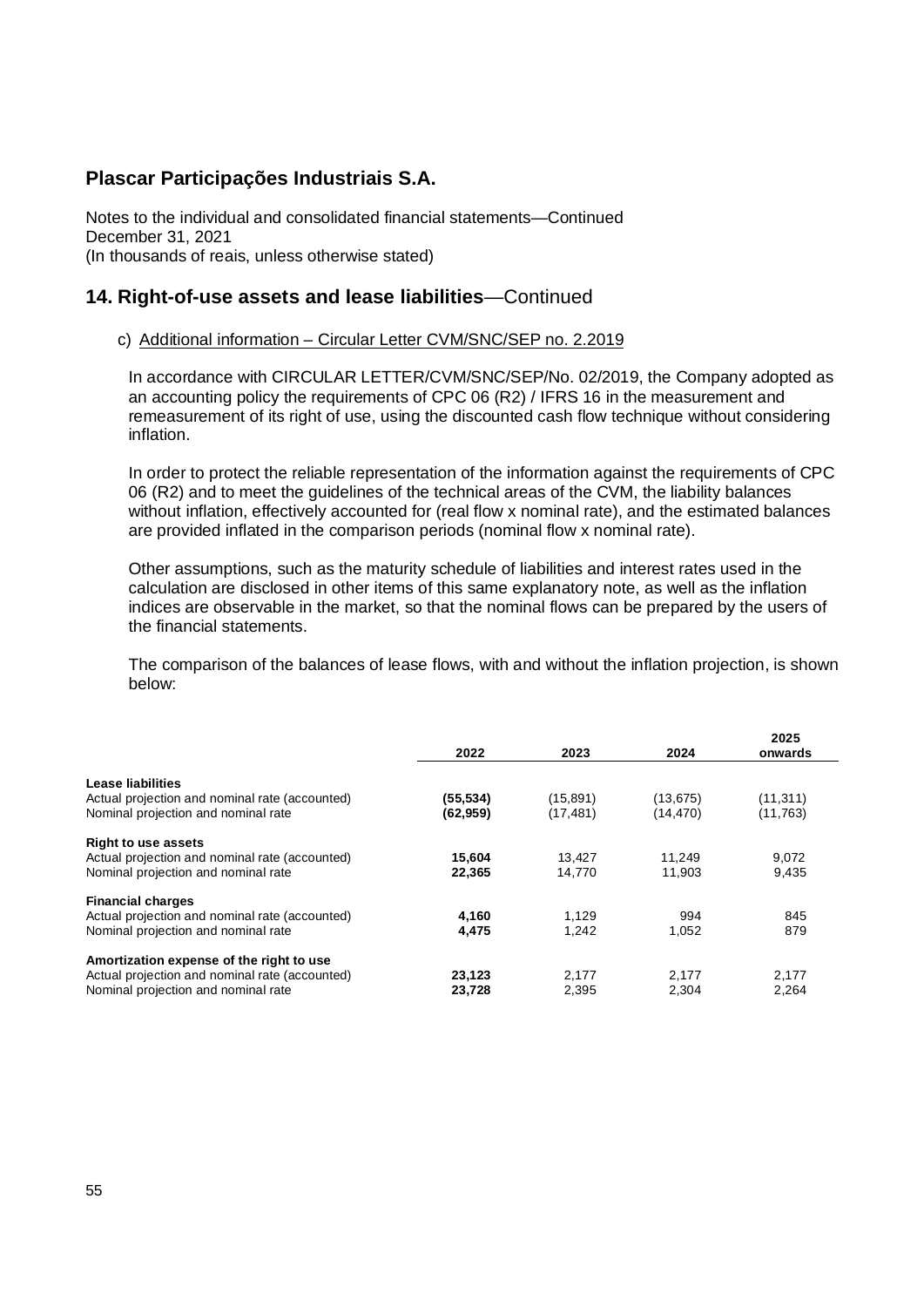Notes to the individual and consolidated financial statements—Continued December 31, 2021 (In thousands of reais, unless otherwise stated)

# **15. Loans and financings**

#### a) Loan summary

|                            |                                           | <b>Consolidated</b> |                    |  |
|----------------------------|-------------------------------------------|---------------------|--------------------|--|
| Modality/purpose           | <b>Financial charges on</b><br>12/31/2021 | 2021                | 2020               |  |
| Working capital - national |                                           |                     |                    |  |
| currency                   | Market charges                            | 138,993<br>138,993  | 138,237<br>138,237 |  |
| Current                    |                                           | 51,531              | 19,864             |  |
| <b>Noncurrent</b>          |                                           | 87,462              | 118,373            |  |
|                            |                                           | 138,993             | 138,237            |  |

Part of the composition of the loan balance, R\$ 26,525, is due to the debt with BNDES related to previous periods that was renegotiated by the Company at the time. During the 1 year period, the Company raised an amount of R\$ 19,699 in new loans.

### b) Movement

|                                                                                          | 2021                                       | 2020                                      |
|------------------------------------------------------------------------------------------|--------------------------------------------|-------------------------------------------|
| As of January 1, total working capital                                                   | 138,237                                    | 135,458                                   |
| (+) Captation<br>(-) Principal payment<br>(-) Interest payment<br>(+) Interest provision | 19.699<br>(19, 821)<br>(14, 737)<br>15.615 | 21.547<br>(20, 207)<br>(10,706)<br>12.145 |
| As of December 31, total working capital                                                 | 138,993                                    | 138,237                                   |

The maturity schedule of the non-current balance is presented below:

|              | Value  |
|--------------|--------|
|              |        |
| 2022         | 26,711 |
| 2023         | 21,178 |
| 2024         | 10,957 |
| 2025 onwards | 28,616 |
|              | 87,462 |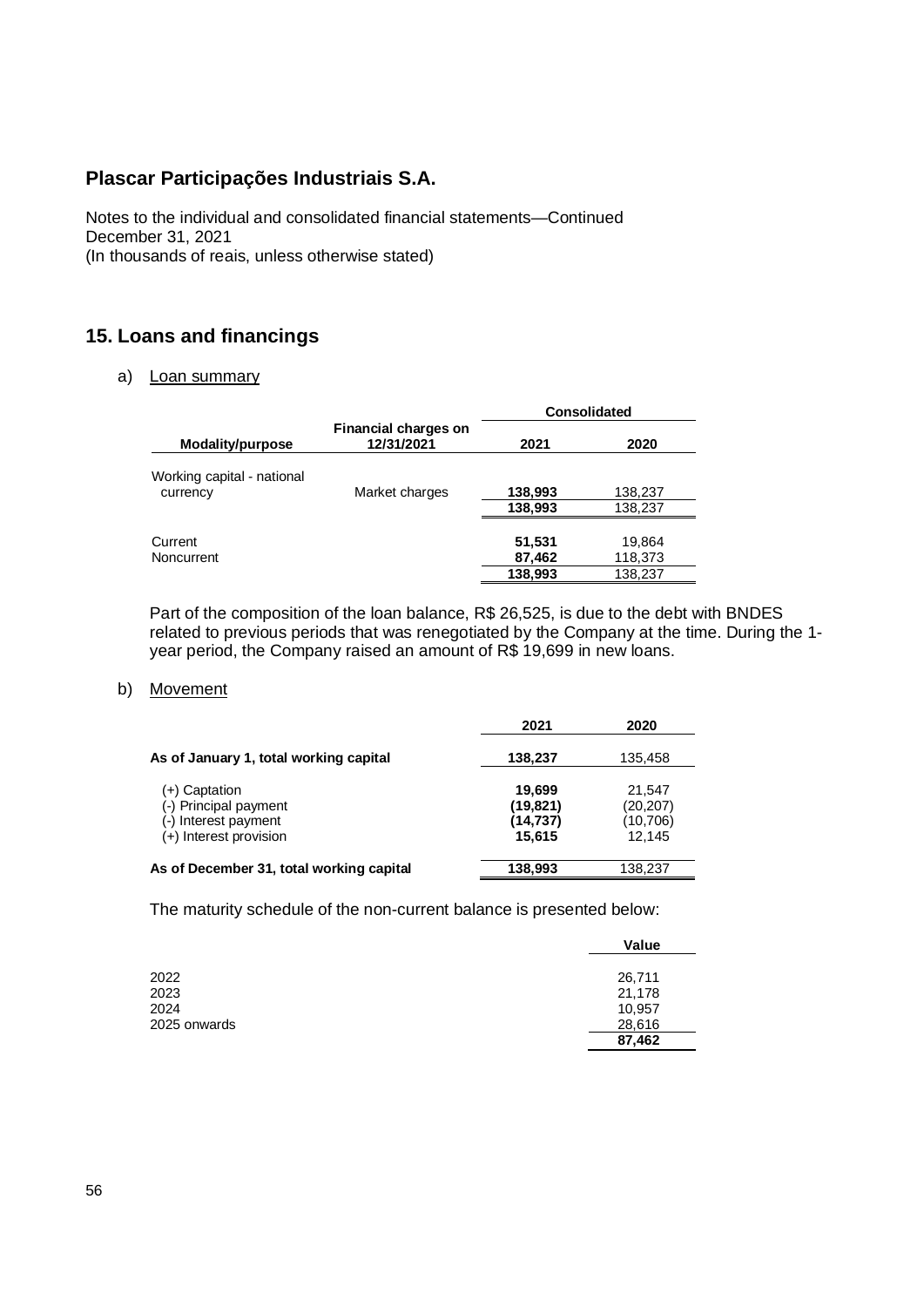Notes to the individual and consolidated financial statements—Continued December 31, 2021 (In thousands of reais, unless otherwise stated)

## **15. Loans and financing**--Continued

c) Details of loans by financial institution

| Loan summarv                                  | <b>BRASIL</b> | <b>FIBRA</b> | <b>BDMG</b> | ALFA  | ITAÙ   | <b>BRADESCO</b> | CEF     | DAYCOVAL SOFISA |       | <b>Others</b> | Total   |
|-----------------------------------------------|---------------|--------------|-------------|-------|--------|-----------------|---------|-----------------|-------|---------------|---------|
| <b>Working capital -</b><br>national currency | 20.258        | 15.439       | 24.778      | 7.087 | 15.106 | 17.083          | 11.103  | 6.863           | 9.846 | 11.430        | 138.993 |
| % In relation to the<br>total                 | 14.5%         | 11.1%        | 17.8%       | 5.1%  | 10.9%  | 12.3%           | $8.0\%$ | 4.9%            | 7.1%  | 8.3%          | 100%    |

The working capital loans contracted by Plascar Ltda. are guaranteed by machinery and equipment (CAPEX) and the remaining balances are guaranteed by receivables and guarantees.

The Company does not have restrictive clauses in its loans with financial institutions during the period between December 31, 2021 and 2020.

### **16. Trade accounts payable**

|                                     |        | <b>Consolidated</b> |  |  |
|-------------------------------------|--------|---------------------|--|--|
|                                     | 2021   | 2020                |  |  |
| National suppliers                  | 71,532 | 35,747              |  |  |
| Internacional suppliers (Note. 4.1) | 1.298  | 1,139               |  |  |
|                                     | 72.830 | 36,886              |  |  |

The terms and conditions of the financial liabilities referred to above reflect the outstanding balance of accounts payable with suppliers, with an average payment term of 35 days.

### **17. Payroll, vacation pay and social charges payable**

|                              |                  | <b>Consolidated</b> |  |  |
|------------------------------|------------------|---------------------|--|--|
|                              | 2021             | 2020                |  |  |
| Social charges               | 136,922          | 81,953              |  |  |
| Workers compensation         | 419              | 1.129               |  |  |
| Vacation provision           | 19,150           | 17,109              |  |  |
| Provision for profit sharing | 12.789           | 11,300              |  |  |
| Others                       | 742              | 43                  |  |  |
|                              | 170.022          | 111,534             |  |  |
| Current<br>Noncurrent        | 160,757<br>9,265 | 101,168<br>10,366   |  |  |
|                              |                  |                     |  |  |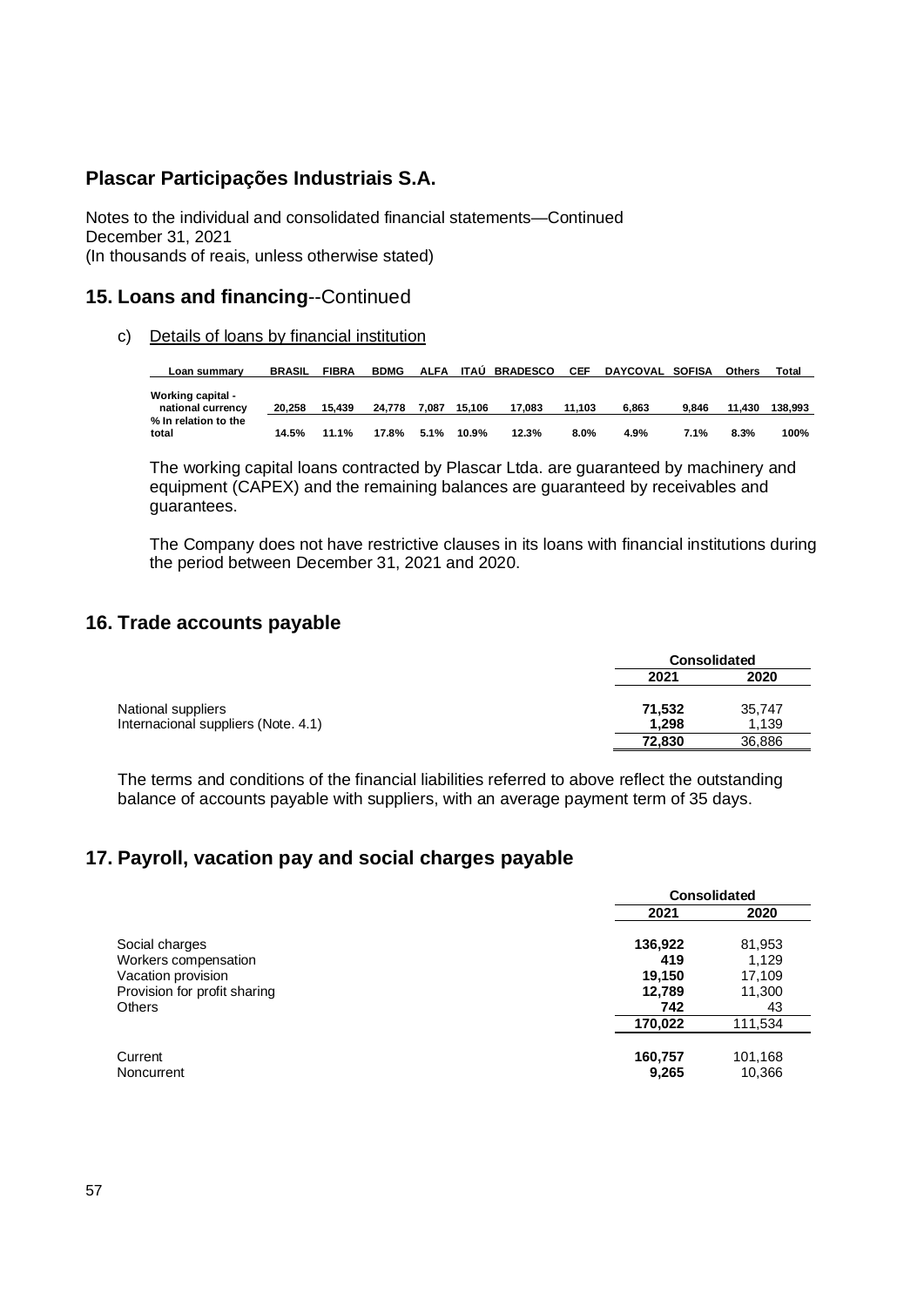Notes to the individual and consolidated financial statements—Continued December 31, 2021 (In thousands of reais, unless otherwise stated)

# **17. Payroll, vacation pay and social charges payable**--Continued

In June 2021, the Company was notified by the Federal Revenue, through a notice of infraction and imposition of a fine, in which it demanded the collection of social security and third-party contributions on amounts paid as profits (PLR) to employees in the year 2017, in disagreement with Law 10.101/2000. The corrected amount of the tax assessment notice as of December 31, 2021 is R\$ 5,081 and, after the discussion at the administrative level has been exhausted, the Company chose to settle the liability by adhering to the tax transaction program authorized by ordinance PGFN 11/ 2021, in installments and with discounts to be applied after approval of the transaction. The Company recorded a provision for this amount, which is duly entered in the line "Social Charges" as a contra entry to Other operating expenses (Original value) and Financial expenses (Charges).

### **18. Advances from customers**

|                 |        | <b>Consolidated</b> |
|-----------------|--------|---------------------|
|                 | 2021   | 2020                |
| Fiat Automóveis | 3,268  | 4,800               |
| Man             | 23,344 | 3,025               |
| <b>VW</b>       | 17,672 | 2,557               |
| Calsonic Kansei | ۰      | 1,429               |
| Scania          | ۰      | 2,121               |
| Mercedes Benz   | 1,077  | 597                 |
| Volvo           | 2,432  | 330                 |
| DAF.            | 2,000  |                     |
| <b>Others</b>   | 1,815  | 325                 |
|                 | 51,608 | 15,184              |

### **19. Commitments and provision for contingencies**

### a) Renegotiation of the rent debt

In January 2020, the Company concluded the renegotiation of its overdue rent debt, whose balance on December 31, 2019 was R\$137,754, recorded under "Other liabilities" and "Lease liabilities" in current.

With the conclusion of this negotiation, the updated debt was paid in installments, with a grace period of over one year for the beginning of payments. The balance was transferred to the item Other Liabilities in non-current in January 2020.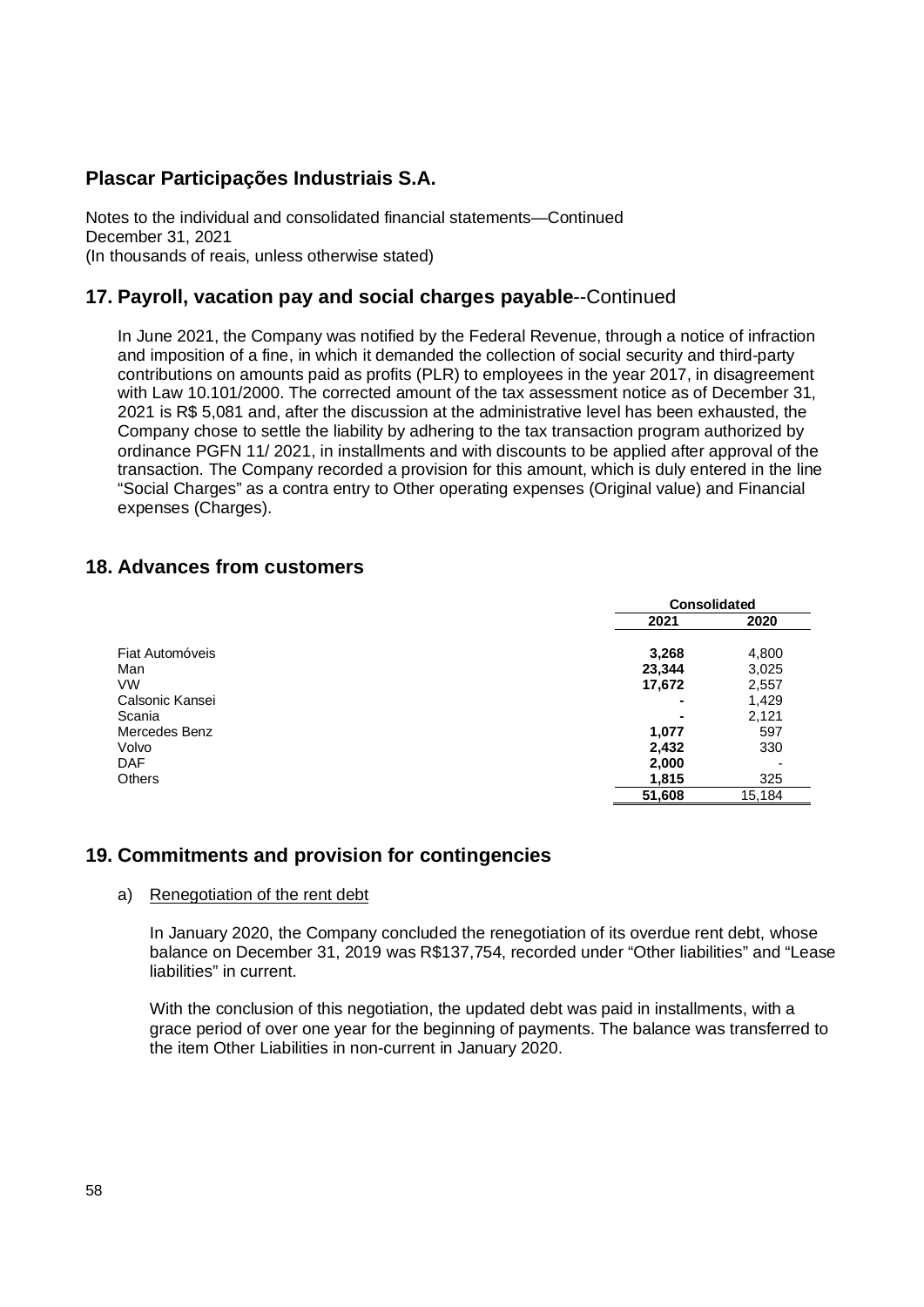Notes to the individual and consolidated financial statements—Continued December 31, 2021 (In thousands of reais, unless otherwise stated)

# **19. Commitments and provision for contingencies**--Continued

### b) Legal proceedings - amounts involved and accounting provision criteria for cases of probable loss

The Company is a party to several labor (and social security), civil and tax proceedings that are currently in progress. The criteria adopted by the Company to classify the risk of loss is estimated as "remote", "possible" and "probable", with "remote" indicating minimal risk of loss, "possible" indicating moderate risk of loss and "probable" indicating high risk of judicial loss, and it is up to external legal advisors, with the help of the Company's legal department, to analyze in detail each legal process, new or in progress, classifying them according to their best results estimates.

These risk ratings are evaluated monthly and may be changed whenever the legal advisor's understanding indicates this need. In addition, all cases also receive monthly monetary restatement, according to the legal indices adopted by the courts, in order to accurately reflect the current economic situation of each case.

For all cases in which the external and internal legal advisors indicate the risk of loss as "probable", the Company sets up an individual provision in an amount sufficient to cover the estimated value of this loss, which is duly calculated and determined through judicial accounting ( in the case of the court) or assistant accounting expert (in the case of the Company), based on the convictions and/or any other decisions coming from higher courts (appeal degree) that are issued by the courts and that indicate, without a doubt, that the Company is obliged to make the payment in the short term, due to the advanced stage of the process. In addition, the Company adopts a policy of making a monthly provision for labor lawsuits classified as a "possible" risk of loss, for which the Company estimates that legal agreements will be entered into to settle and close the claims before the execution stages begin. After an analysis carried out by its legal advisors, the Company reviewed the percentages of historic agreements entered and decided to supplement these provisions by R\$3,142. The impacts of this review were recorded in their entirety in the 3rd Quarter of 2020.

Considering the lawsuits with risk of loss, the Company has a total provision set up as indicated below:

|                                      | <b>Consolidated</b> |        |  |
|--------------------------------------|---------------------|--------|--|
|                                      | 2021                | 2020   |  |
| Social security and labor provisions | 6.502               | 11.550 |  |
|                                      | 6.502               | 11.550 |  |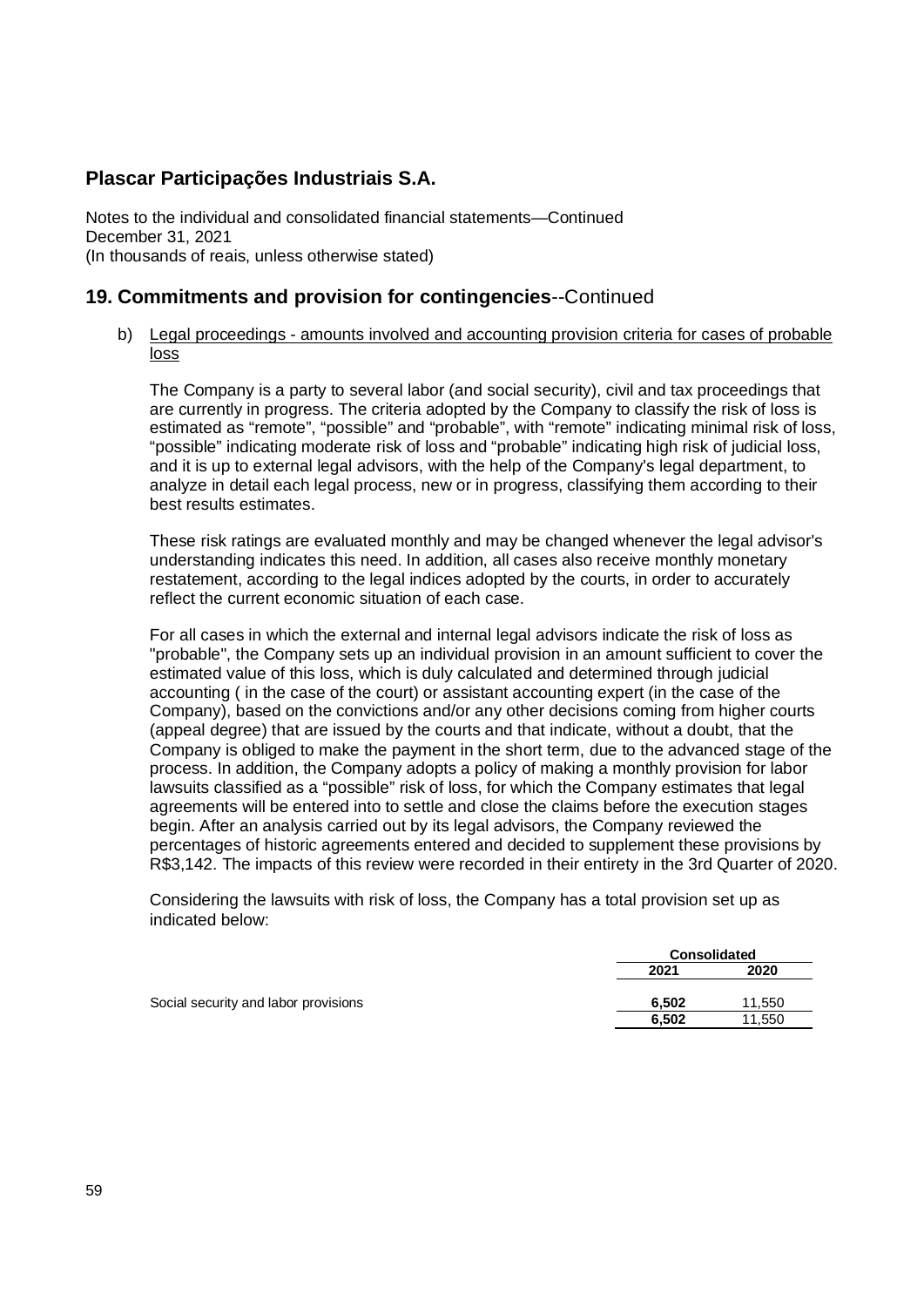Notes to the individual and consolidated financial statements—Continued December 31, 2021 (In thousands of reais, unless otherwise stated)

### **19. Commitments and provision for contingencies**--Continued

b) Lawsuits - amounts involved and accounting provision criteria for cases of probable loss--**Continued** 

The movement in the provision for lawsuits in 2021 and 2020 is represented as follows:

*Social Security and Labor*

|                 | 2021     | 2020     |
|-----------------|----------|----------|
| Opening balance | 11,550   | 7,395    |
| Additions       | 6.061    | 11,052   |
| Payments        | (11.109) | (6, 897) |
| Close balance   | 6,502    | 11.550   |

### c) Estimate of "possible" losses, not provisioned in the balance sheet

For the Company's other lawsuits, which have their risk of loss classified by external and internal legal advisors as "possible" or "remote", no accounting provision is recorded. Despite this, the Company recognizes the importance of informing the amounts involved in these processes, as a way of providing the market with sufficient knowledge and information about all the actions in which the Company is a party. For new shares, the value informed by the Company takes into account the value given to the case (initial value). As the process progresses, the legal advisors determine the amounts involved in each case with greater criteria, valuing each one of them more precisely in terms of the amounts actually involved, as well as their effective risk of loss.

Considering the processes with a risk of "possible" loss, not provisioned, the Company informs that the amounts involved are thus constituted:

|               |         | <b>Consolidated</b> |  |
|---------------|---------|---------------------|--|
|               | 2021    | 2020                |  |
| Tributary (1) | 151,653 | 4,340               |  |
| Labor         | 10,971  | 13,537              |  |
| Civil         | 4.185   | 4.257               |  |
|               | 166,809 | 22,134              |  |

(1) It is mainly due to tax debts which are under negotiation with the Attorney General's Office.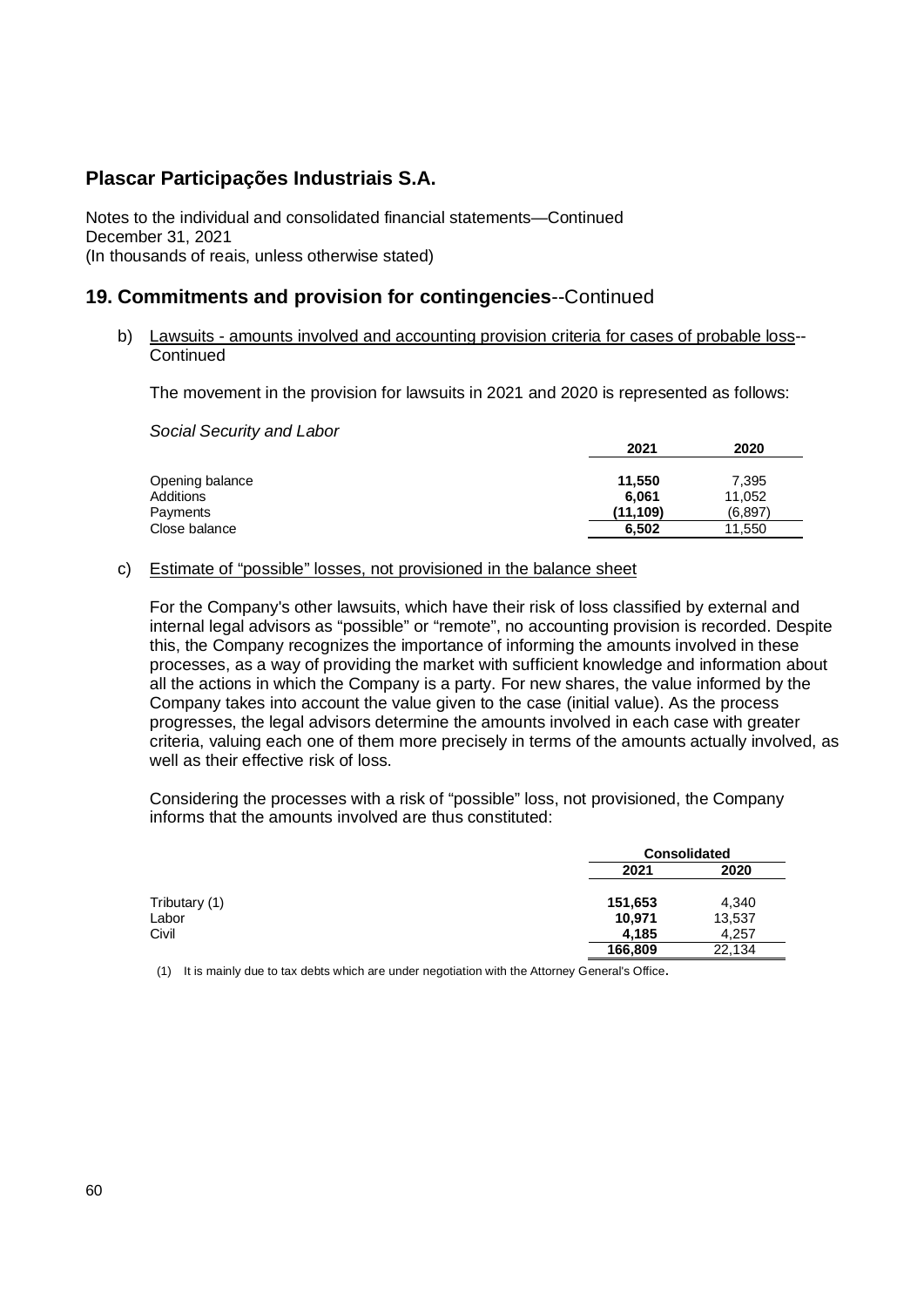Notes to the individual and consolidated financial statements—Continued December 31, 2021 (In thousands of reais, unless otherwise stated)

### **19. Commitments and provision for contingencies**--Continued

d) Relevant contingent assets

Currently, Plascar Ltd. figure as an active party in two proceedings considered relevant against FUNRURAL and ELETROBRÁS, whose amounts involved are R\$ 8,585 and R\$ 19,249, respectively.

- (i) The lawsuit against ELETROBRÁS, whose ruling was favorable to the Company, is at an advanced procedural stage, and the Company had already started the process of provisional execution of the ruling, requesting the payment of the amount due. In July 2020, however, through its external advisors, the Company became aware of an alleged assignment of rights, which would have been carried out in May 2003, by which the title and economic benefits arising from this process would be assigned to third parties. . Not having internally identified elements that would confirm such assignment of rights, the Company manifested itself in the records, requesting more information on the matter and, at this moment, awaits a manifestation of the court.
- (ii) The lawsuit against FUNRURAL was processed and judged on September 4, 2001, and Plascar was granted the net and certain right to receive the amount of R\$ 2,237 (Note 9). This amount, however, was questioned by the Company regarding its monetary restatement, which was not considered by the court. The definition of the aforementioned update is still pending and, consequently, the correct amount to be settled in favor of the Company, whose estimate of the legal advisors indicates the amount of R\$ 8,585.

### **20. Other liabilities**

|                                             | <b>Consolidated</b> |         |
|---------------------------------------------|---------------------|---------|
|                                             | 2021                | 2020    |
| Rent payable (Note 19.a)                    | 137,754             | 137,754 |
| Miscellaneous creditors - signed agreements | 82,018              | 97,814  |
| Other liabilities                           | 14.192              | 15,727  |
|                                             | 233.964             | 251,295 |
| Current                                     | 40,265              | 30.919  |
| Noncurrent                                  | 193,699             | 220,376 |
|                                             | 233,964             | 251,295 |
|                                             |                     |         |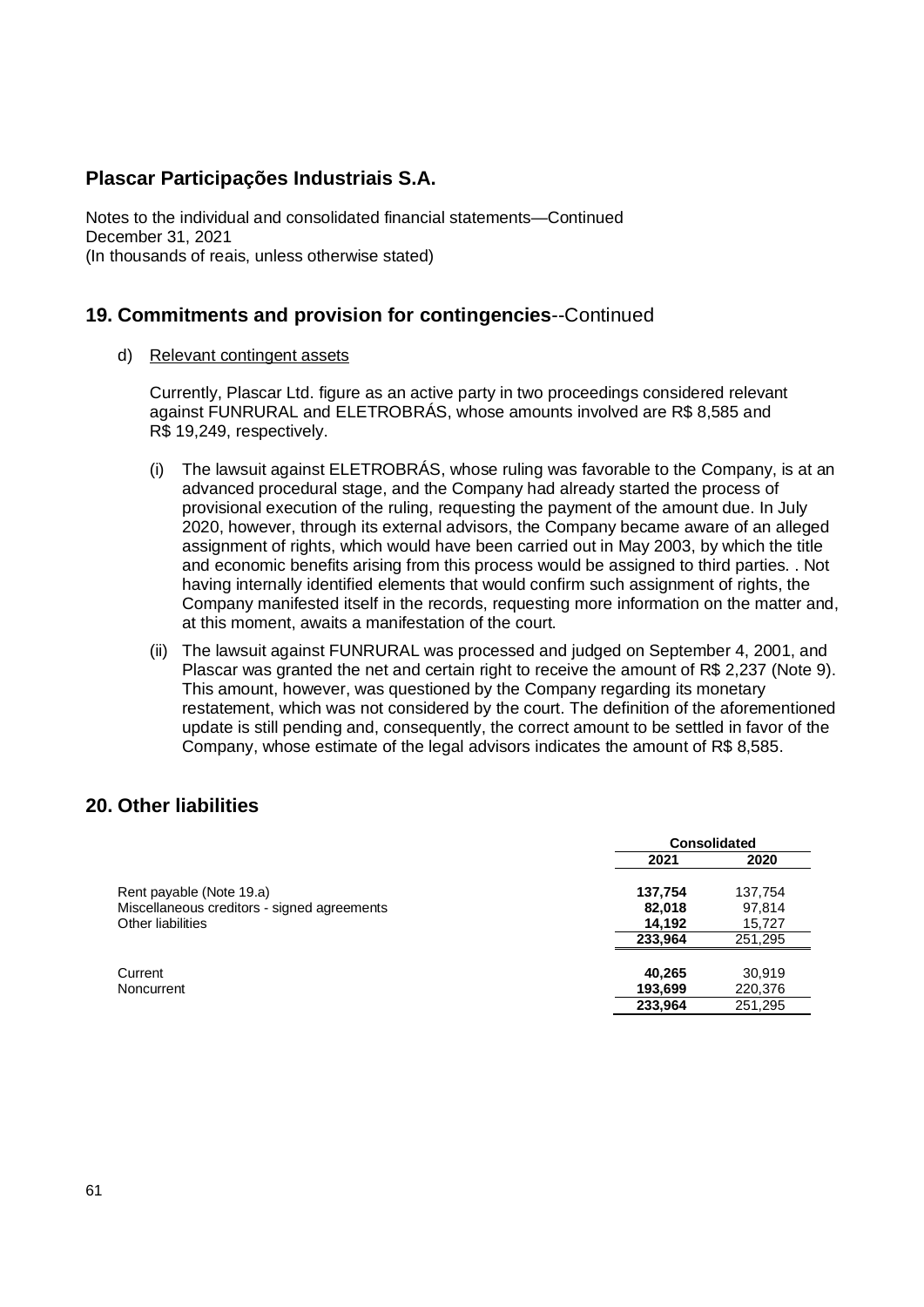Notes to the individual and consolidated financial statements—Continued December 31, 2021 (In thousands of reais, unless otherwise stated)

# **21. Equity**

#### a) Capital

As of December 31, 2021, and 2020, the Company's capital stock is R\$931,455, divided into 12,425,418 registered common shares, with no par value.

|                        |            | 2021 e 2020   |
|------------------------|------------|---------------|
|                        | Number of  |               |
| <b>Shareholders</b>    | shares     | Participation |
| Pádua IV Participações | 7,454,491  | 60.0%         |
| Permali do Brasil      | 2,290,953  | 18.4%         |
| Postalis               | 884.712    | 7.1%          |
| Other shareholders     | 1,795,262  | 14.5%         |
|                        | 12.425.418 | 100%          |

The Issue price of the shares was fixed, without undue dilution for the current shareholders of the Company, considering the methodologies allowed by article 170, § 1, of the Brazilian Corporation Law, in view of the Company's financial situation at that time, with high indebtedness and negative equity.

#### *Subscription warrant*

The Company issued in favor and as an additional advantage to the subscribers of the shares of the Capital Increase, upon reaching the EBITDA targets of Plascar Plásticos in the years 2020, 2021 or 2022, 7,455,251 subscription warrants, in a single series and under the in book-entry and nominative form, with 1 subscription bonus being awarded for each subscribed Capital Increase share.

The grant to its holders, jointly, grants the right to subscribe to Company shares representing 5% of the Company's capital after the issuance of such shares. The subscription price for 1 share issued in connection with the exercise of the Subscription Warrants will be R\$ 0.01 "Exercise Price". The subscription of shares resulting from the exercise of the Subscription Bonus will be given in a private way, in the act of exercising the Subscription Right, and the payment of the shares then subscribed must be carried out upon payment in cash of the Exercise Price, in currency national current, in the act of subscription of such shares.

#### b) Reserves

#### *Equity adjustments*

Consisting of the accounting record of the realization of the cost attributed to the fixed assets and respective taxes. This item also records the impacts of the change in the parent company's interest in the subsidiary from 99.89% to 100% after the financial restructuring that took place on January 31, 2019.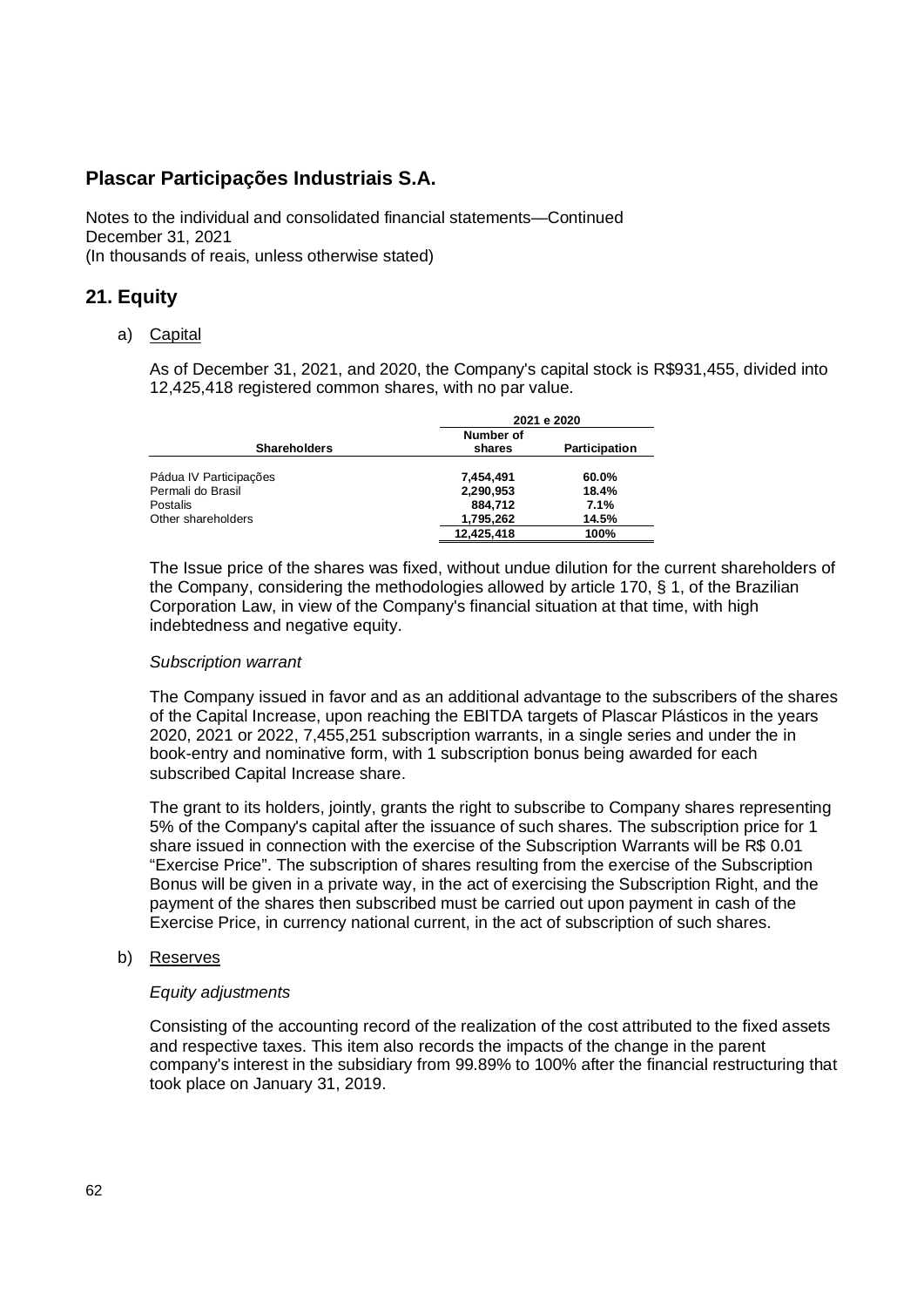Notes to the individual and consolidated financial statements—Continued December 31, 2021 (In thousands of reais, unless otherwise stated)

### **21. Equity**--Continued

#### c) Shareholder's compensation

According to the Company's Bylaws, shareholders are entitled to receive a minimum annual dividend of 25% of the net income for the year, adjusted pursuant to articles 189 and 202 of Law 6,404/76. Due to the losses calculated, no distribution of dividends was made on December 31, 2021 and 2020.

### **22. Earnings (loss) per share**

The basic calculation of earnings or loss per share is made by dividing the net profit or loss for the year, attributed to holders of common shares of the parent company, by the weighted average number of common shares available during the year.

Diluted earnings or loss per share is calculated by dividing the net profit or loss attributable to holders of the parent's common shares by the weighted average number of common shares available during the year, plus the weighted average number of common shares that would be issued on conversion. of all potential common shares diluted in common shares.

The table below presents the results and shares data used in the calculation of profit or loss, basic and diluted per share for the years ended December 31, 2021 and 2020 (in thousands, except amounts per share):

|                                   | 2021       | 2020       |
|-----------------------------------|------------|------------|
| Basic loss per share:             |            |            |
| Numerator:                        |            |            |
| Loss for the year                 | (122, 230) | (117, 013) |
| Denominator:                      |            |            |
| Weighted average number of shares | 12,425,418 | 12.425.418 |
| Basic loss per shares - R\$       | (9.84)     | (9.42)     |
|                                   |            |            |
|                                   | 2021       | 2020       |
| Diluted loss per share: (*)       |            |            |
| Numerator:                        |            |            |
| Loss for the year                 | (122, 230) | (117, 013) |
| Denominator:                      |            |            |
| Weighted average number of shares | 19,880,669 | 19,880,669 |
| Loss diluted by shares - R\$      | (6.15)     | (5.89)     |

(\*) Considers the potential shares to be issued when exercising the Subscription Right (Note 21.a).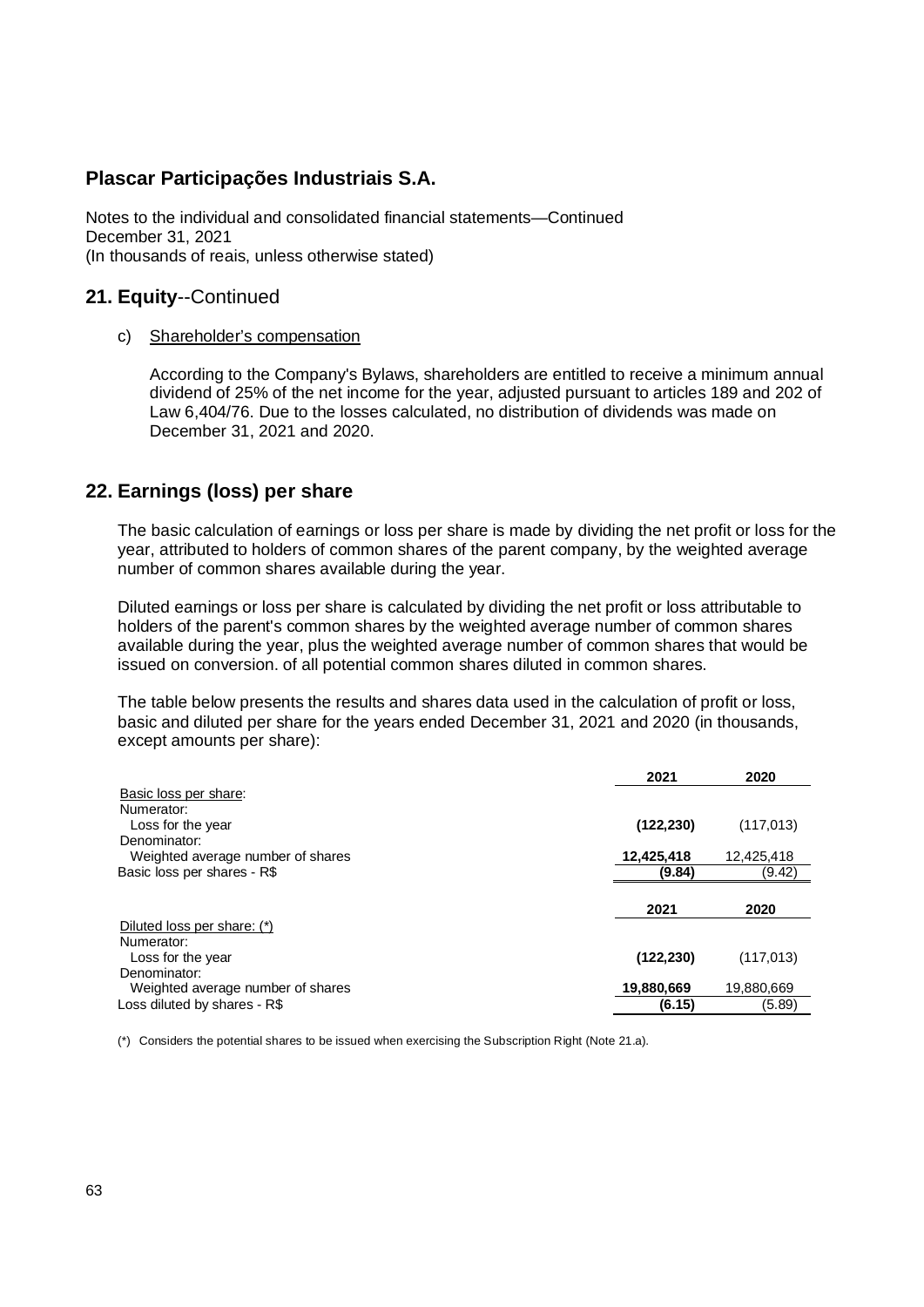Notes to the individual and consolidated financial statements—Continued December 31, 2021 (In thousands of reais, unless otherwise stated)

### **23. Net operating revenue**

|                           | <b>Consolidated</b> |           |
|---------------------------|---------------------|-----------|
|                           | 2021                | 2020      |
| Gross sales revenue       | 757.842             | 452.530   |
| Sales taxes               | (129, 855)          | (78, 722) |
| Sales returns and rebates | (15, 303)           | (4,620)   |
|                           | 612.684             | 369,188   |

Taxes levied on sales mainly consist of Tax on the circulation of goods and services - ICMS (rates of 7%, 12% and 18%), Tax on industrialized products - IPI (rates of 5% and 15%), Social Integration Program - PIS (rates of 1.65% and 2.30%), Contribution to social security financing - COFINS (rates of 7.60% and 10.80%).

### **24. Costs and expenses by nature**

The Company chose to present the income statement by function and presents, below, the details by nature:

|                                                                           | <b>Consolidated</b> |           |
|---------------------------------------------------------------------------|---------------------|-----------|
|                                                                           | 2021                | 2020      |
| Raw materials, inputs, consumer and in-use materials, and personnel       | (498,205)           | (326,596) |
| Depreciation and amortization                                             | (58,105)            | (61,217)  |
| Third-party services                                                      | (33, 369)           | (16,267)  |
| Allowance for doubtful accounts (Note 7)                                  | (984)               | (1,747)   |
| Provision for market value adjustment and inventory obsolescence (Note 8) | (23)                | (47)      |
| Others                                                                    | (62,854)            | (46.961)  |
|                                                                           | (653,540)           | (452.835) |
| Classified as                                                             |                     |           |
| Cost of products sold                                                     | (566,387)           | (373,880) |
| Selling expenses                                                          | (28, 887)           | (22,603)  |
| General and Administrative Expenses                                       | (55,883)            | (52,411)  |
| Other operating income/ (expenses), net                                   | (2.383)             | (3,941)   |
|                                                                           | (653,540)           | (452,835) |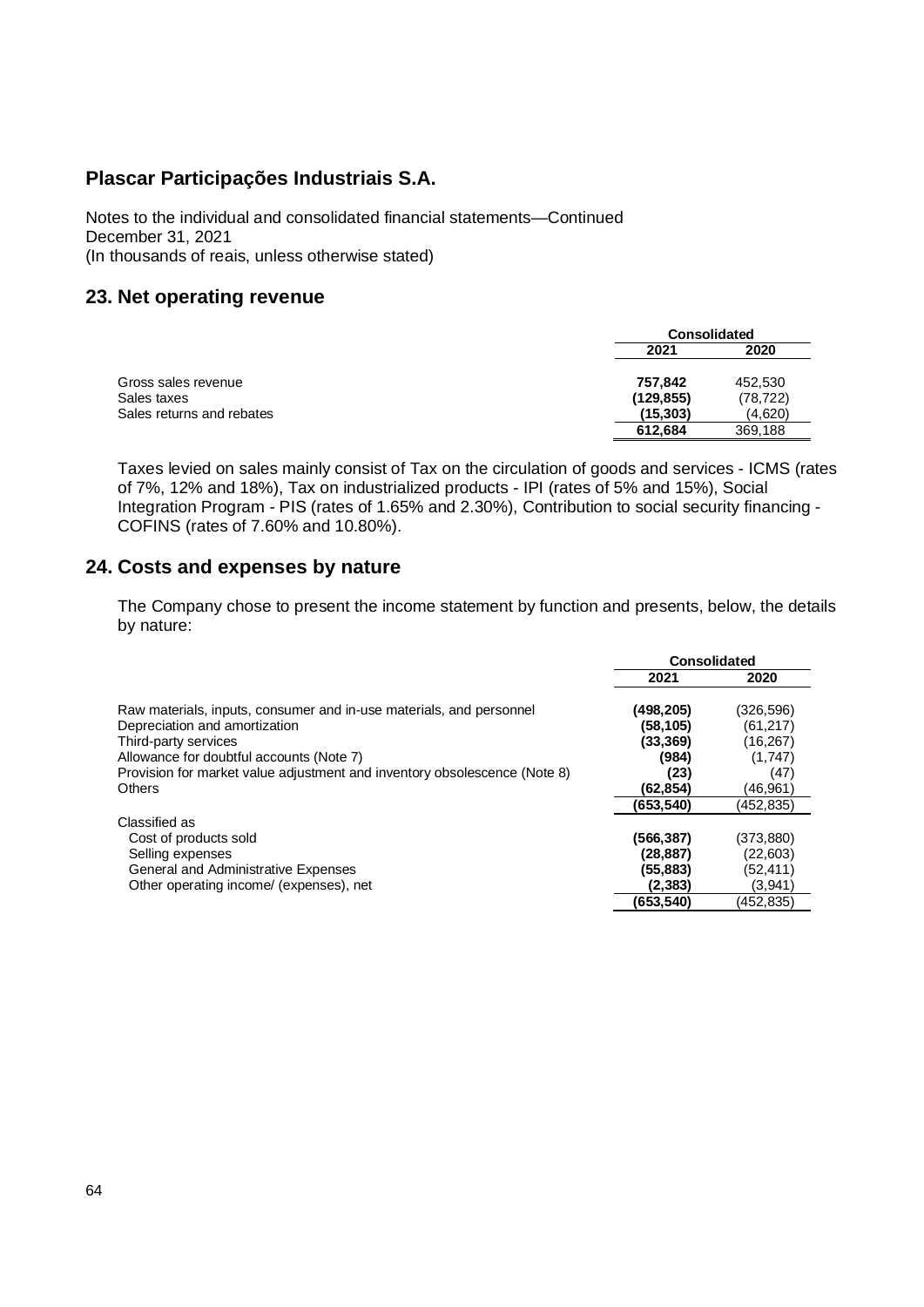Notes to the individual and consolidated financial statements—Continued December 31, 2021 (In thousands of reais, unless otherwise stated)

# **25. Financial income (costs)**

|                                               | <b>Consolidated</b> |           |
|-----------------------------------------------|---------------------|-----------|
|                                               | 2021                | 2020      |
| Finance costs                                 |                     |           |
| Interest and fines (2)                        | (49, 445)           | (21, 141) |
| Charges on overdue taxes/tax installments (1) | (35, 811)           | (20,409)  |
| Present value adjustment of leases (Note 14)  | (4, 160)            | (4,038)   |
| Foreign exchange losses                       | (4,195)             | (5, 817)  |
| Tax on Financial Transactions (IOF)           | (835)               | (729)     |
| <b>Others</b>                                 | (1,447)             | (931)     |
|                                               | (95,893)            | (53,065)  |
| Financial income                              |                     |           |
| Interest and monetary restatement (2)         | 11,103              | 15,008    |
| Foreign exchange gains                        | 3.438               | 5.298     |
| <b>Others</b>                                 | 70                  | 96        |
|                                               | 14.611              | 20,402    |
|                                               |                     |           |
| Financial income (costs)                      | (81, 282)           | (32,663)  |

(1) Charges on overdue taxes and PIS/COFINS and ICMS installments.

(2) Mainly due to the accounting record of the monetary restatement referring to the ICMS exclusion credit in the PIS-COFINS calculation basis.

# **26. Tax obligations and social charges**

The outstanding balance of taxes on December 31, 2021 is BRL 173,229 and BRL 131,562 of payroll charges (BRL 157,440 and BRL 81,953 in 2020), of which BRL 9,391 current taxes due, BRL BRL 101,587 overdue current taxes and BRL 193,813 in installments (BRL 11,411, BRL 55,236 and BRL 172,746 respectively in 2020).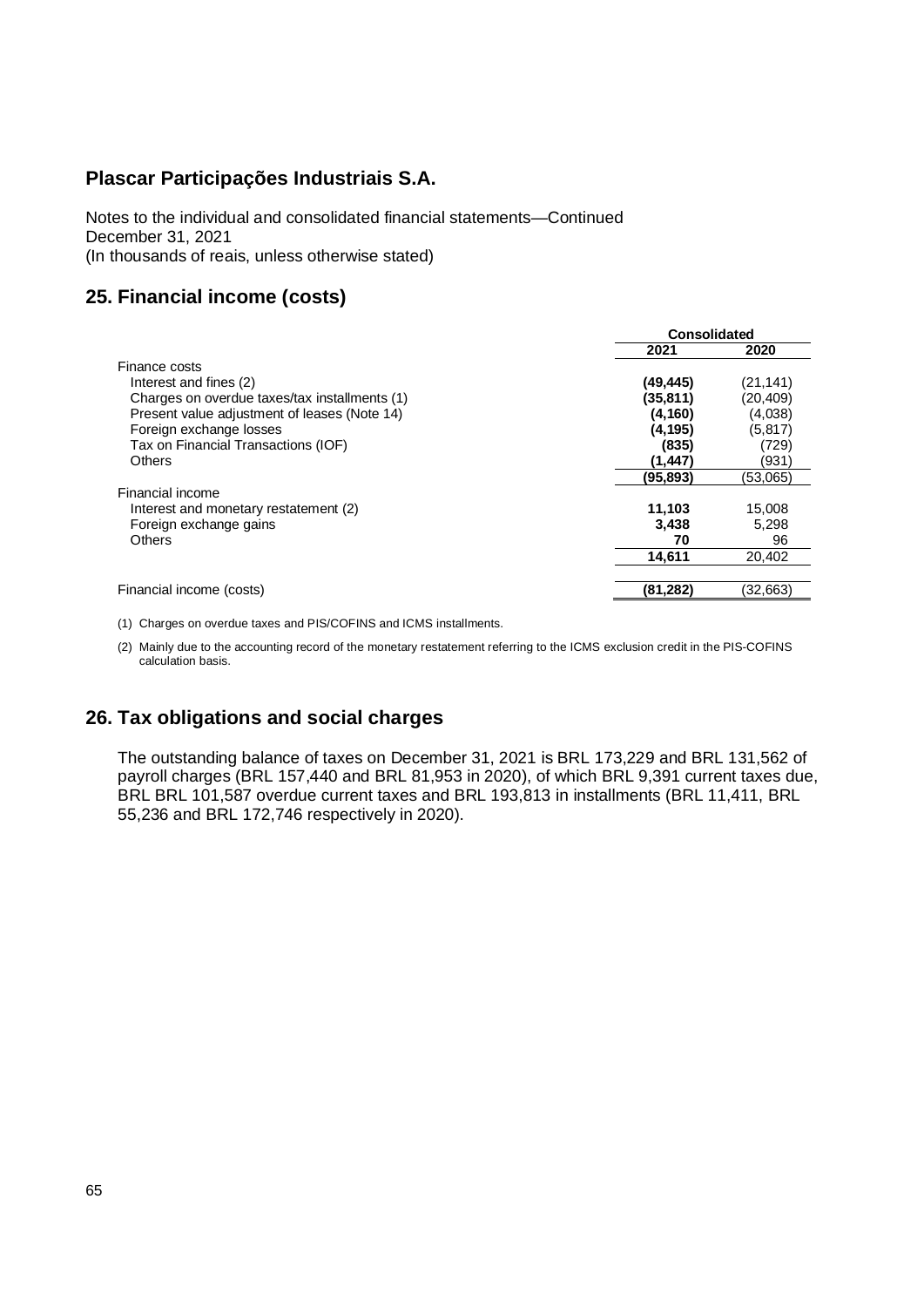Notes to the individual and consolidated financial statements—Continued December 31, 2021 (In thousands of reais, unless otherwise stated)

# **26. Tax obligations and social charges**--Continued

**2021 Tax Installments Current Non Outstanding Falling Due Overdue Falling Due Overdue current** REFIS (PERT MP 783/17) **57,588 - - 4,553 9,106 43,929** Common payment in installments PIS/COF/IPI **26,702 - - 7,282 13,958 5,462** PIS **104 104 - - - -** COFINS **444 444 - - - -** ICMS (Regularize - MG) **43,143 - - 6,637 - 36,506** ICMS **18,572 1,173 - 1,005 8,468 7,926** IPI (Tax in Installment - MG) **716 - - 330 - 386** IPI **72 72 - - - -** Charges Attorney - active debt **25,137 - - - 25,137 -** Others (Service Tax – ISS, Property Tax - IPTU) **751 602 - 25 - 124 173,229 2,395 - 19,832 56,669 94,333** Withholding Income Tax (IRRF) (Employees) **1,770 1,770 - - - -** Common payments in installment – Social Security Tax (INSS) **14,197 - - 3,419 6,383 4,395** FGTS **5,490 1,113 2,878 - 1,499 -** INSS (Company) **91,011 3,344 87,667 - - -** INSS (Employees) **11,811 769 11,042 - - -** INSS in installments Sesi Senai (Company) **7,283 - - 2,064 349 4,870 131,562 6,996 101,587 5,483 8,231 9,265 Sum (Company) 291,210 6,852 90,545 25,315 64,900 103,598 Sum** (Employees) **Total 304,791 9,391 101,587 25,315 64,900 103,598**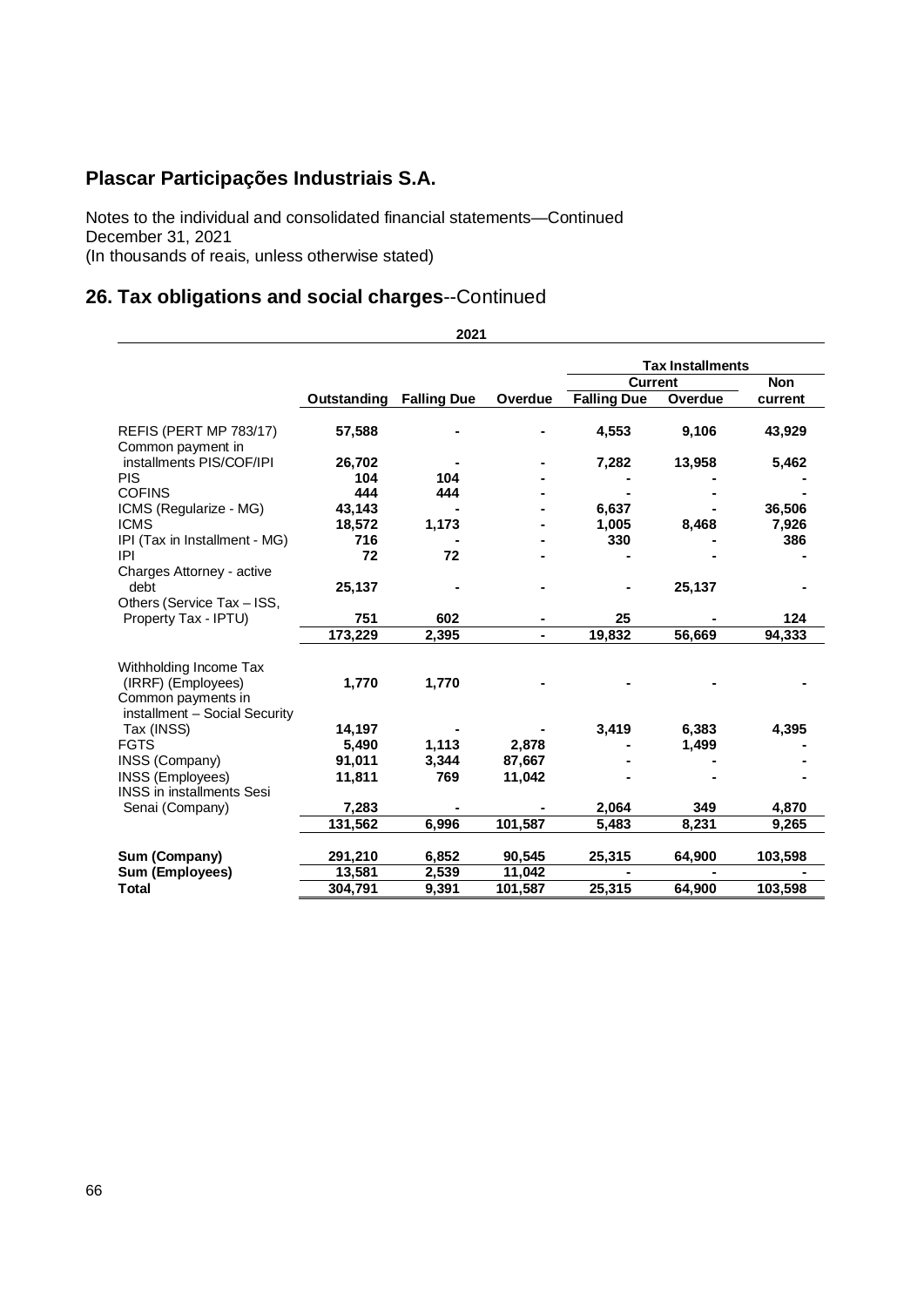Notes to the individual and consolidated financial statements—Continued December 31, 2021 (In thousands of reais, unless otherwise stated)

# **26. Tax obligations and social charges**--Continued

| 2020                                                                                        |             |                    |         |                         |         |            |  |  |
|---------------------------------------------------------------------------------------------|-------------|--------------------|---------|-------------------------|---------|------------|--|--|
|                                                                                             |             |                    |         | <b>Tax Installments</b> |         |            |  |  |
|                                                                                             |             |                    |         | <b>Current</b>          |         | <b>Non</b> |  |  |
|                                                                                             | Outstanding | <b>Falling Due</b> | Overdue | <b>Falling Due</b>      | Overdue | current    |  |  |
| REFIS (PERT MP 783/17)<br>Common payment in                                                 | 55,614      |                    |         | 4,553                   | 4,553   | 46,508     |  |  |
| installments PIS/COF/IPI                                                                    | 25,732      |                    |         | 6,874                   | 6,577   | 12,281     |  |  |
| <b>PIS</b>                                                                                  | 280         | 280                |         |                         |         |            |  |  |
| <b>COFINS</b>                                                                               | 1.287       | 1,287              |         |                         |         |            |  |  |
| ICMS (Regularize - MG)                                                                      | 55,528      |                    |         | 5.600                   |         | 49,928     |  |  |
| <b>ICMS</b>                                                                                 | 17,428      | 1,615              | 1,166   | 7,853                   | 5,758   | 1,036      |  |  |
| IPI (Tax in Installment - MG)                                                               | 1.012       |                    |         | 319                     |         | 693        |  |  |
| IPI                                                                                         | 54          | 54                 |         |                         |         |            |  |  |
| Others (ISS IPTU)                                                                           | 505         | 334                |         | 25                      |         | 146        |  |  |
|                                                                                             | 157,440     | 3,570              | 1,166   | 25,224                  | 16,888  | 110,592    |  |  |
| Withholding Income Tax<br>(IRRF) (Employees)<br>Common payments in<br>installments - Social | 1,438       | 1,438              |         |                         |         |            |  |  |
| Security Tax (INSS)                                                                         | 13,881      |                    |         | 3,250                   | 3,152   | 7,479      |  |  |
| <b>FGTS</b>                                                                                 | 971         | 971                |         |                         |         |            |  |  |
| INSS (Company)                                                                              | 50,557      | 4,770              | 45,787  |                         |         |            |  |  |
| INSS (Employee)<br><b>INSS</b> in installments Sesi                                         | 8,945       | 662                | 8,283   |                         |         |            |  |  |
| Senai (Company)                                                                             | 6,161       |                    |         | 1,756                   | 1,518   | 2,887      |  |  |
|                                                                                             | 81,953      | 7,841              | 54,070  | 5,006                   | 4,670   | 10,366     |  |  |
| Sum (Company)                                                                               | 229,010     | 9,311              | 46,953  | 30,230                  | 21,558  | 120,958    |  |  |
| Sum (Employees)                                                                             | 10,383      | 2,100              | 8,283   |                         |         |            |  |  |
| <b>Total</b>                                                                                | 239,393     | 11,411             | 55,236  | 30,230                  | 21,558  | 120,958    |  |  |

On overdue amounts, the Company records a 20% fine in addition to correction by the indices provided for by legislation.

### Special Tax Regularization Program (STRP)

Plascar Ltd. joined the PERT on August 29, 2017. The balance of taxes due until April 2017, within the scope of the Attorney's Office, was paid in 120 installments, with the value of the installments in the first 12 months corresponding to 0.4% of the debt, 0.5% in the second year, 0.6% in the third year and remaining balance in 84 installments. The installment correction index is the Selic.

Additionally, MP 783/17 was converted into Law 13,496/17 on October 25, 2017, including a new installment method, where there is the possibility of using tax losses and negative basis of CSLL to deduct the consolidated debt within the scope of the Brazil's federal revenue.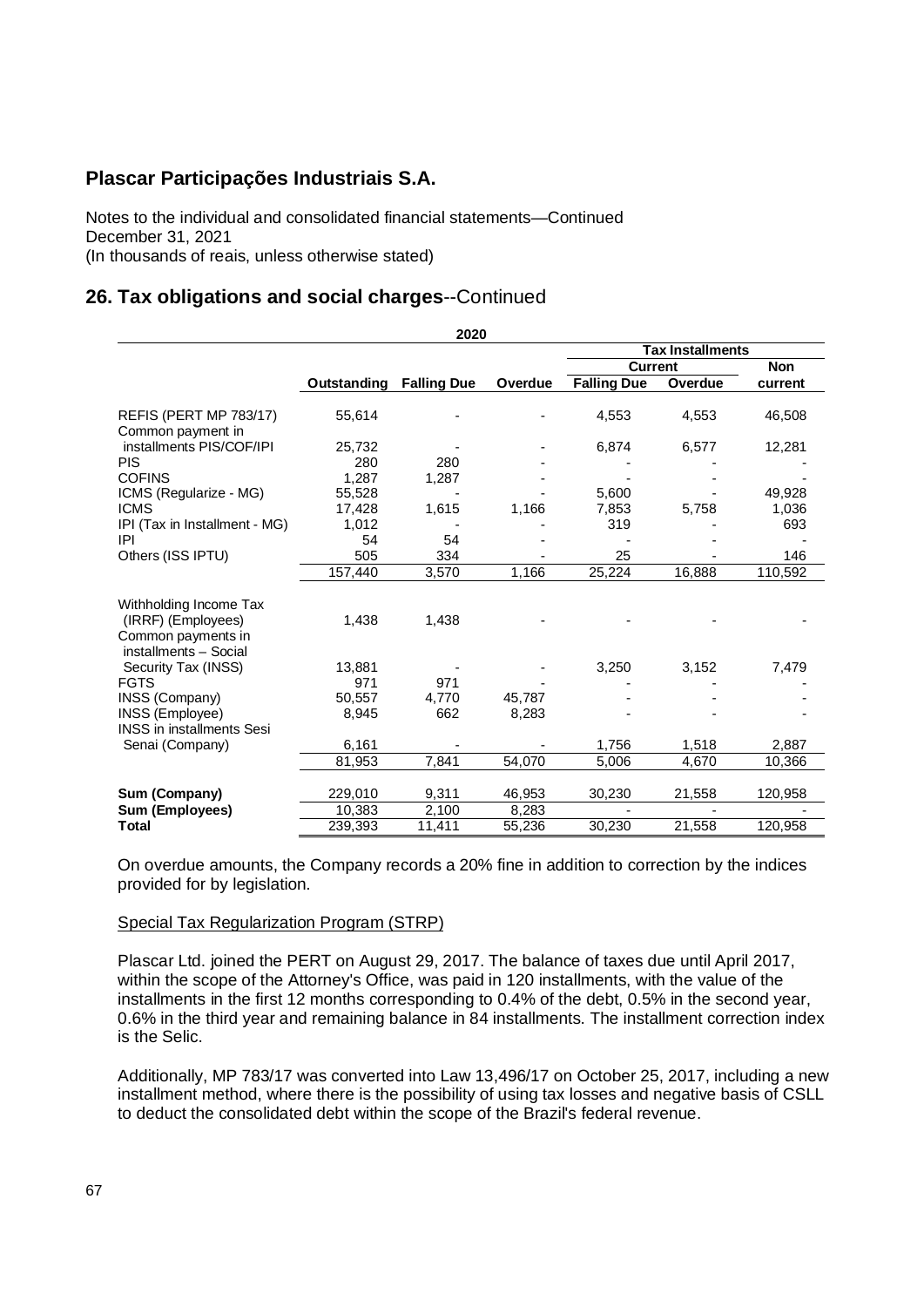Notes to the individual and consolidated financial statements—Continued December 31, 2021 (In thousands of reais, unless otherwise stated)

### **26. Tax obligations and social charges**--Continued

### Special Tax Regularization Program (STRP)--Continued

The installments within the scope of the Attorney General's Office and RFB were fully consolidated during 2018.

Below we briefly present the accounting effects of this transaction:

|                                                                                   | <b>Attorney General</b><br>of the National<br><b>Treasury</b> | <b>Brazil's federal</b><br>revenue -TAX | <b>Brazil's federal</b><br>revenue - non-<br>taxable | Total     |
|-----------------------------------------------------------------------------------|---------------------------------------------------------------|-----------------------------------------|------------------------------------------------------|-----------|
| Original balance (a)                                                              | 54.607                                                        | 76.649                                  | 27.555                                               | 158,811   |
| Use of income and social contribution tax<br>losses - Law 13496/17 (b) (Note 9.b) |                                                               | (59, 110)                               | (20,760)                                             | (79, 870) |
| Debt amortization until December 31                                               |                                                               |                                         |                                                      |           |
| from $2019$                                                                       | (8,236)                                                       | (20, 197)                               | (7,013)                                              | (35, 446) |
| Installment restatement                                                           | 11.217                                                        | 2,658                                   | 218                                                  | 14,093    |
| Total                                                                             | 57,588                                                        | -                                       |                                                      | 57,588    |

(a) Total tax and non-tax debt updated on the date of adhesion to the PERT, including the Social Integration Program - PIS, Contribution to Social Security Financing - COFINS, Tax on Industrialized Products - IPI, and National Institute of Social Security - INSS (Payroll exemption).

(b) The Company migrated to this new modality. The amount involved for deduction of the balance with tax losses and negative basis is R\$ 79,870. In November 2019, the Company settled the balance of this installment.

# **27. Employee benefits**

Expenses with salaries, benefits and social charges are shown below:

|                             |         | <b>Consolidated</b> |  |
|-----------------------------|---------|---------------------|--|
|                             | 2021    | 2020                |  |
| Payroll and social charges  | 159,526 | 134,411             |  |
| Profit sharing plan         | 6.545   | 5,573               |  |
| <b>Dismissals</b>           | 3,327   | 3,016               |  |
| Benefits established by law | 19.207  | 13,955              |  |
| <b>Additional benefits</b>  | 477     | 87                  |  |
|                             | 189,082 | 157.042             |  |

#### Additional benefits

In addition to the usual benefits provided for by labor legislation, the Company and its subsidiary have the practice of granting their employees additional benefits contracted from third parties, such as: medical assistance, collective transportation, food and day care assistance.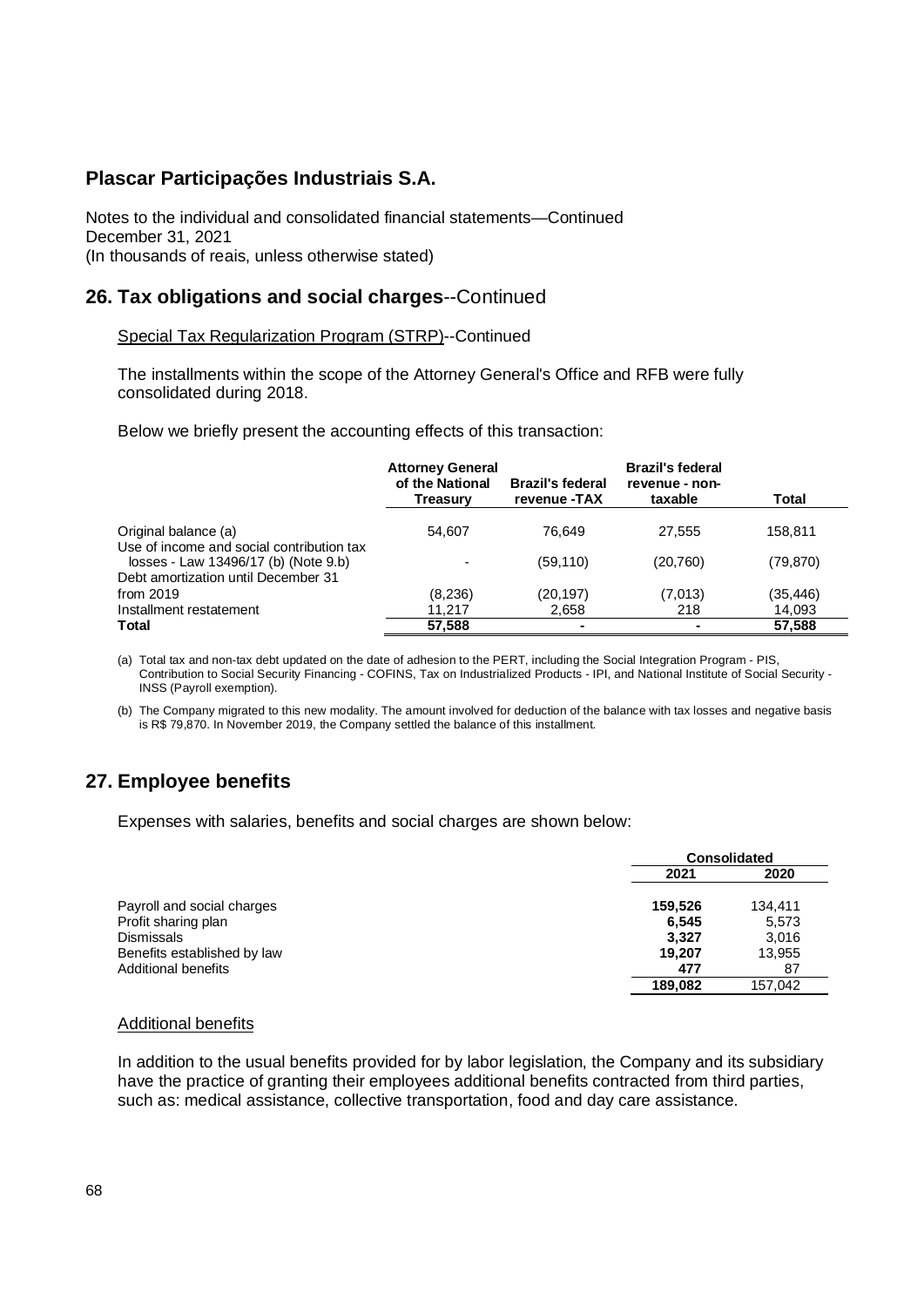Notes to the individual and consolidated financial statements—Continued December 31, 2021 (In thousands of reais, unless otherwise stated)

### **27. Employee benefits**--Continued

### Profit sharing plan

The Company and its subsidiaries have supplementary variable compensation plans that consider meeting the established targets:

- (i) Profit sharing plan (PPR): The Company pays its employees through profit sharing according to the collective agreement established between the Company, the employees' committee and the union of the category, which establishes targets that are measured and disclosed monthly. This plan aims to stimulate development and productivity, providing opportunities for financial gains and conditions for effective participation in the Company's results.
- (ii) Additional profit-sharing bonus plan (short-term PPR): The Company also provides a differentiated amount of salary bonus to the Company's managers and directors. The profit sharing due to the employees occupying these functions is based on performance (individual and the Company), in accordance with pre-established goals.

### **28. Insurance coverage**

The Company and its subsidiary maintain insurance policies of various types, contracted with the main insurance companies in the country. These policies were defined according to the group's program and considered the nature and degree of risk involved.

As of December 31, 2021, insurance coverage against operational risks combined with loss of profits was R\$ 629,300 (R\$ 629,300 as of December 31, 2020) and R\$ 10,000 (R\$ 3,000 as of December 31, 2020) for civil liability.

The Company does not anticipate having any difficulties renewing any of the insurance policies and believes that the coverage is reasonable in terms of value and consistent with industry standards in Brazil.

The risk assumptions adopted, given their nature, are not part of the scope of an audit of financial statements, therefore, they were not examined by our independent auditors.